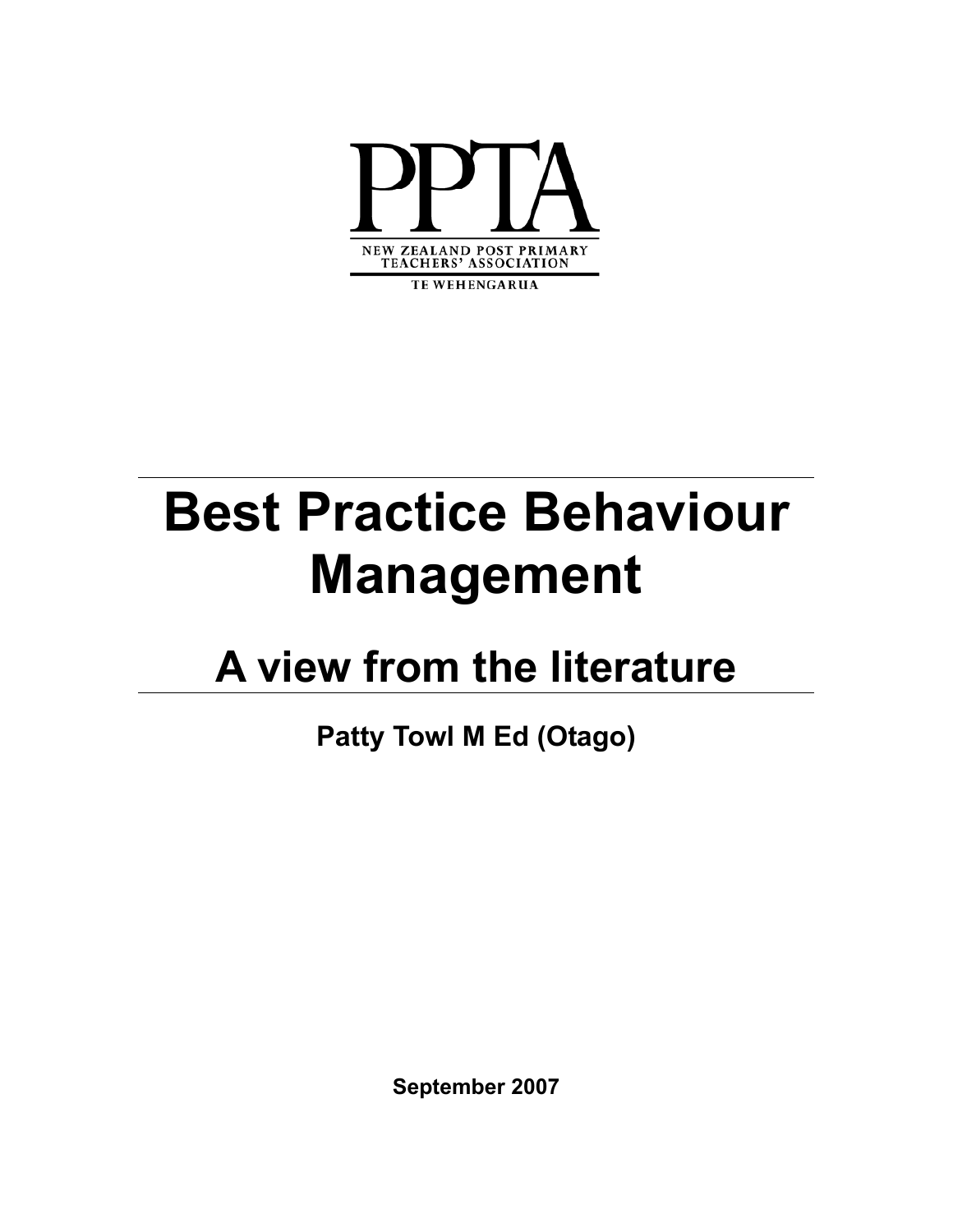#### Research Commissioned by the New Zealand Post Primary Teachers' Association ISBN 0-9582633-6-1 — © NZPPTA 2007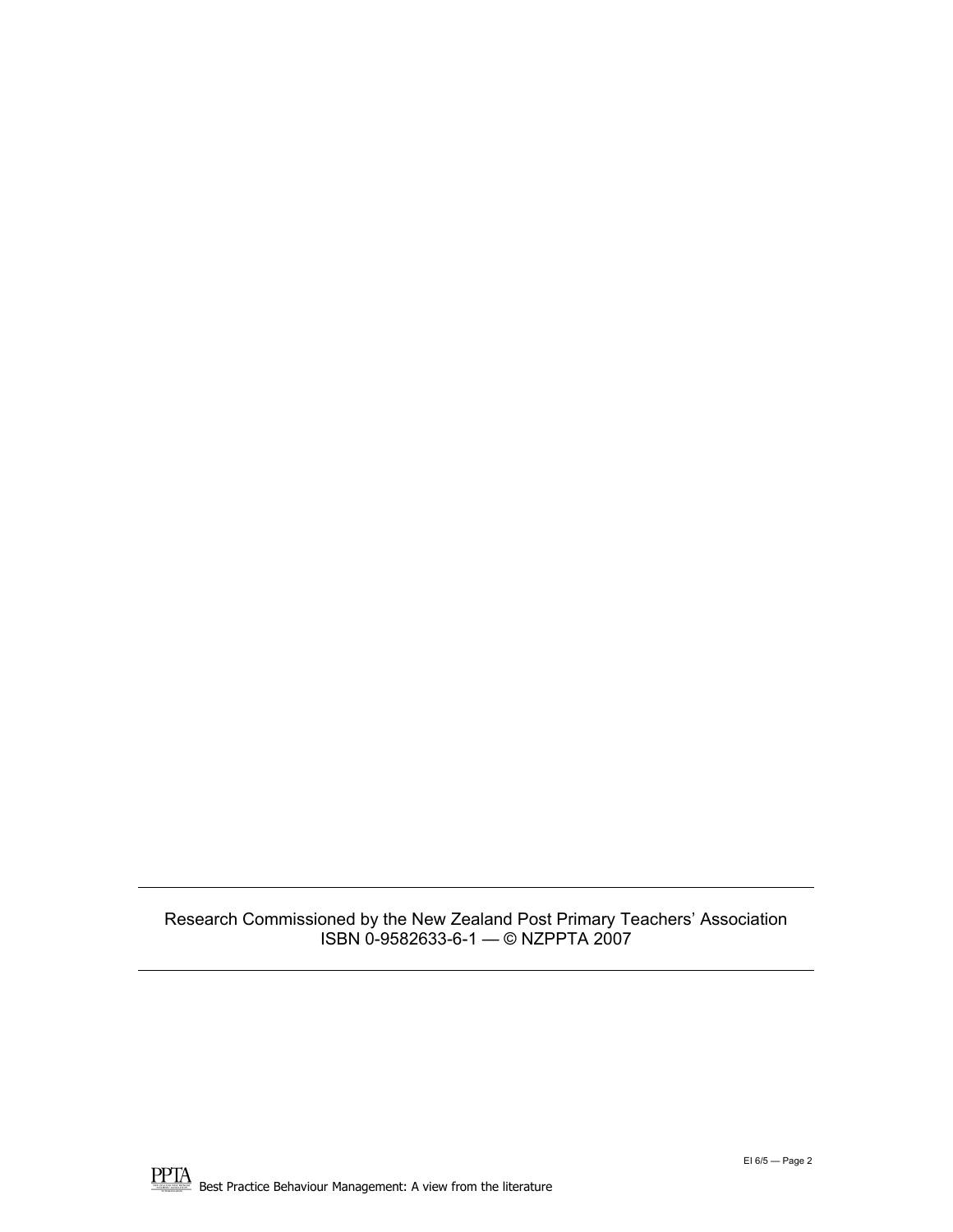### **Contents**

| How important is teacher self efficacy in managing student behaviour?12     |    |
|-----------------------------------------------------------------------------|----|
|                                                                             |    |
|                                                                             |    |
| Services provided by the Ministry of Education to assist teachers to manage |    |
|                                                                             |    |
| Special initiatives to improve academic outcomes for Maori students. 23     |    |
| How do New Zealand provisions compare with those in Great Britain and New   |    |
|                                                                             |    |
|                                                                             |    |
|                                                                             |    |
|                                                                             |    |
|                                                                             |    |
|                                                                             |    |
|                                                                             |    |
|                                                                             |    |
|                                                                             |    |
|                                                                             |    |
|                                                                             |    |
|                                                                             |    |
|                                                                             |    |
|                                                                             |    |
|                                                                             |    |
|                                                                             |    |
|                                                                             |    |
|                                                                             |    |
|                                                                             | 64 |
|                                                                             |    |
|                                                                             |    |
|                                                                             |    |
|                                                                             |    |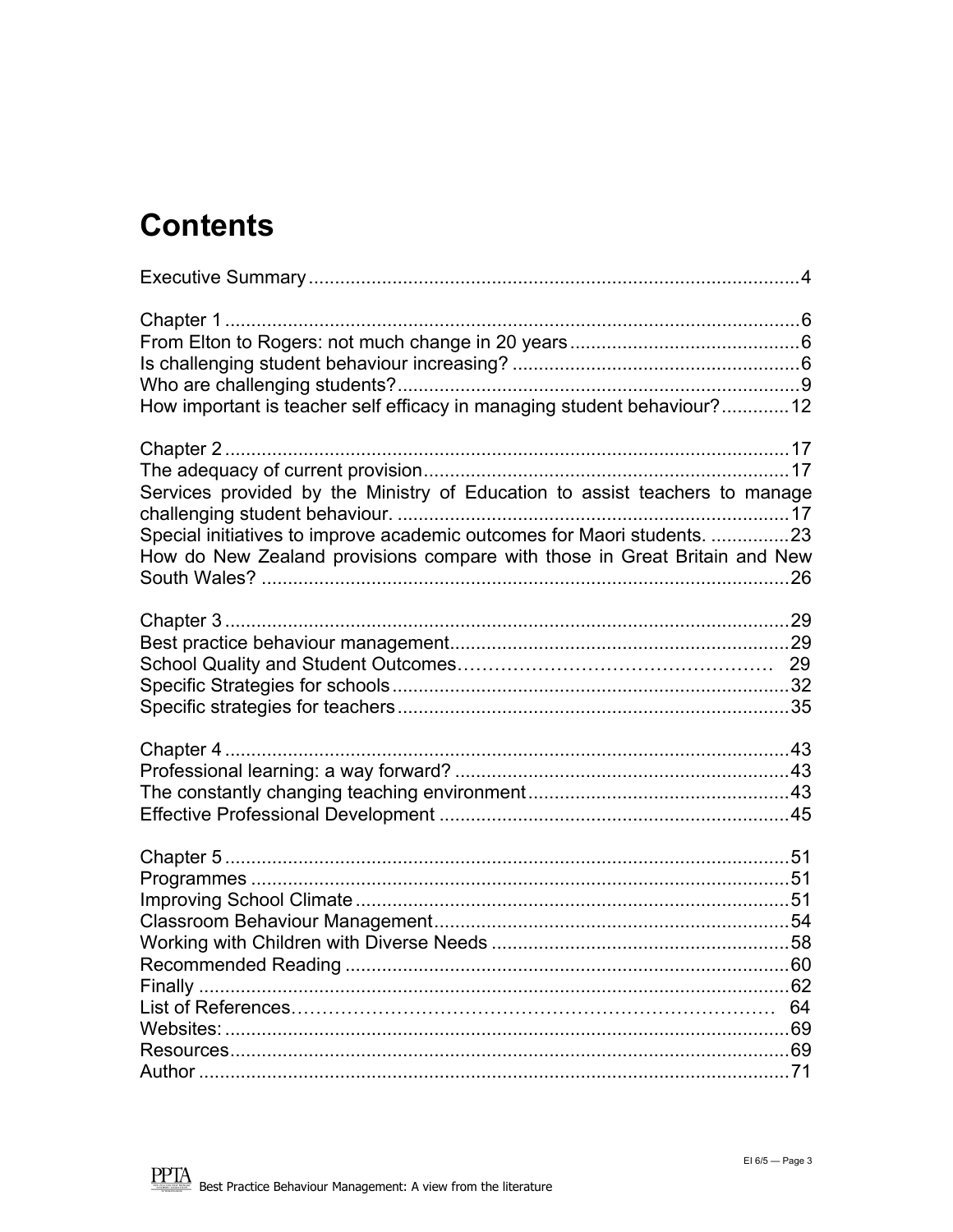### <span id="page-3-0"></span>**Executive Summary**

At the PPTA Conference in 2006, delegates expressed concern over the increasing incidence of challenging behaviour in New Zealand secondary school classrooms. As a consequence, a resolution was passed at the conference: *'*That PPTA conduct a literature search on best practice behaviour management systems in schools and publish the material on the PPTA website and as a hard copy to branches*'.* This review is a response to that resolution. The resulting literature search accessed information from a wide variety of sources, from research databases to book chapters and websites. While this review is a small study by one researcher over six weeks, it found general agreement across all of the literature that teachers need an enhanced skill set to manage the challenging behaviour prevalent in New Zealand schools. The review suggests that managing challenging student behaviour is not about personal competence; it is a school climate and professional development issue.

The key findings are that:

- 1. School climate is essential in determining how well behaviour is managed. The factors that affect a school's climate include: the degree of BOT and administration support; overall school planning for good behaviour; involvement of parents and community; willingness to discuss and resolve issues such as teacher stress and efficacy; and attitudes to discipline and fairness.
- 2. Quality professional development can improve classroom effectiveness in managing behaviour. Schools should have a coherent approach to professional development that is embedded in the school's culture. Schools should be discerning about the quality of professional learning offered.
- 3. A teacher's capacity to manage the classroom learning environment is the single most important factor in determining the quality of learning. Giving teachers the power to do a good job should be central to school governance and management. The Ministry of Education, boards of trustees and school management have the responsibility to resource schools adequately so that quality learning can occur.
- 4. Teachers' time and energy should not be wasted on programmes and initiatives that are not adequately resourced and have not been evaluated.

The report is set out in five chapters focusing on:

- 1. Changing patterns of challenging behaviour and the effect on teaching
- 2. A critique of current provision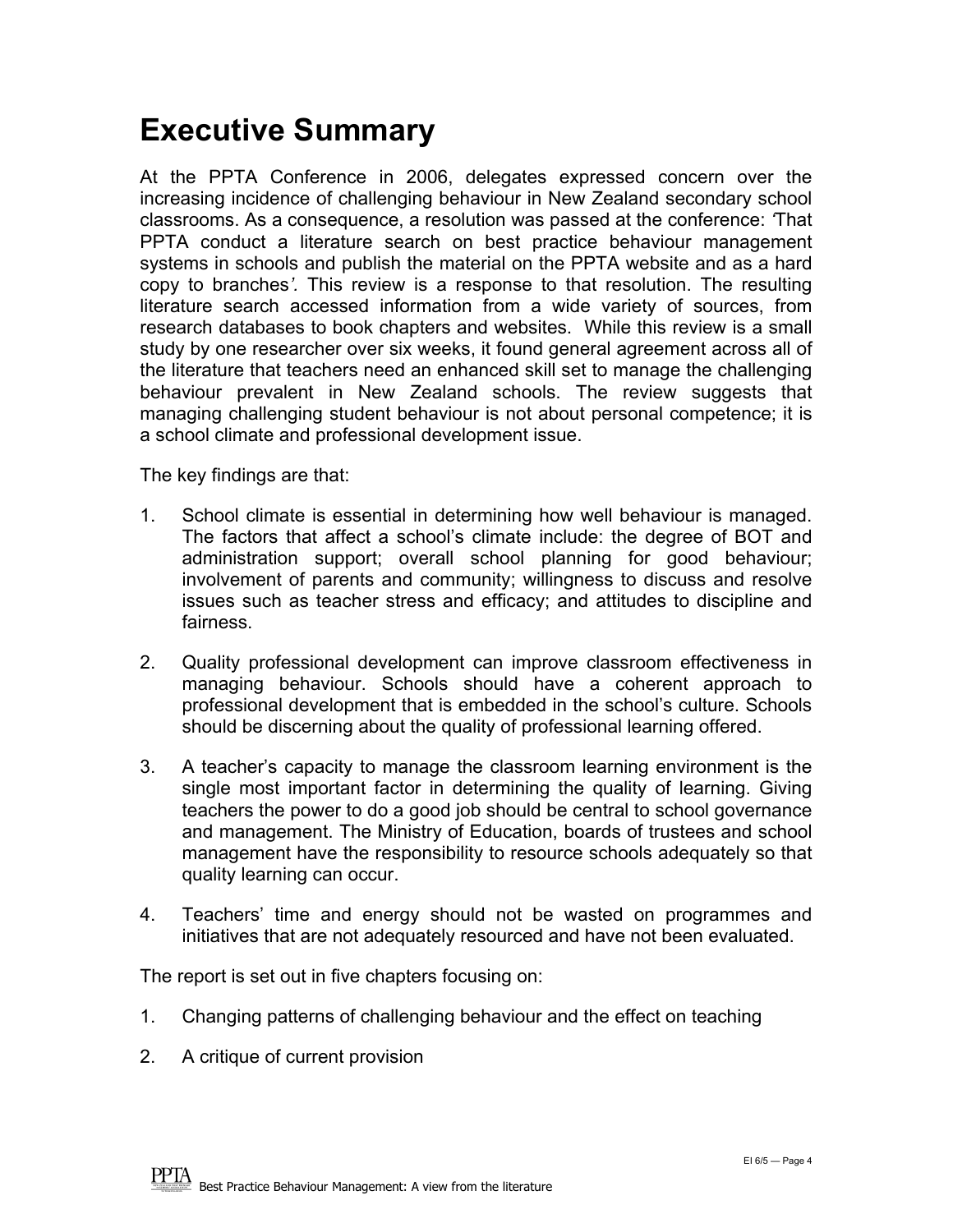- 3. The features of effective behaviour management.
- 4. How quality professional learning can help teachers
- 5. Programmes available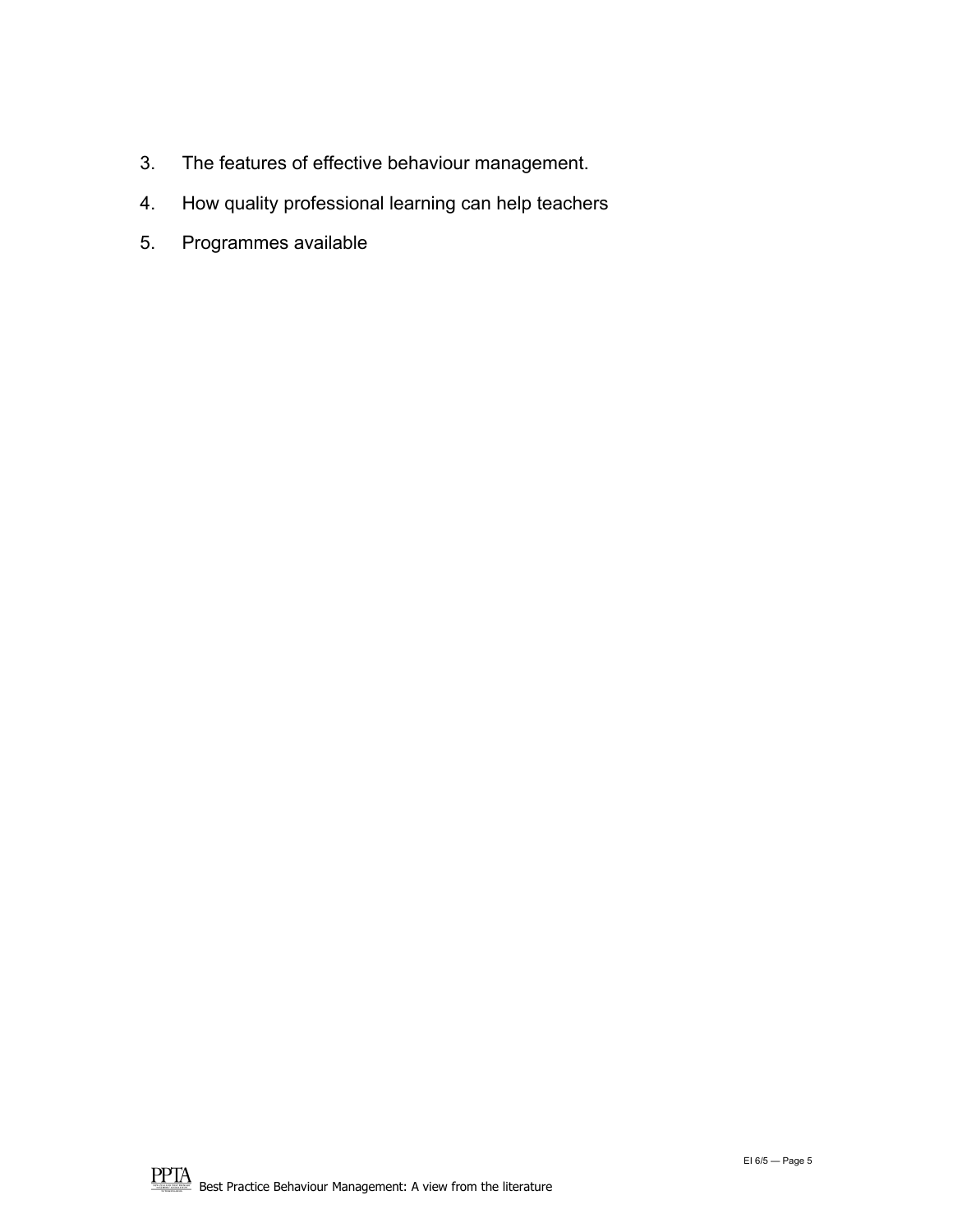### <span id="page-5-0"></span>**Chapter 1: From Elton to Rogers: not much change in 20 years**

The PPTA Conference (NZPPTA, 2006) raised concern about the increasing incidence of challenging behaviour in New Zealand schools and the lack of information and resources available to address the issue. The advice of experts and the research accessed for this review agree that teaching is a stressful and difficult job, and that teachers are under resourced to address challenging student behaviour effectively. The perception that challenging behaviour is on the rise has been around for many years and the advice as to how to manage it is not new either, yet schools continually revisit it. No one seems to be shy about placing the responsibility for socialising young people firmly in teachers' hands, yet the power to realise this responsibility constantly eludes schools. Society pays a heavy price every time a young person does not make it through school, yet the reasons behind the constant rise in suspension and exclusion figures continually evade solution. This chapter examines the issues around challenging student behaviour.

This chapter investigates three issues:

- Is challenging student behaviour increasing?
- Who are the challenging students?
- How important is teacher self efficacy in managing student behaviour?

#### **Is challenging student behaviour increasing?**

The Roper report (Committee of Inquiry into Violence, 1987), arising out of concerns at levels of violence in the wider New Zealand society, asserted that education was "one of the most important areas where long term measures to reduce violence can be implemented" (p.69). It suggested that areas requiring action included:

… the relevance of the curriculum, assessment procedures, racism, the quality and effectiveness of teachers, schools' contact with their communities, and the need for young people to develop self esteem, confidence, self respect and a sense of responsibility (Committee of Inquiry into Violence, 1987, p.69).

Teachers were held responsible as "the most important people in a child's life" apart from parents for developing students' ability to live successful lives (Committee of Inquiry into Violence, 1987, p.70). The report did not provide any information about the levels of violence in schools, although it did discuss the fact that potentially violent children could be recognised from a very young age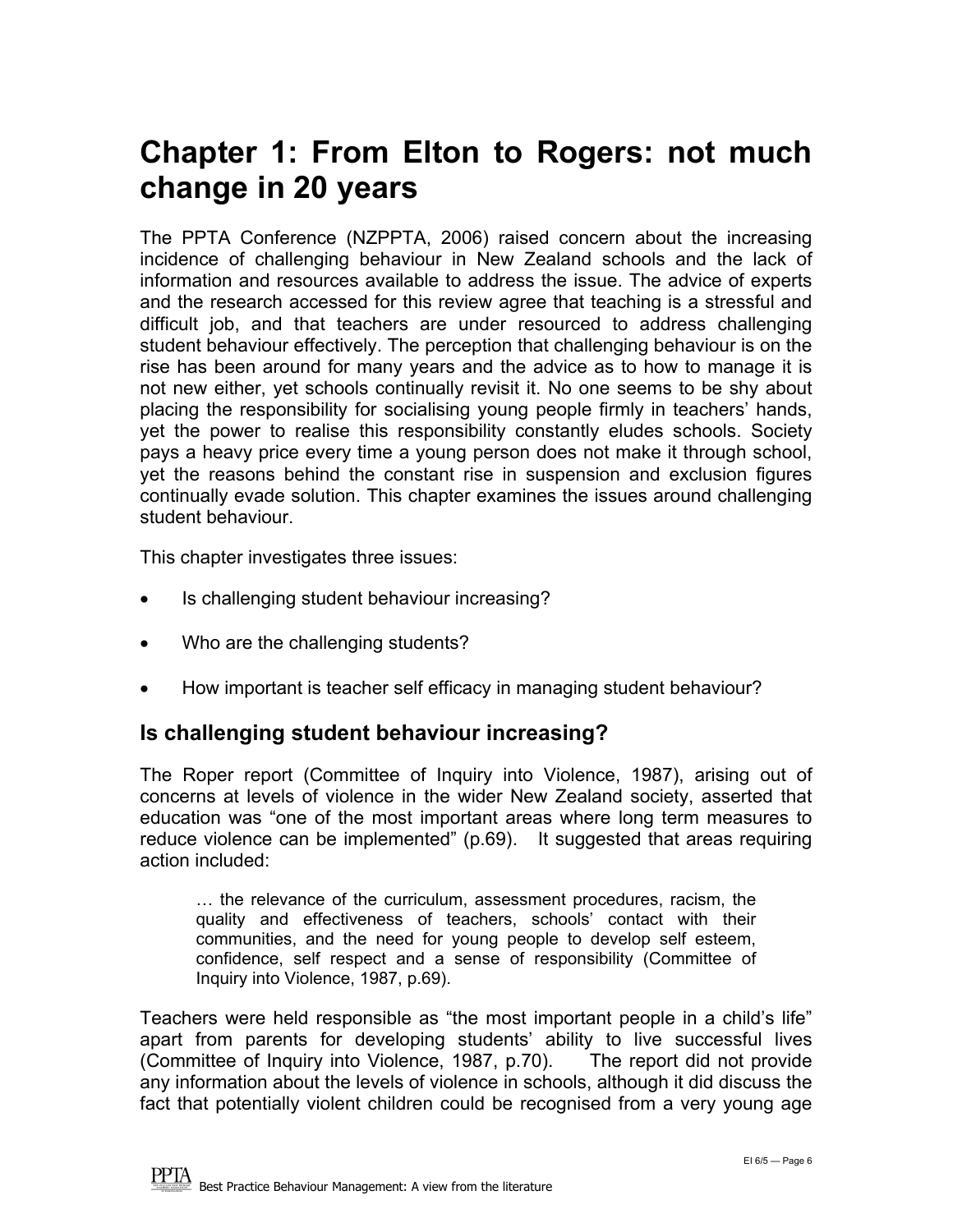by teachers (Committee of Inquiry into Violence, 1987, pp.76-77). It also took a stance against the use of corporal punishment in schools (Committee of Inquiry into Violence, 1987, pp.80-81).

By 1995, the New Zealand Government was acknowledging that schools had a problem with disruptive students (Taylor-Smith, 1998). The Revell Report on the Inquiry into Children at Risk through Truancy and Behaviour (Education and Science Committee, 1995) recommended a number of initiatives in schools to address the problem of a growing number of disruptive students in New Zealand schools. Recently New Zealand secondary teachers have expressed concern over a perceived increase in poor behaviour in schools. In 2004, PPTA surveyed all secondary schools to assess the degree, type and level of bullying of staff in schools. A report on the survey (Benefield, 2004) indicated that assaults on teachers were on the rise and that nearly a third of all teachers experienced minor forms of bullying on a daily or weekly basis. New Zealand Ministry of Education data used for the PPTA report (Benefield, 2004) revealed that between 2002 and 2003 the number of assaults on teachers by students had increased from 537 in 2002 to 637 in 2003 (Benefield, 2004). This data was of concern because it showed an increase of almost 20% in just one year, which was well outside anything that could be explained away by roll growth. Serious physical attacks on teachers led to 4% of all suspensions in 2006 (Ministry of Education, 2006). Half of these involved the use of weapons. Given the figures quoted for total suspensions in 2006, this would suggest that there were about 200 incidents of assault on teachers, 100 of which involved using a weapon of some kind.

Ministry of Education data (2006), recorded patterns of stand down and suspension over the six years from 2000 to 2005. While the rate of stand downs was increasing steadily, the rate of suspension was fairly stable. The figures given actually showed a decrease in the number of suspensions per 1000 enrolled students (Ministry of Education, 2006). Verbal abuse of teachers was given as the major reason for suspension. The Ministry of Education report on stand down, suspension and exclusion (2006) revealed also that the majority of both stand downs and suspensions were of students aged 13-15, with that age group accounting for. 62% of stand downs and 69% of suspensions in 2006. For both stand downs and suspensions, the peak age was 14 years old with 9.62% of 14 year olds being stood down and 2.49% of 14 year olds being suspended in 2006. The report also showed that "continual disobedience" accounted for 25% of both stand downs and suspensions. This data is important to secondary teachers because students between the ages of 13-15 are generally in secondary schools in years 9 and 10 - the year groups where classroom management of students is felt by teachers to be at its most challenging. In addition, the category "continual disobedience" suggests ongoing patterns of challenging behaviour have culminated in the stand down or suspension.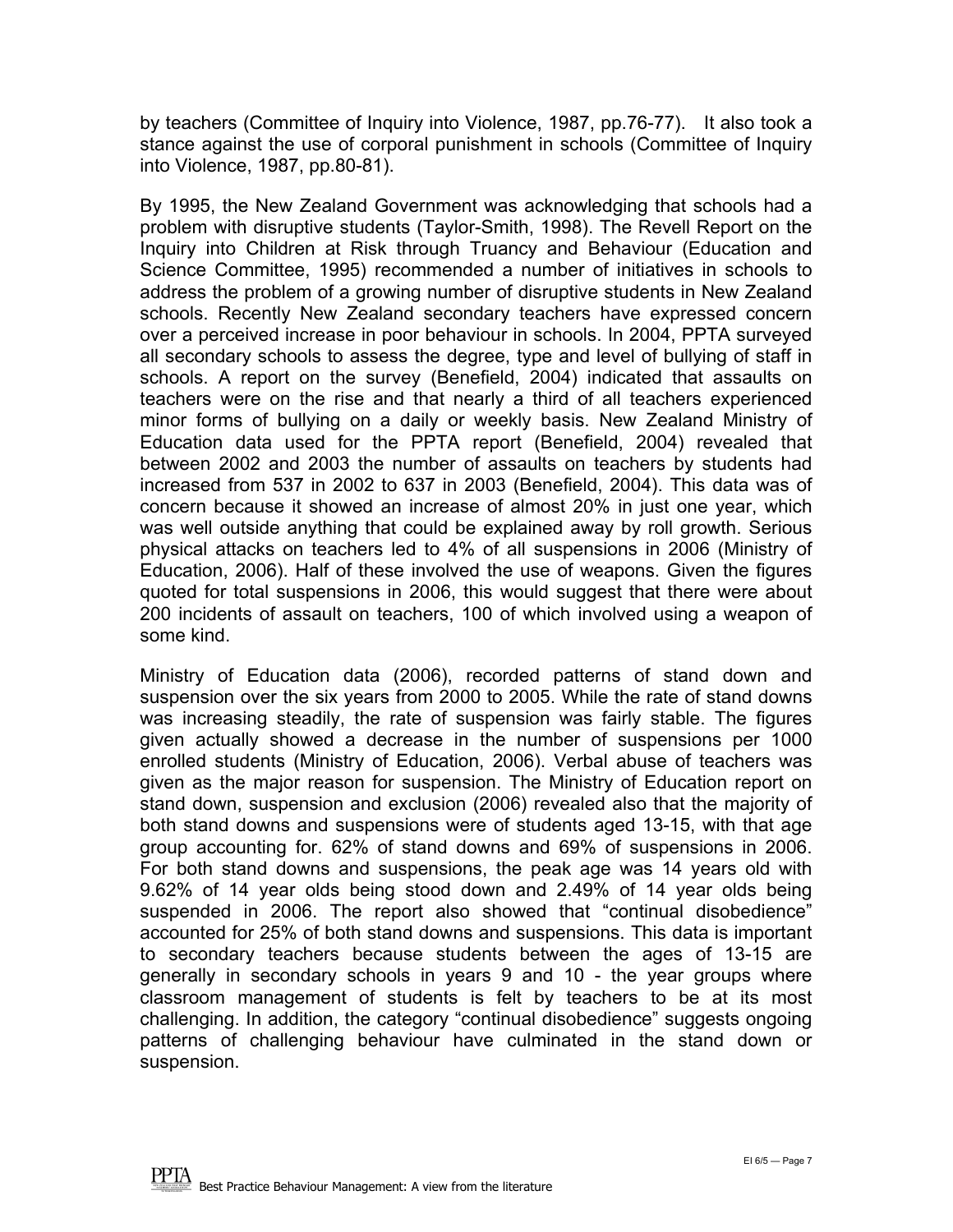Teacher concern over a growing difficulty to manage students' behaviour is not new and not confined to New Zealand. In 1989, in Great Britain, Lord Elton was commissioned to enquire into discipline in schools. The enquiry arose as a consequence of a survey on teachers' perceptions of student behaviour by the Professional Association of Teachers, one of the British teacher unions. The survey indicated that the majority of teachers felt indiscipline was on the increase (Elton, 1989). Publication of details of the survey in Great Britain resulted in a vehement outcry in the press about the nature and safety of schools. The resulting Elton Report (1989) was a landmark document for understanding and managing challenging student behaviour in Great Britain. The Elton Inquiry commissioned a survey of 3500 teachers in 470 schools and found that 10% of secondary teachers had experienced verbal abuse from students and that 0.2% of teachers had been physically attacked. Because this was nowhere near the extent that had been suggested by the original survey and the reports in the press, the Elton Report (1989) could not substantiate the perception that indiscipline was on the rise, citing too little base data from which to draw conclusions. The report, however, stated that: "A substantial number of Heads and teachers believe the amount of bad behaviour has increased" (Elton: 1989 p. 60).

Lord Elton felt, also, that suspension and exclusion statistics could be used as a crude indicator as to whether bad behaviour had increased (Elton, 1989). This review uses stand down and suspension data in that way also.

A more recent report in the UK by a practitioner group (Steer, 2005) noted that while schools today face some new challenges, the Elton Inquiry findings are still of importance and relevant to schools today (p.14).

Challenging behaviour from students, however, occurs on a daily basis both in the classroom and around the school. The behaviours range from talking out of turn, hindering other students, minor disruption, and lateness to class (Elton, 1989; Chaplain, 2003; Rogers, 2006; Balson, 1992) to verbal abuse, verbal intimidation and challenges to authority (Benefield, 2005). As early as the Elton Report (1989), these minor ongoing irritations and disruptions to classroom flow were described as "wearing". The PPTA report (Benefield, 2004) described the targeted aggressive behaviour experienced by teachers in schools as "bullying" (p.1) While teachers differentiated between minor incidents that were repeated and single significant acts that had the effect of significantly endangering or undermining their wellbeing, they still described all these behaviours as bullying.

The New Zealand Equal Employment Opportunities Trust, however, defines bullying in this way:

Bullying may be characterised as offensive, intimidating, malicious or insulting behaviour, an abuse or misuse of power through means intended to undermine, humiliate, denigrate or injure the recipient. Bullying is often seen as a form of harassment [\(www.eeotrust.org.nz](http://www.eeotrust.org.nz/)) .

**PPTA**<br>Best Practice Behaviour Management: A view from the literature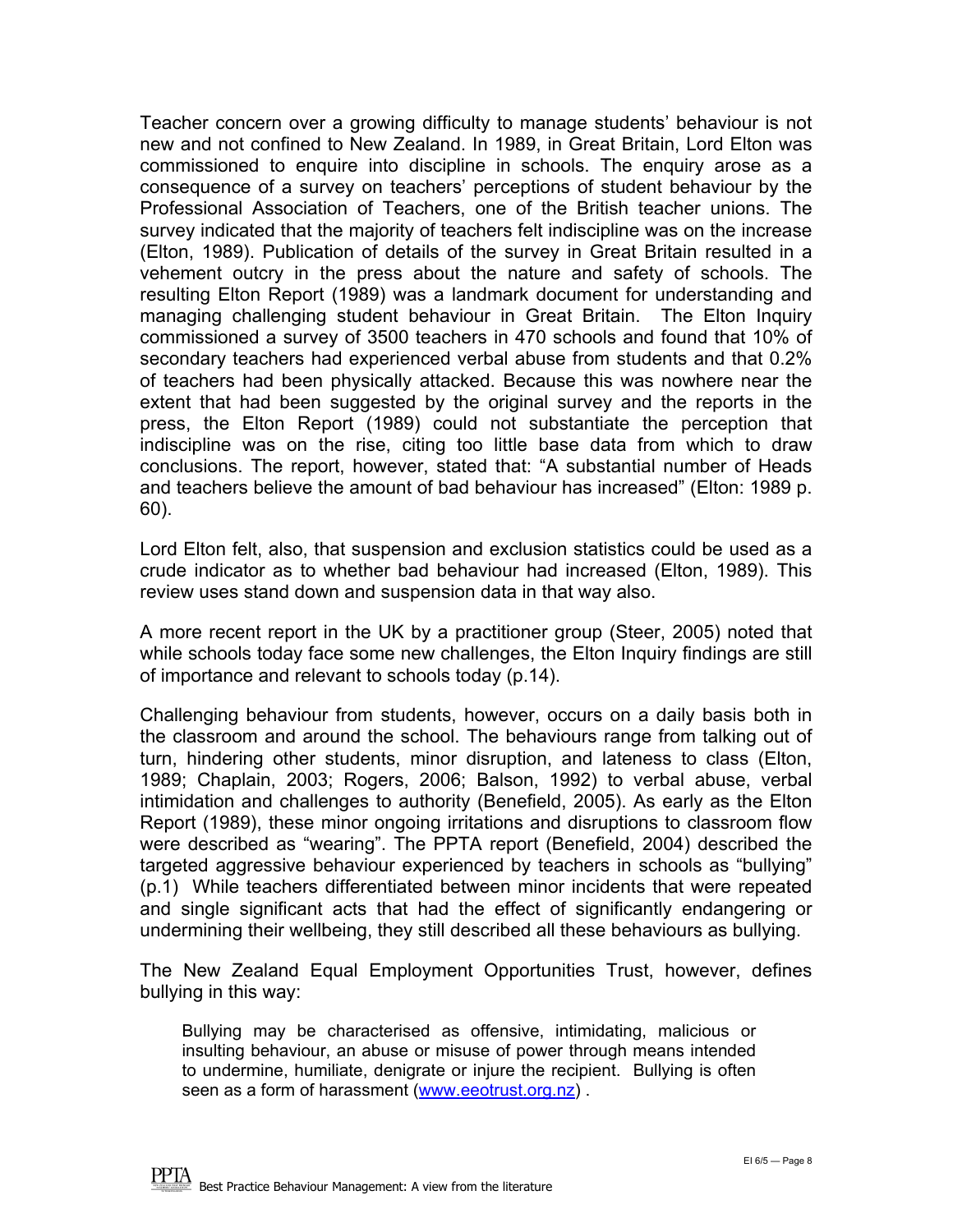<span id="page-8-0"></span>This definition of bullying does not include the requirement that the behaviour has to be repeated. As early as 1978 Carl E. Pickhardt wrote an article in *Educational Leadership* called 'Fear in Schools: How Students Make Teachers Afraid'. He argues that challenging classroom behaviour does indeed place teachers in a position where they feel threatened or intimidated. The contribution that managing challenging classroom behaviour makes to teacher stress and burnout is also well established (Balson, 1992; Chaplain, 2003; Kokkinos, 2007; Jepson and Forrest, 2006). Kokkinos states that: "Stress arises when a teacher appraises the environment as one that taxes or exceeds her resources and therefore is consequently perceived as threatening" (p.239). Jepson and Forrest (2006) argue that: "Stress occurs where there is a perceived excess of environmental demands that cannot be controlled by an individual's coping strategies" (p. 183). Teachers who are required to manage, on a daily basis, situations where they feel at a disadvantage may well feel that the suggested definition of bullying is a reasonable one.

Every generation, it seems, despairs at the morals and behaviour of the next. Is it reasonable, then, to suggest that classroom discipline challenges have changed and that teachers are more at risk of stress and burnout now than 20 years ago? Despite the Ministry of Education data that shows a decrease in suspensions over 6 years, physical attacks on teachers appear to have increased in both frequency and severity. It would be reasonable to suggest, therefore, that teachers are working in a more threatening environment than in the past. In addition, by far the majority of stand downs and suspensions in New Zealand schools occur in years 9 to 11. These data would suggest that secondary school teachers are more at risk of encountering the types of behaviour that end in stand down or suspension than their colleagues in primary schools. Because nearly half of the behaviours that culminate in stand down or suspension come from assault on staff or students and from continual disobedience, it is possible to conclude that secondary teachers, especially those teaching years 9 to 11, frequently face situations where they may need extra training, resources and support.

#### **Who are the challenging students?**

There are many ways in which the behaviour of some students might challenge the teacher's capacity to manage a positive learning environment. In some cases these behaviours have been linked to a specific condition; in most cases, however, the student's behaviour is just difficult and hard to manage. Identified conditions such as ADHD, ODD, Autism and Brain Injury can present difficulties in the classroom for the teacher, the identified student and for other students. In a limited number of instances the student may receive some extra support. In the general classroom situation, however, teachers are often expected to manage the learning of these troubled students with very little training and support (Chaplain, 2003). This is in addition to coping with the effect their behaviour has on the learning progress of the class as a whole. In by far the majority of cases, however, the behaviour is challenging but undefined and there is little hope of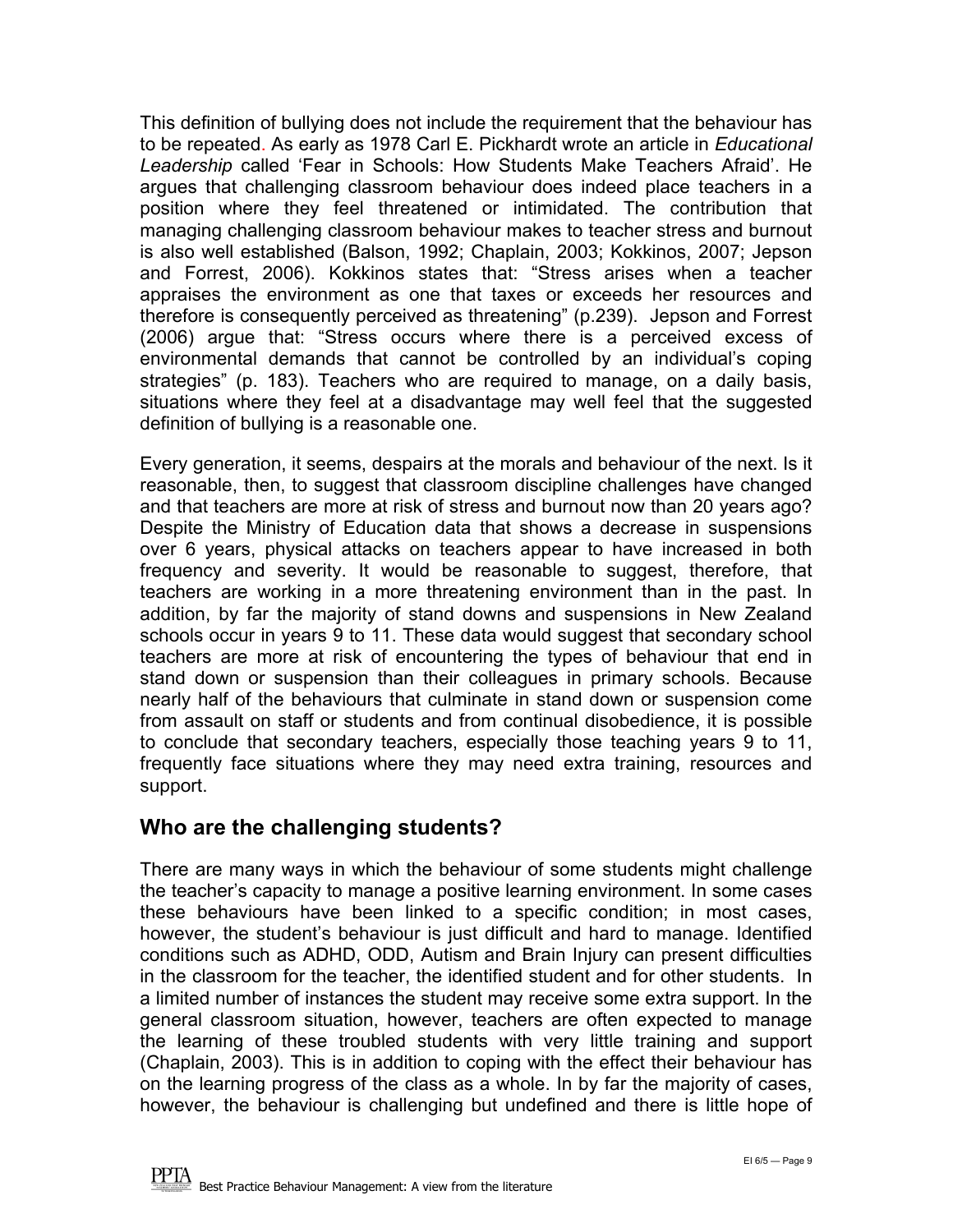extra support. This review uses the term "antisocial (Church, 2003) as a catch-all phrase to describe students whose behaviour causes concern in the school context. The term "antisocial" has been used because of its use in the Church Report (2003) (which was funded by the Ministry of Education). Antisocial, used in this review, is equivalent to the British term: children with social, emotional and behavioural difficulties.

Working with students with emotional and behavioural difficulties is part of the job of being a teacher (Chaplain, 2003; Balson, 1992; Elton, 1989). Different studies suggest reasons why a significant part of the school population appears troubled and mismatched in terms of what schools have to offer. Balson (1992) and Elton (1989) argue that, since World War Two, changing patterns of child-rearing and family relationships have altered the relationships between teachers and students and the expectations one has of the other. The nature and causes of these changes have been attributed to a move from an autocratic style of governing and managing society to one that is more democratic. This change is also reflected in the ways in which society expects to be managed in government institutions such as education and health (Balson, 1992). Balson attributes the difficulties teachers have in schools to trying to apply old, traditional methods of classroom and school management in a changed climate. On the other hand, Church (2003) describes antisocial behaviour as a consequence of failed early experiences in behaviour, specifically more as a consequence of family relationships. Concerns over drug use and alcohol access have also been indicated as contributing to student indiscipline (Smith, 2004; Reid, 1999). Other contributory factors to perceived poor student behaviour are increases in class sizes (Chaplain, 2003) and student obesity (Kennedy, 2006) and noisy classrooms (Anderson, 2001). While most writers agree, therefore, that student behaviour is a concern, the issues that contribute towards its cause appear to be complex.

The Church Report (2003) explains the nature and development of antisocial children from a New Zealand perspective. His report is clear and reader friendly while at the same time being scholarly and wide ranging. It gives a precise description of the causes and development of early onset antisocial behaviour in children in New Zealand. While a few children may develop antisocial behaviour in adolescence, Church maintains that children who: "...do not engage in antisocial behaviour in childhood do not engage in antisocial behaviour in adolescence and adulthood" (p.3). According to Church (2003), children begin to experience the environments that put them at risk of later antisocial behaviour at a very young age. He states that:

The earliest sign that the young child may be heading towards an antisocial developmental pathway is the child's failure to acquire ageappropriate levels of compliance with parental instructions. In most families, compliance training begins early - around about the child's first birthday (p.19)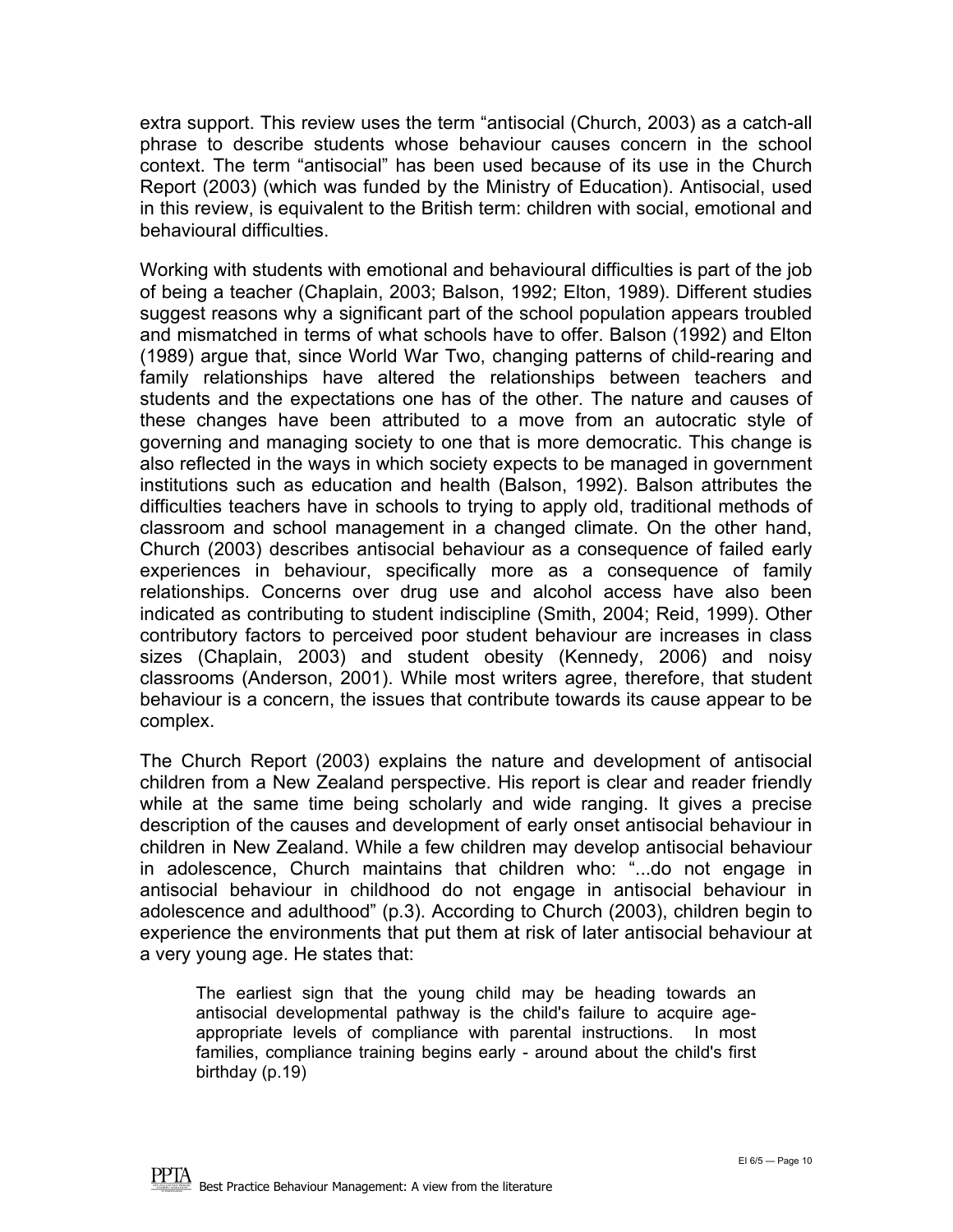This failure eventually results in the child using coercive rather than pro-social means to negotiate relationships (Church, 2003).

By the time these young people reach secondary school the patterns of antisocial behaviour are well established. During the primary school years, normallydeveloping children learn how to cooperate with peers and receive and manage negative feedback. Antisocial children miss out on some of these essential experiences . The resulting rejection by normal peers during adolescence causes antisocial adolescents to seek the company of those more like themselves (Church, 2003, p. 25). Without access to peers whose ability to form relationships developed normally, groups of antisocial adolescents engage in risky and antisocial behaviour (p. 26). In addition, Church (2003) suggests that antisocial adolescents display characteristics of "... lack of self control, retarded social development, low academic achievement, poor self esteem, a lack of concern for others, and a lack of respect for authority" (p. 26). Church estimates that around 7% of boys fit into this category. Secondary school teachers might recognise these characteristics in some of their students, and especially in those in years 9 to 11.

By adolescence, other issues may cause the numbers of young people with behavioural and emotional difficulties to increase. Sutton (2000) states that research in Great Britain shows that the incidence of 14 year olds with emotional and behavioural difficulties amounts to10% to 15% of all 14 year olds. Sutton also suggests that, if those adolescents suffering "marked distress" are included, the figure rises to 22% (p. 203). In an average class in an average school, therefore, teachers might expect 6-8 students who fit into this category. According to Sutton (2000), 40% of adolescents also suffer depression to a greater or lesser degree. Potentially, then, a significant number of adolescents in a school may be focused on meeting needs other than learning. Balson (1992) describes adolescents who are regarded as exhibiting behaviour problems by their teachers as those who have been humiliated often. As a consequence, he argues, they see themselves as failures; they are pessimistic about their future and lack the courage to take chances (p. 198). Sutton (2000) describes the operating styles of adolescents with emotional and behavioural difficulties as being overly sensitive and as attributing hostile intentions to others. These young people have few non-aggressive solutions, while at the same time they underestimate their own level of aggression (p. 213). Both Balson (1992) and Sutton (2000) advise professional development for teachers in managing and working with students with behavioural difficulties. Balson (1992) goes as far as to say:

While teacher training courses have equipped teachers to cope with students who want to learn they have been generally less than adequate with students who do not want to learn, who create problems and who are regarded as difficult or poor (p.19).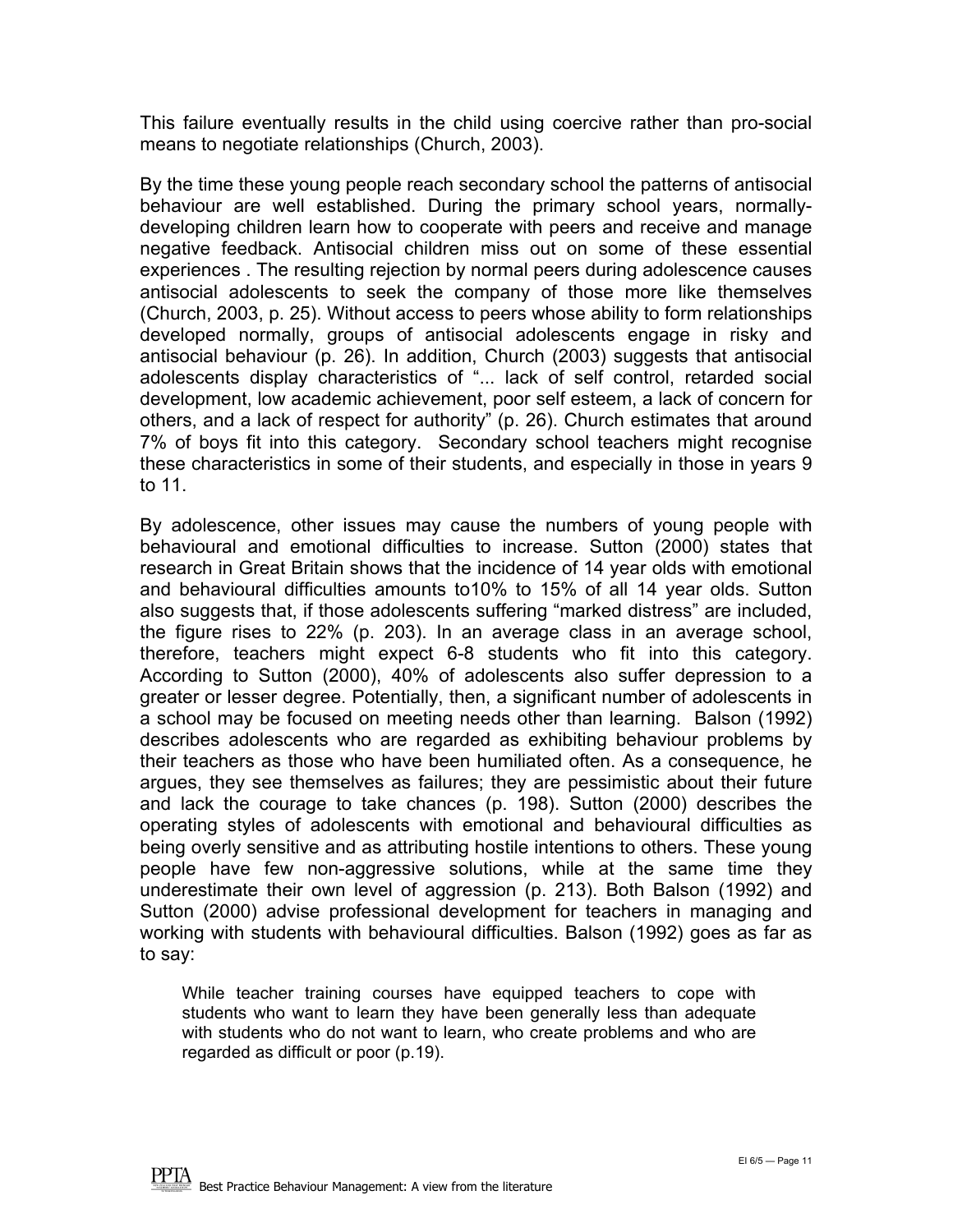<span id="page-11-0"></span>Many students with challenging behaviour in the classroom also have learning difficulties (Balson, 1992; Rogers, 1998; Chaplain, 2003). These students often enter high school with language ability and study skills well below those necessary for smooth curriculum delivery. It is important that the curriculum can be accessed by all students and equally important that teachers have adequate and appropriate skills to enable students to learn appropriately. Differentiating the curriculum can present a serious dilemma for classroom teachers of high-content subjects. Classroom teachers may also have to work with teacher aides in the classroom. In-service professional development in working with students with diverse needs may increase teachers' knowledge and skills in meeting these students' needs. A consequence of this sort of professional development may be an improvement in a teacher's capacity to manage classroom behaviour.

The patterns of behaviour and learning that lead to difficulties in the classroom have been established long before children reach high school age. Secondary teachers cannot be held responsible for what has gone before. The arrival of students in a new school or even for a new year, however, gives teachers the opportunity to begin again with them (Rogers, 2006). This review found overwhelming evidence that what schools do with students can make a difference (Chaplain, 2003; Balson, 1992; Elton, 1989; Rogers, 2007; Durlak, 1998). Chapter three of this review discusses the features of schools and classrooms that manage challenging behaviour well, while chapter four suggests options for ongoing professional development, and chapter five examines a number of programmes available to assist schools and teachers in developing effective behaviour management.

#### **How important is teacher self efficacy in managing student behaviour?**

Teaching is a stressful occupation (Jepson and Forrest, 2006; Margolis and Nagel, 2006); managing challenging student behaviour is hard work (Chaplain, 2003).There is a clear link between student behaviour and teacher stress. In all of the documents reviewed that address teacher stress, student behaviour is listed as a strong contributing factor. These sources raise concern, too, about the outcomes of stress and burnout on teaching. These outcomes are listed as: mental, physical and emotional exhaustion, depersonalisation, and decreased work performance. Stress and burnout have been associated with poor health outcomes, high levels of staff leave and poor staff retention (Jepson and Forrest, 2006; Margolis and Nagel, 2006). Workplace stress is a complex condition where the factors that trigger pressure in one's occupation exceed the individual's capacity to meet them (Jepson and Forrest, 2006). Stress is complex because both personality and environmental characteristics interact to trigger and moderate or to mediate stress reactions (Jepson and Forrest*,* 2006; Santavirta et al, 2007). Not all teachers experience workplace stress to the same degree and in the same way (Kokkinos, 2007; Chaplain, 2003; Santavirta et al, 2007; Jepson and Forrest, 2006). Research by Jepson and Forrest (2006) suggests a type A personality and high achievement "strivings" are significant predictors of teacher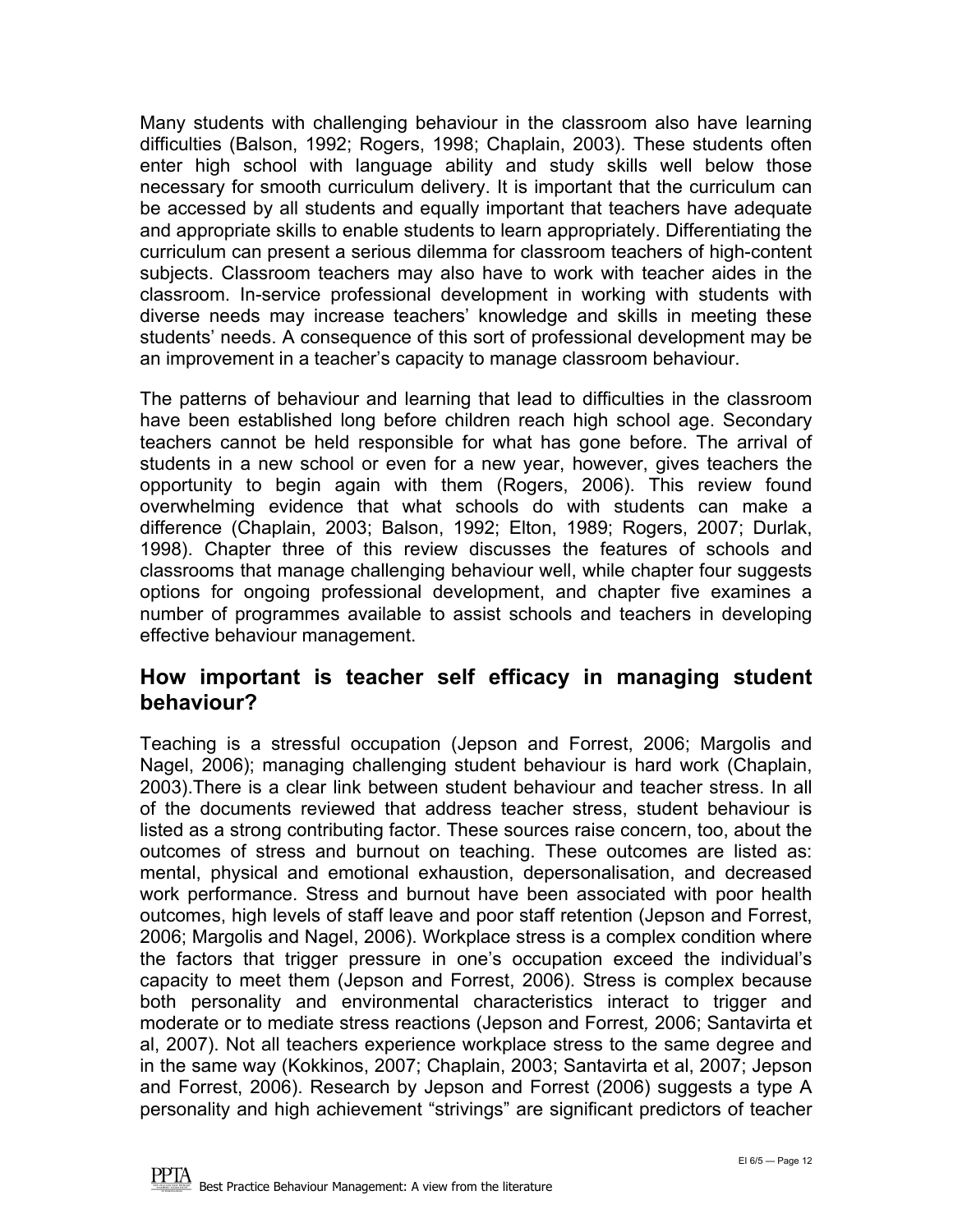stress. Type A individuals are those high achieving workaholics who multi-task, drive themselves with deadlines, and are unhappy about the smallest of delays. Given the unrelenting, high demands of working in a school, having a type A personality would appear to be a useful prerequisite for teaching. School boards of trustees and principals, therefore, should acknowledge and plan for the effects of workplace stress in school staffs.

While factors other than student behaviour also contribute to teacher stress and burnout, stress and burnout directly affect a teacher's ability to perform (Margolis and Nagel, 2006) and one of the most important aspects of a teacher's job is managing student behaviour (Kokkinos, 2007). Consideration should also be given, therefore, to the extent that teacher stress and burnout contribute to student behaviour. Santavirta, Solovieva and Theorell (2007) suggest that teacher stress leads to "dysfunctional teacher behaviour with obvious implications for teacher well-being and student learning" (p. 214). Chaplain (2003) and Rogers (1998) also raise concern about the effect that challenging behaviours in the classroom have on other students. Chaplain (2003) points out that those students who observe teachers failing to resolve behavioural difficulties feel unsafe and that this insecurity can have an effect on their behaviour also. The complex relational nature of the classroom could mean that teachers who struggle to manage student behaviour, as well as being prone to stress and burnout, may be reducing both their ability to handle challenging behaviour and to maintain appropriate behaviour of other students in the class. Alleviating the part student behaviour contributes to teacher stress and then moderating the outcomes teacher stress has for student management should be a serious consideration for school management.

While we cannot do much about our individual personality types, environmental factors that trigger stress have the potential to be addressed and alleviated (Santavirta et al, 2007). The Workload survey report (Ingvarson, Kleinhenz, Beavis, Barwick, Carthy, and Wilkinson, 2005) identifies the degree to which middle managers and teachers in New Zealand secondary schools find their workload unmanageable. 57% of managers and 48% of teachers felt that their workload was unmanageable. The pressures that affected workload manageability were identified as time pressure, resourcing, relationships and, in the case of teachers, performance appraisal. Other countries, too, identify similar negative environmental factors that contribute to teacher stress. These are: role conflict, relationships with colleagues, attitudes, the behaviour of pupils and apprehension about evaluation (Jepson and Forrest, 2007). Several studies also identified school organisational factors as contributing to teacher stress (Margolis and Nagel, 2006; Chaplain, 2003; Balson, 1992). Schools that discuss issues openly could address the causes of workload pressure to assess how much administration is essential to their core operation of learning and teaching and how much could be streamlined, reassigned or abandoned altogether.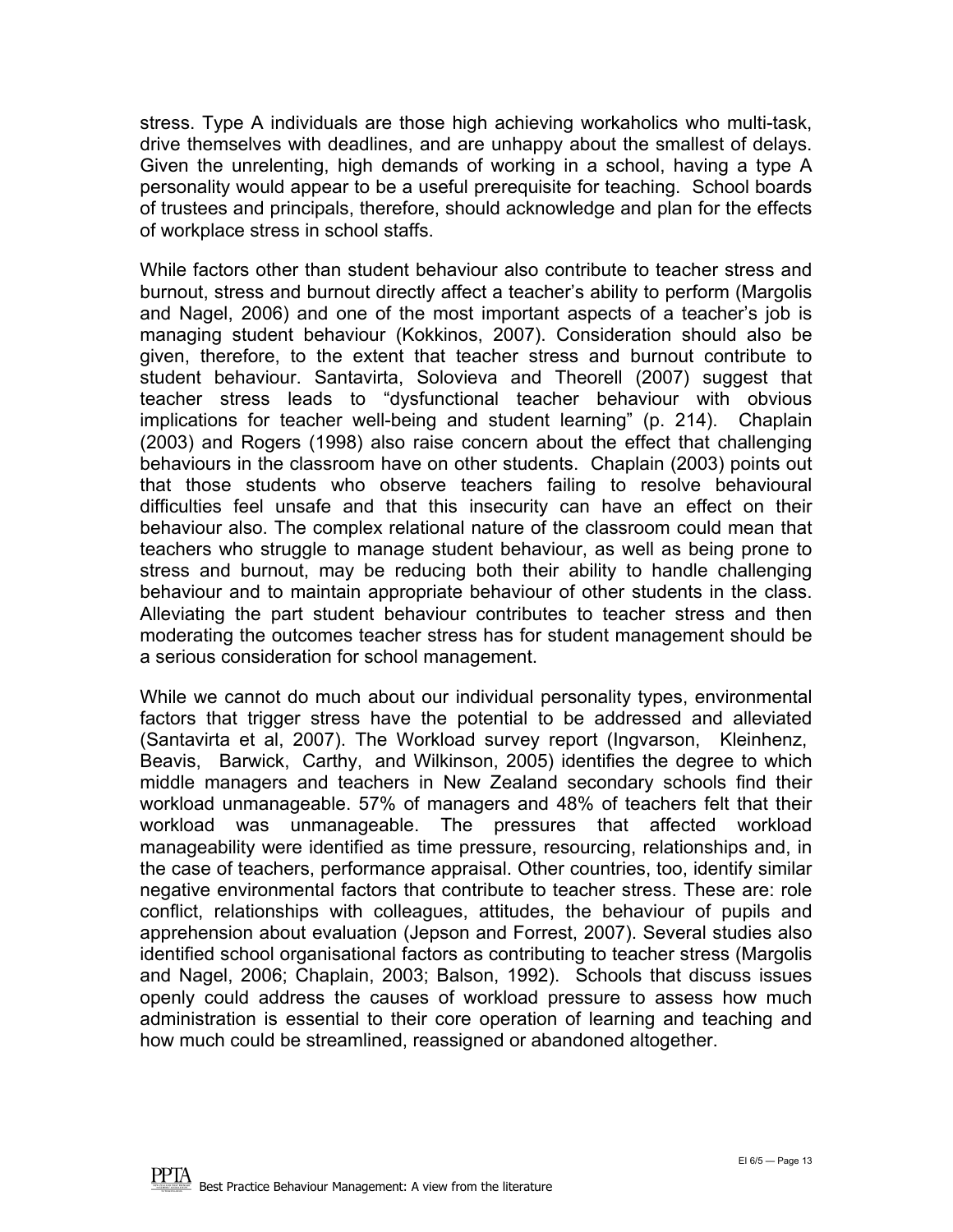Smyth (2003) attributes a more sinister agenda to the amount of "busy work" teachers have become involved in since the introduction of market-driven schools in the past ten to fifteen years. He suggests that teachers are "being treated in an increasingly disrespectful, distrustful and suspicious way under the guise of accountability" (p.16). He maintains that there is an unhealthy "fostering" of competition both between and within schools which "diminishes cooperation" (p.22) and allows the management "to float free" establishing a "them and us" culture (p.25). Finally, he suggests that the "recentralization of control over teachers" (p. 16) and the increase of accountability measures as schools pursue their "market share" (p.16) have removed the space to make "democratic decisions" while increasing the responsibility for outcomes through such competitive measures as "league tables" (p.16). The interplay between either high demand and low control or high responsibility and low power is a recurrent theme in the literature. Schools could consider how far the market-driven approach has decreased the power they have to control decisions about classrooms, the traditional willingness to share resources and problems with colleagues and the time to work positively and comfortably with students. Conversely schools could also consider how much accountability has improved their ability to adhere to those values they wrote into their mission statements and school charters.

The language of the business sector has infiltrated schools (Smyth, 2003). Deans and Heads of Department have become middle managers; teachers have become classroom managers. These name changes reinstitute hierarchies (Smyth, 2003) and have the appearance of investing power. Effectively, however, they change the nature of the relationships that exist between classroom teachers and those who have traditionally supported them. An increasingly hierarchical structure also creates a sort of tension with the collaborative model teachers are being required to pursue (Margolis and Nagel, 2006). Becoming middle managers has increased the tasks and task difficulty of the role without a corresponding investment of time and training (Ingersoll, 2004). The perception of middle managers in New Zealand that their workload is unmanageable (ACER, 2004) is significant because role conflict and an inability to meet task demands are cited as factors contributing to stress (Kokkinos, 2007; Santavirta et al, 2007). It is of particular concern that deans and heads of department in New Zealand schools are the ones that classroom teachers have traditionally relied on to assist them with behavioural problems once they perceive them as unmanageable in the classroom context. There could be role conflict between that of the supporter and that of the manager. When middle managers are under stress, school support networks also come under stress. Role conflict and high task demand, with their associated potential for stress and reduction in performance, could affect the quality of support middle managers can give to classroom teachers.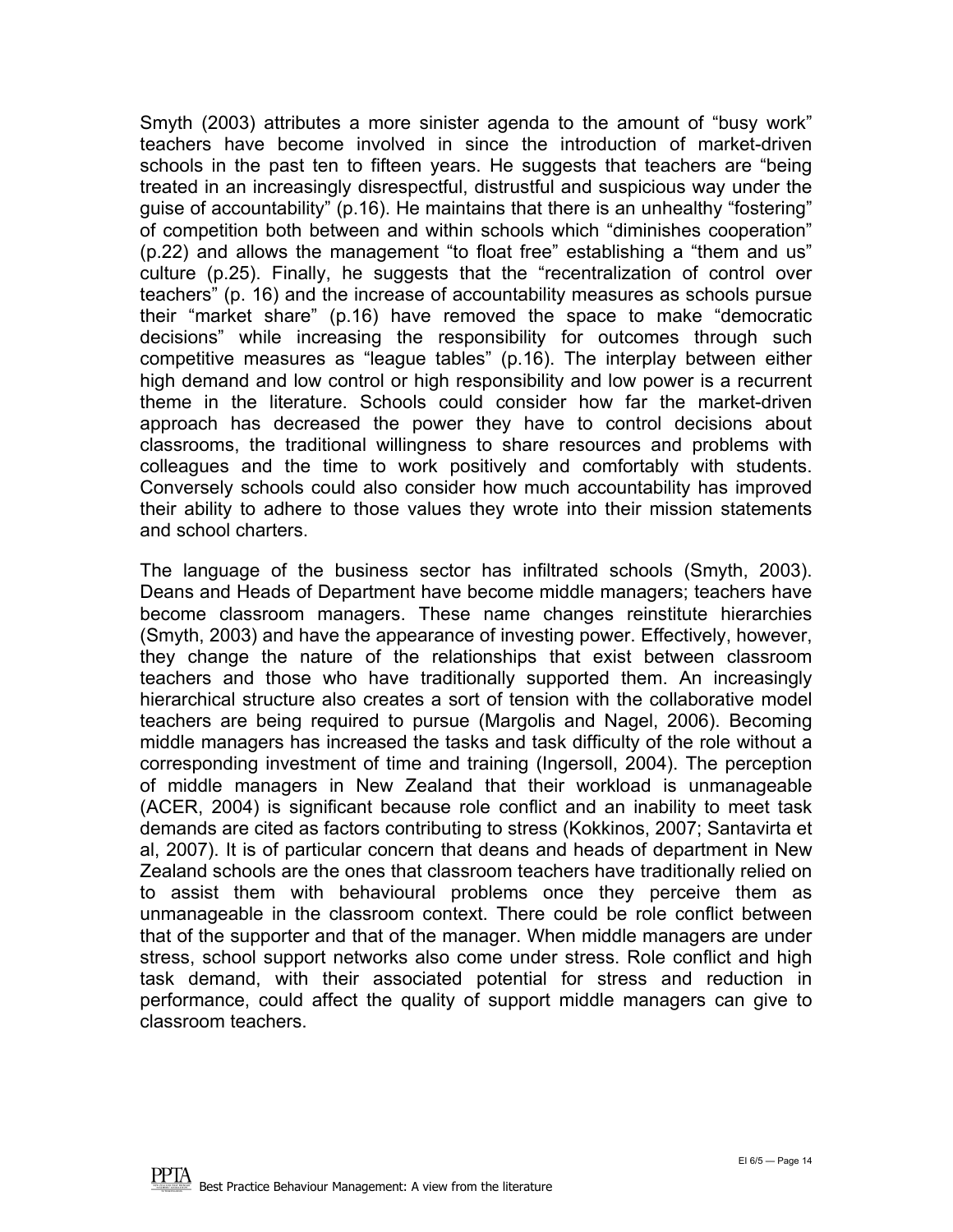A further subtle name change has occurred in the shift from "classroom discipline" to "managing classroom behaviour". Ingersoll (2004) questions how much actual power classroom teachers have to make decisions about managing classroom behaviour. The hierarchical nature of discipline systems in schools may draw power away from classroom teachers. The teacher retains the responsibility to "manage" the class, especially in the eyes of the students, but may have little control over the process. That "power" to manage extreme behaviour in students appears to be invested in the Deans or "middle management". Concern has also been raised over whether sufficient time has been attached to middle management positions. In addition, there appears to have been little professional development for middle managers to enable them to manage and control the requests for assistance from classroom teachers.

The degree of control teachers have in coping with a high demand job has been linked to teacher stress, in that the degree of control a teacher has was found to be a moderating factor to occupational stress (Santavirta et al, 2007). This review found strong links between teacher self efficacy and student management. Effectively, a teacher who feels supported and in control of their environment is more likely to be able to manage challenging behaviour (Margolis and Nagel, 2006; Reid, 1999). If schools attach responsibility to a position without investing power it is not surprising teachers feel inadequate when they feel they cannot manage.

This review has suggested already that student behaviour towards classroom teachers may be defined as workplace bullying. The prevalence of workplace bullying within the staff of schools is also important and relevant to secondary teachers in New Zealand now. The PPTA report on teacher bullying (Benefield, 2004) identifies bullying by managers as being the second most prevalent source of teacher bullying for New Zealand teachers after bullying by students. The bullying behaviours exhibited by staff towards other staff noted in the PPTA report consisted of publicly disparaging remarks about work or personal life, deliberate denial of information or resources and exclusion from meetings. From management, bullying behaviours included teachers being made the subject of blame, the "silent treatment", of unrealistic workload and public reprimand and deliberate denial of requested support (Benefield, 2004). Depersonalisation of relationships in the workplace has been identified as a consequence of workplace stress (Jepson and Forrest, 2006). The phenomena of reduced collegiality and workplace bullying, therefore, could be viewed, to significant degree, as a consequence of unmanageable workload, increased workplace stress and unresolved role conflict.

Chaplain (2004) also raises concern about staff climate and collegial relationships in the context of managing classroom behaviour. He describes an incident where a teacher leaves a school because she has been unable to gain sufficient support to manage a challenging class. Once the teacher leaves, however, the class is allocated to a senior member of staff but not before most of the challenging students are removed. Chaplain voices concern that, in these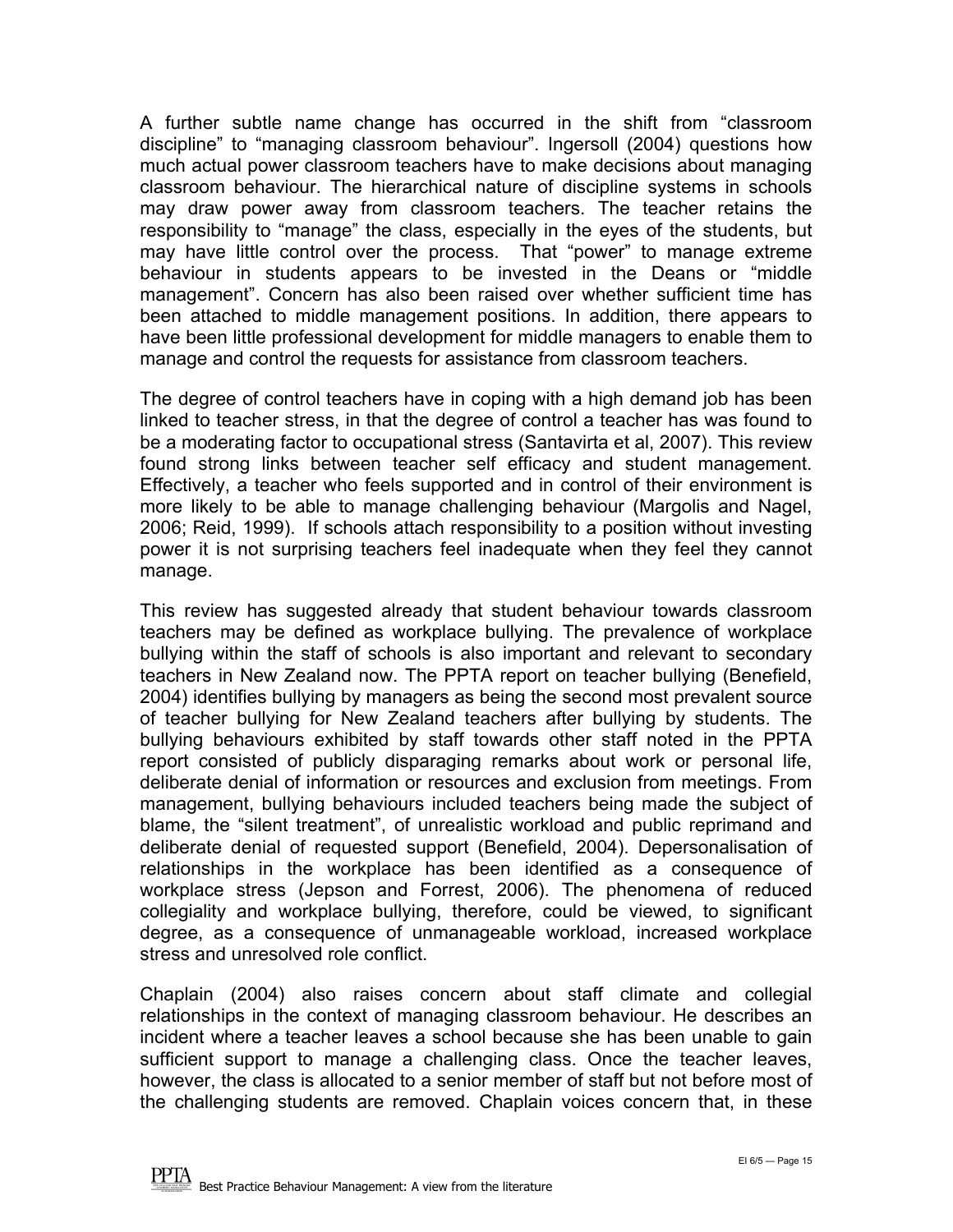situations, teachers are made to feel incompetent by other members of staff but that the real issue is the inadequate and ineffective support provided by those middle and senior managers charged with the responsibility to manage school behaviour. Santavirta et al (2007) identify that employee well-being and personal levels of control are significant buffers against stress and burnout, so workplace bullying and staff culture may be issues well worth investigating.

#### **Conclusion**

Concern over the behaviour of disruptive students has been a New Zealand and world wide issue for at least 20 years. To this point, however, not much has happened to address the needs of teachers required to manage, both inside and outside the classroom, those students with challenging behaviours. While the intensity and severity of the behaviours appear to have increased, teachers and school managers are given little useful training and very limited resources to meet this demanding and essential part of their job. Workload issues and lack of control over a potentially threatening environment lead to stress and its associated problems. Stress and burnout reduce performance and affect the ongoing resources teachers have to manage behaviour.

Effective teacher professional development, support and self efficacy, however, have been shown to work as buffers to and moderators of teacher stress. Nearly 20 years ago, Elton (1989) deplored the "deep end" approach together with the traditional reluctance to talk about discipline problems or let other teachers into classrooms. He voiced concern about the low morale of teachers and expressed the need to enhance their public image. Recently, Jepson and Forrest (2006) state that: *"*There is a clear need to make the working environment and the profession as stress free as possible" (p.195). They recommend a "healthy working environment" (p. 195) for teachers and programmes to train teachers who are vulnerable to stress to develop effective coping strategies.

Chapter two of this report presents and critiques those services already available to New Zealand schools to assist teachers in managing challenging student behaviour.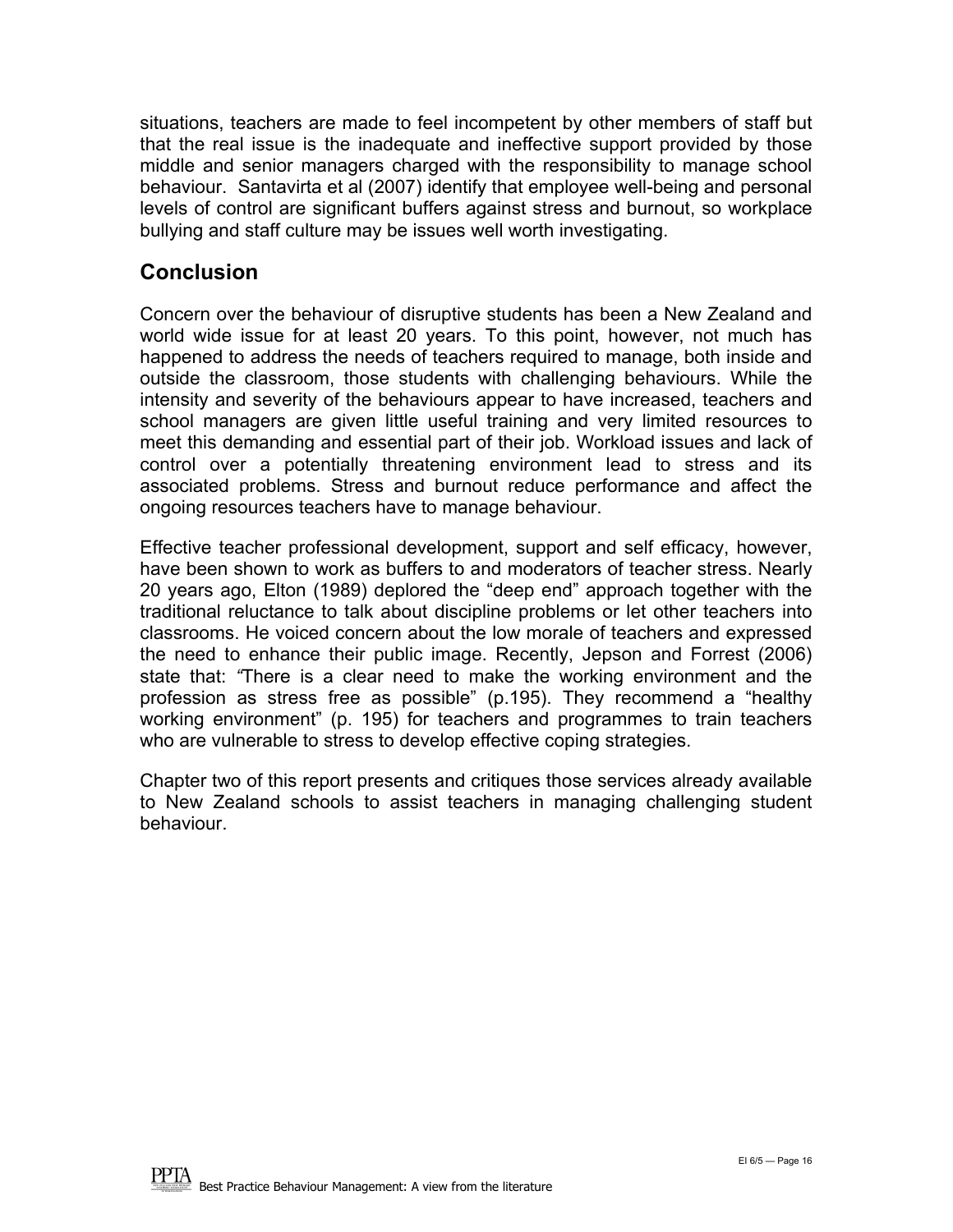### <span id="page-16-0"></span>**Chapter 2: The adequacy of current provision**

The Ministry of Education has responded over a number of years to concerns expressed about the behaviour of some students in New Zealand schools. A number of initiatives have been put in place to improve the capacity of schools to address the behaviour needs of students. These initiatives include: The Special Education Grant (SEG), Resource Teachers of Learning and Behaviour (RTLB); the Specialist Classroom Teacher (SCT); and the Interim Response Fund. In addition, following concern over high suspension rates for Māori students, the Ministry instigated the Suspension Reduction Initiative (SRI), which has since been integrated into the Student Engagement Initiative (SEI). Te Kotahitanga is another initiative supported and funded by the Ministry of Education and currently available to New Zealand schools. The first part of this chapter summarises these initiatives and lists, where publicly available, the protocols under which they operate. It also critiques the initiatives. In the second part of the chapter, service provision in New Zealand is compared with that provided in Great Britain and New South Wales (as an Australian example).

This chapter investigates 3 issues:

- Services funded by the Ministry of Education to assist teachers to manage behaviour
- Special initiatives to improve education outcomes for Maori students
- How New Zealand provisions compare with those in Great Britain and New South Wales

#### **Services provided by the Ministry of Education to assist teachers to manage challenging student behaviour**

#### *The Special Education Grant (SEG)*

According to Ministry guidelines, when students demonstrate they are beyond the capacity of the classroom teacher, the school should first use its SEG (Ministry of Education, 2007b). SEG is allocated to each school each year as part of the Operations Grant and is roll- and decile-related. SEG is designated for working with students with moderate special education needs, and the allocation of SEG is at the discretion of the principal and board of trustees. By definition, therefore, SEG will be allocated differently in different schools. All classroom teachers need to be aware of how SEG has been allocated in their school.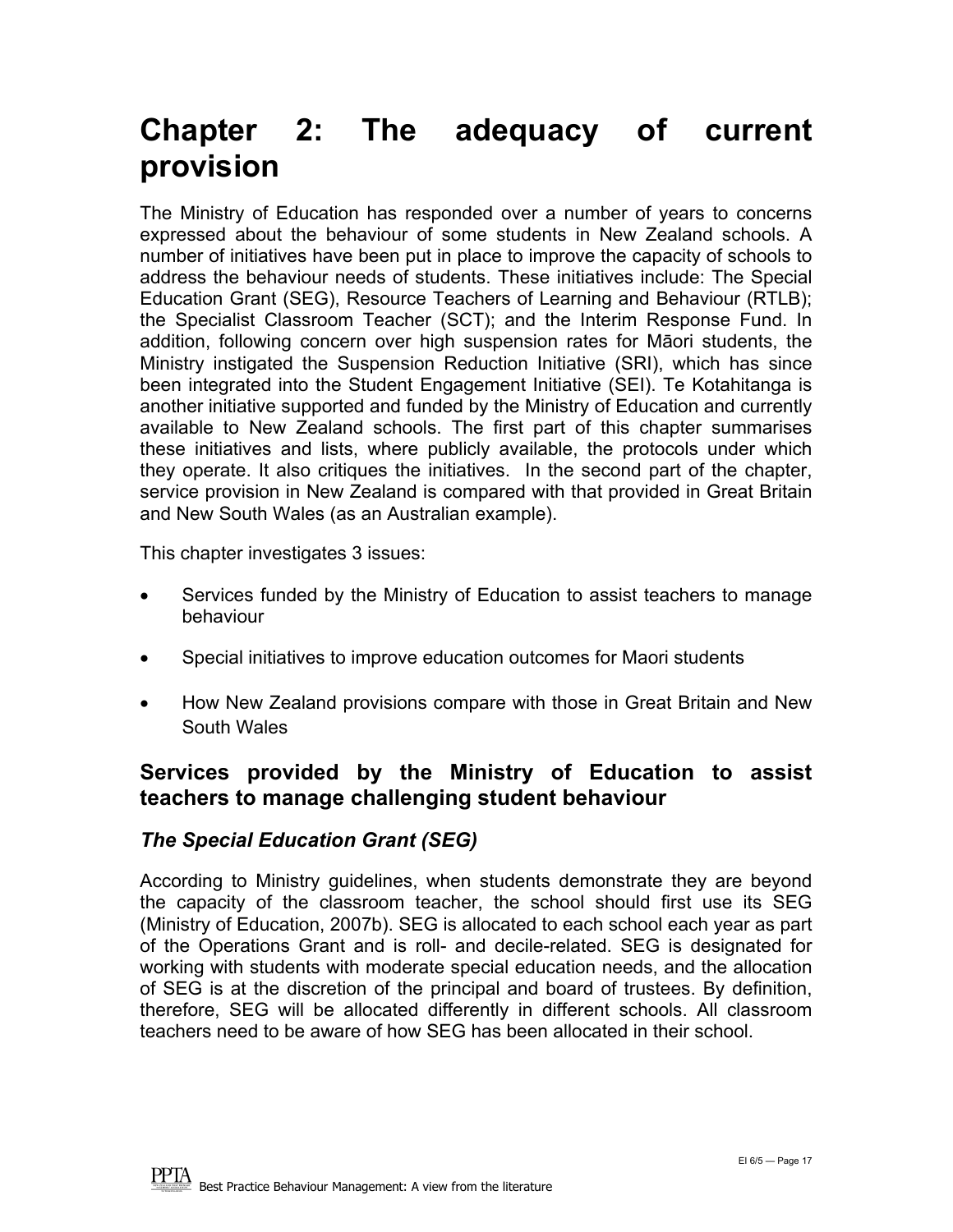#### *Resource Teachers of Learning and Behaviour (RTLB)*

The RTLB service is one of a series of school-based resources designed to assist schools in meeting the needs of students with moderate learning and behavioural needs (Ministry of Education, 2007b). It has been in operation for about eight years. The RTLB service is additional to that provided through the school's Special Education Grant (SEG) and is the service provision most relevant to the classroom teacher. The service was set up in 1999 to "ensure that those students who have a learning or behaviour need receive appropriate support" (Ministry of Education, 2007b). The RTLB is a full time, permanent, itinerant teacher with a specific post-graduate qualification and who meets the requirements of the "experienced teacher" professional standards criteria. The regulations state that an RTLB position cannot be split into a series of part time positions. RTLB are based in clusters; the number of RTLBs per cluster depends on the accumulated school roll of the cluster schools and the decile rating of the schools. RTLBs work with students in years 0-10 in both state and stateintegrated schools (Ministry of Education, 2007b).

The RTLBs in a cluster are employed, generally, by the board of trustees of the fundholder school though this may vary (Ministry of Education, 2007b). The board of trustees carries employer responsibility for the positions, though the salaries are paid nationally. The Fundholder School for the cluster receives funds from the Ministry. This money supports the position and also funds various projects that the RTLB cluster runs (Ministry of Education, 2007b). The RTLB service works with the principals of cluster schools. RTLB are appraised each year by the principal of a school within the cluster and this responsibility is designated by the cluster committee. A set of professional standards are used to appraise RTLBs. These are similar to, but not the same as, those used with teachers.

Where a classroom teacher is having difficulty with a student, groups of students or a full class, the assistance of the school's RTLB should be available. The layered and hierarchical nature of school behaviour systems, however, means the working relationships between the RTLB and parties within the school need to be clearly and carefully defined. The RTLB Toolkit (Minstry of Education, 2007b) implies that RTLB work with identified students and with the classroom teacher and suggests, therefore, that RTLBs work with students that have been referred by the classroom teacher. By the time those systems set up by the school through SEG have been activated, however, a behaviour concern may have moved outside that defined by a relationship between the RTLB and the classroom teacher. How well the working relationship between the RTLB and the classroom teacher is defined by the school, given the roles of other participants, could be a key factor in the effectiveness of classroom support accessed through the RTLB service.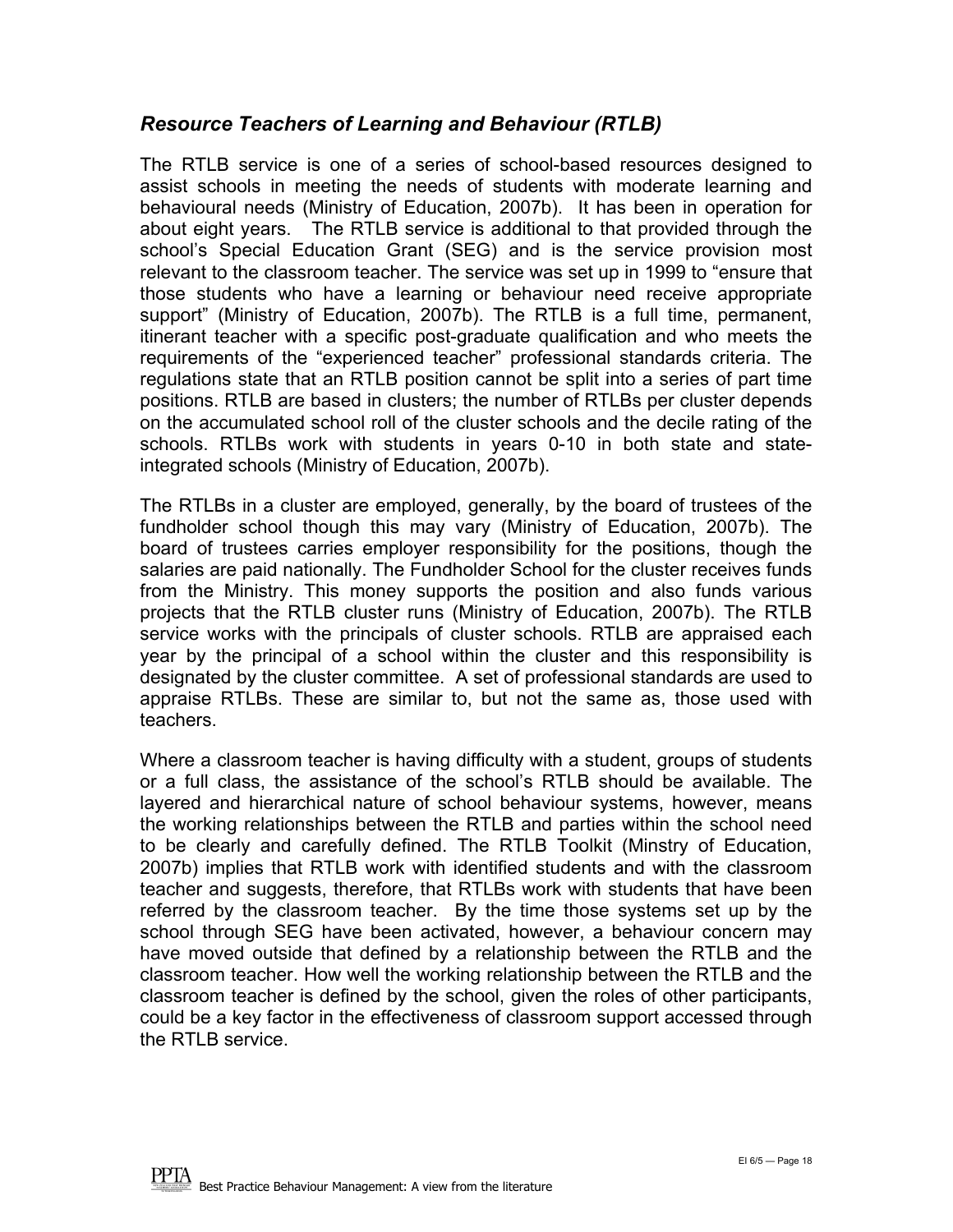All schools will have protocols for the working relationship between RTLB and the school. RTLBs provide a range of services set out in the RTLB Policy and Toolkit document (Ministry of Education, 2007b) and the job description (www.TKI.org.nz/r/governance/rtlb). The goals of the RTLB service, in general, are to:

- Increase the participation of identified students in classroom activities;
- Improve social and behavioural relationships for the identified students in the classroom;
- Improve learning and achievement;
- Increase the capacity of teachers and the school to manage students with moderate diverse needs effectively (Ministry of Education, 2007b).

The aim of the service provision is inclusive education, so the work of RTLB is classroom focused (Ministry of Education, 2007b). While the actual tasks are not set out, it appears from the documents that the RTLB are to provide:

- Appropriate support and programmes for students with diverse needs and learning goals;
- Adapted curricula;
- An assurance that students with learning and behavioural needs are taught by class and subject teachers skilled in working with students with diverse needs (Ministry of Education, 2007b).

RTLBs have been specifically trained in the delivery of the RTLB service (Ministry of Education, 2007b). Their work is outcomes-based and they use a collaborative, problem solving approach. The performance indicators in the professional standards document suggest that RTLBs provide:

- Advice;
- Adapted programmes and material;
- Liaison with parents;
- Facilitation of professional development.

The RTLB is the key funded service that has been put in place to support students and teachers (Ministry of Education, 2007b). Although it has been in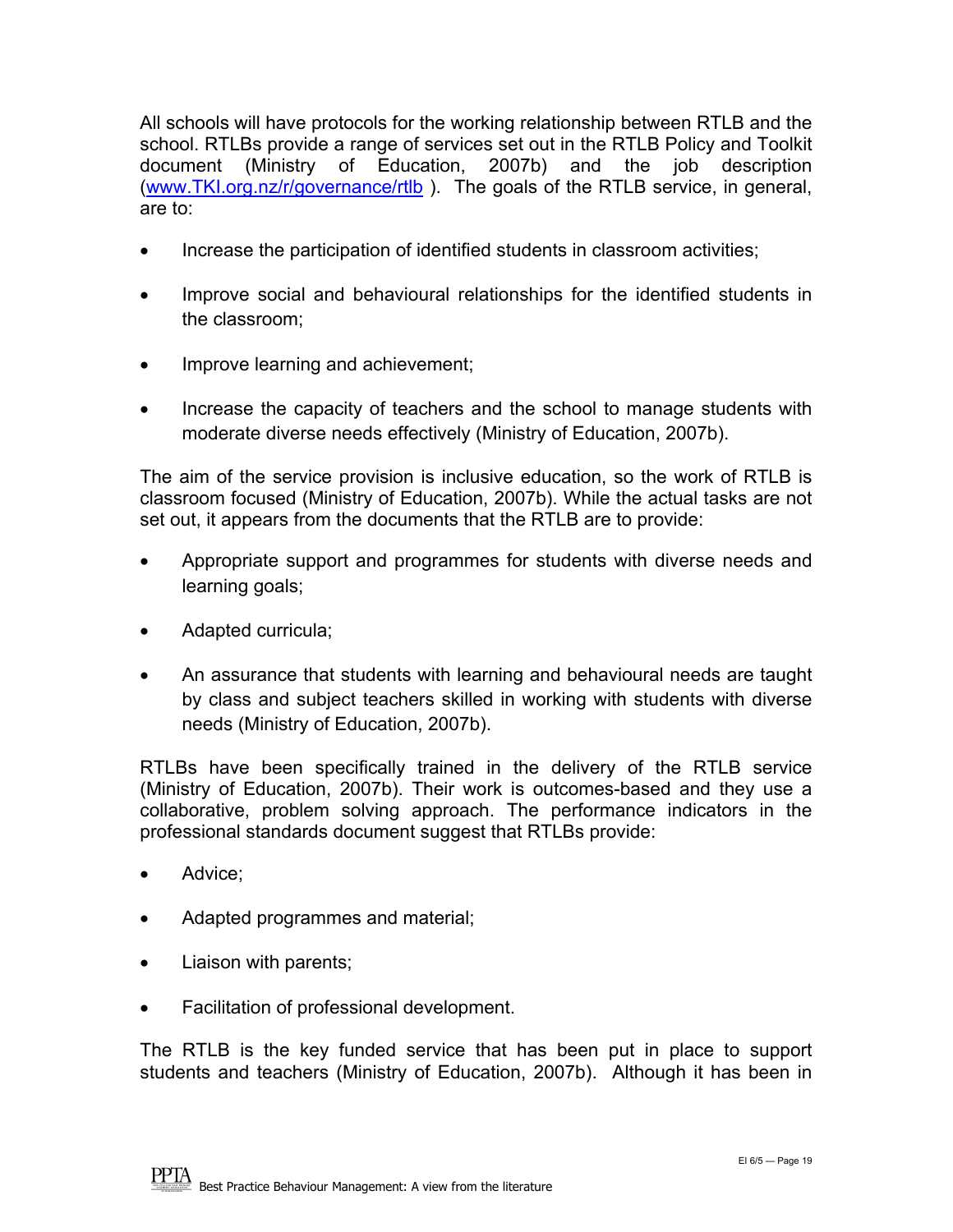schools for eight years there has been little significant movement in stand down and suspension rates.

The RTLB service has been reviewed by ERO on a number of occasions (see [www.ero.org.nz](http://www.ero.org.nz/)), the latest being in 2004 when an effectiveness review was completed. According to the review there was a:"…wide distribution of performance and effectiveness across all areas evaluated, from highly effective to ineffective" (ERO, 2004)

The review found that: "The RTLB service is not consistently improving student achievement, especially for Māori students" (ERO, 2004).

In the 2004 review, considerable concern was raised by ERO as to the quality and quantity of the evidence RTLB clusters were collecting about the influence RTLBs were having on student achievement both for Maori and non-Maori. The report asserted that substantial evidence of improvement was available in only 20% of RTLB clusters. It also claimed that 12.5% of clusters showed no evidence of improvement in achievement for non-Maori and 47% of clusters showed no evidence of improvement for Maori (ERO, 2004).

The report raised concern, too, over the "model of practice" of RTLB clusters. ERO described the model of practice as one that consults with all parties, develops appropriate expectations and links theory to practice. ERO found only 25% of clusters to consistently demonstrate an effective model of practice while 35% were found to be "adequate". 40%, however, were either "not always effective" or "ineffective" (ERO, 2004). It is uncertain what is meant by a category as ambiguous as "not always effective", and the report does not clarify how the judgment was made as to where "not always effective" became "ineffective". The report also does not report specifically on that part of the RTLB position that relates to improvement in the behaviour of students referred. Given that there was no specific comment on behaviour outcomes, the ERO report should give rise to considerable concern among teachers who are managing challenging behaviour in the classroom. ERO is obviously concerned:

This lack of reflective practice and self review has had negative consequences on the quality of RTLB practice, the quality of performance appraisals of RTLB and the overall effectiveness of the RTLB cluster*s* (ERO, 2004).

It is certain that if a school had received an ERO report as critical as this report on the RTLB service, a supplementary review would have been carried out within the next year. In response to the concerns raised in the ERO review (2004) a major RTLB project, including production of the RTLB Toolkit (Ministry of Education, 2007b) has been initiated.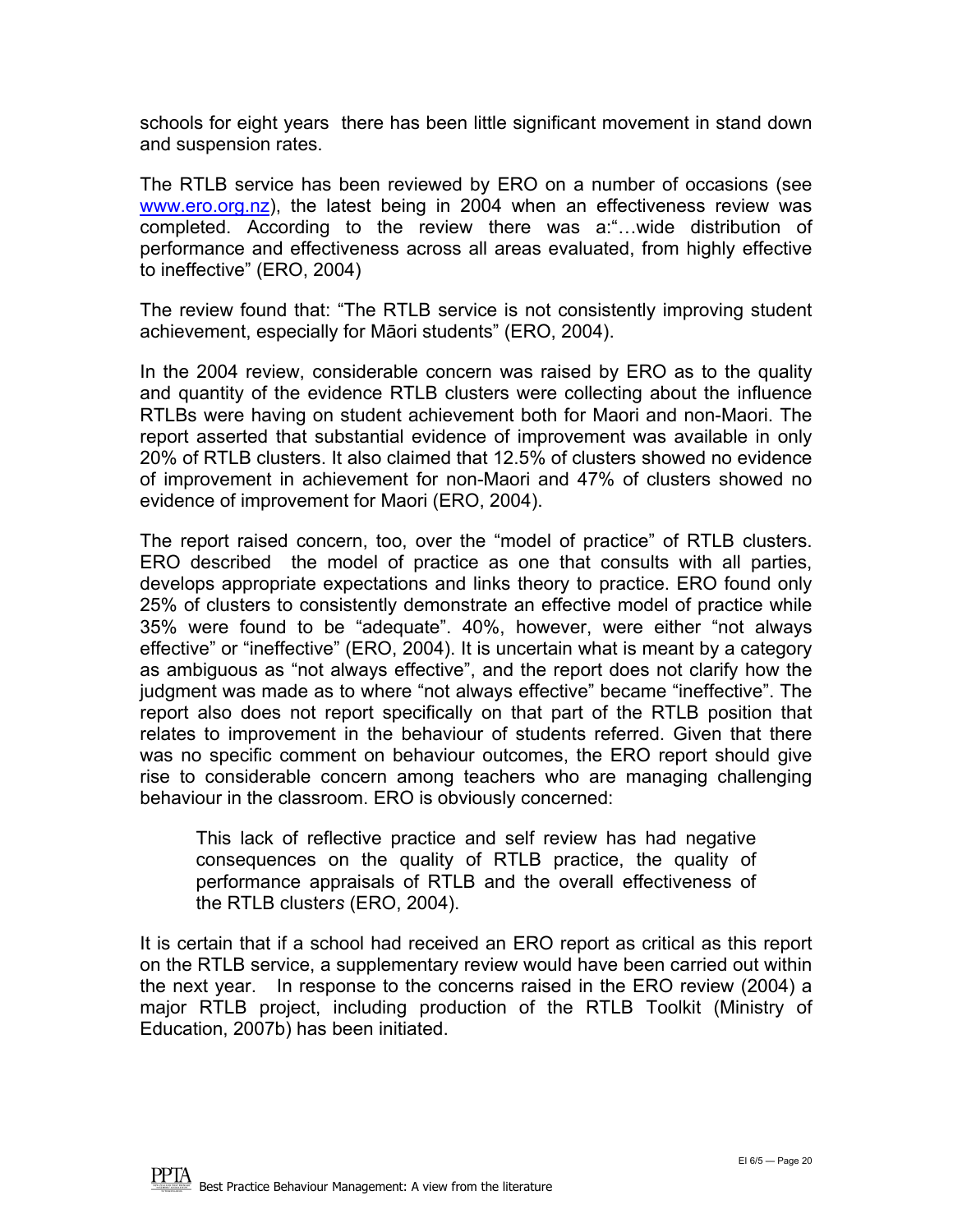It seemed anomalous to this reviewer that the RTLB service is specifically targeted to work at the classroom level with classroom teachers, yet the RTLB toolkit (Ministry of Education, 2007b) was designed for principals and boards. A major theme of this review is that classroom teachers need control over the resources that support managing challenging behaviour. The layered nature of secondary schools may mean that classroom teachers do not have the access to this service that they need. The overlap between SEG and the RTLB service and the lack of precision in the designation of roles and protocols is a concern. It seems strange, too, that RTLBs are appraised annually by the principals of their employing schools, using a set of professional standards designed for the position, yet ERO found little evidence that the RTLB service was effective. One should be able to assume that these appraisals deemed significant numbers of RTLBs to be practicing satisfactorily. This suggests that, if ERO is to be believed, either the professional standards or the appraisals were faulty. Drake (2004) calls into question the precision and validity of the ERO report, stating that the evidence collected and stated by ERO for the report had "no statistical significance" (p.10). Nevertheless, the RTLB service has been in schools for eight years and there has been no significant downward trend in suspension and stand down statistics. It seems sad that this service either may not be being used to its potential or that it may be a flawed concept.

#### *The Specialist Classroom Teacher (SCT)*

Another position in the school that has the potential to support teachers in the classroom is that of the Specialist Classroom teacher. Established as a result of the 2004 STCA negotiations to begin in 2006, the position was set up with the structures of secondary schools in mind. The SCT is a member of the school staff with a minimum programme of 12 hours teaching per week (Ministry of Education, 2007c). Unlike the external, itinerant nature of the RTLB, the SCT is already a member of the staff and thus part of the school's culture. The importance of school culture and climate to the effectiveness of any programme is another key theme in the literature accessed for this review.

The aim of the SCT role in schools is defined as: "…enhancement of such quality practices in all schools by providing support for the professional growth of other teachers in the school" (Ministry of Education, 2007c, p.3). The protocols for the SCT position are clearly aimed at work with individual teachers, especially with beginning teachers. In addition, the position is designed to provide "mentoring of experienced teachers who seek assistance" (p.3). The position works in relationships of "high trust and confidentiality"  $(p.3)$  as well as being "kept separate from any appraisal, performance management or competency judgment" (p.3). Mentoring and the construction of professional learning relationships are key features of high-quality professional development (Wilson, Bell, Galosy and Shouse, 2004) (see chap 4). The SCT role, therefore, appears to be an important resource for teachers who want to access further training and support to manage challenging behaviour in the classroom. The support of the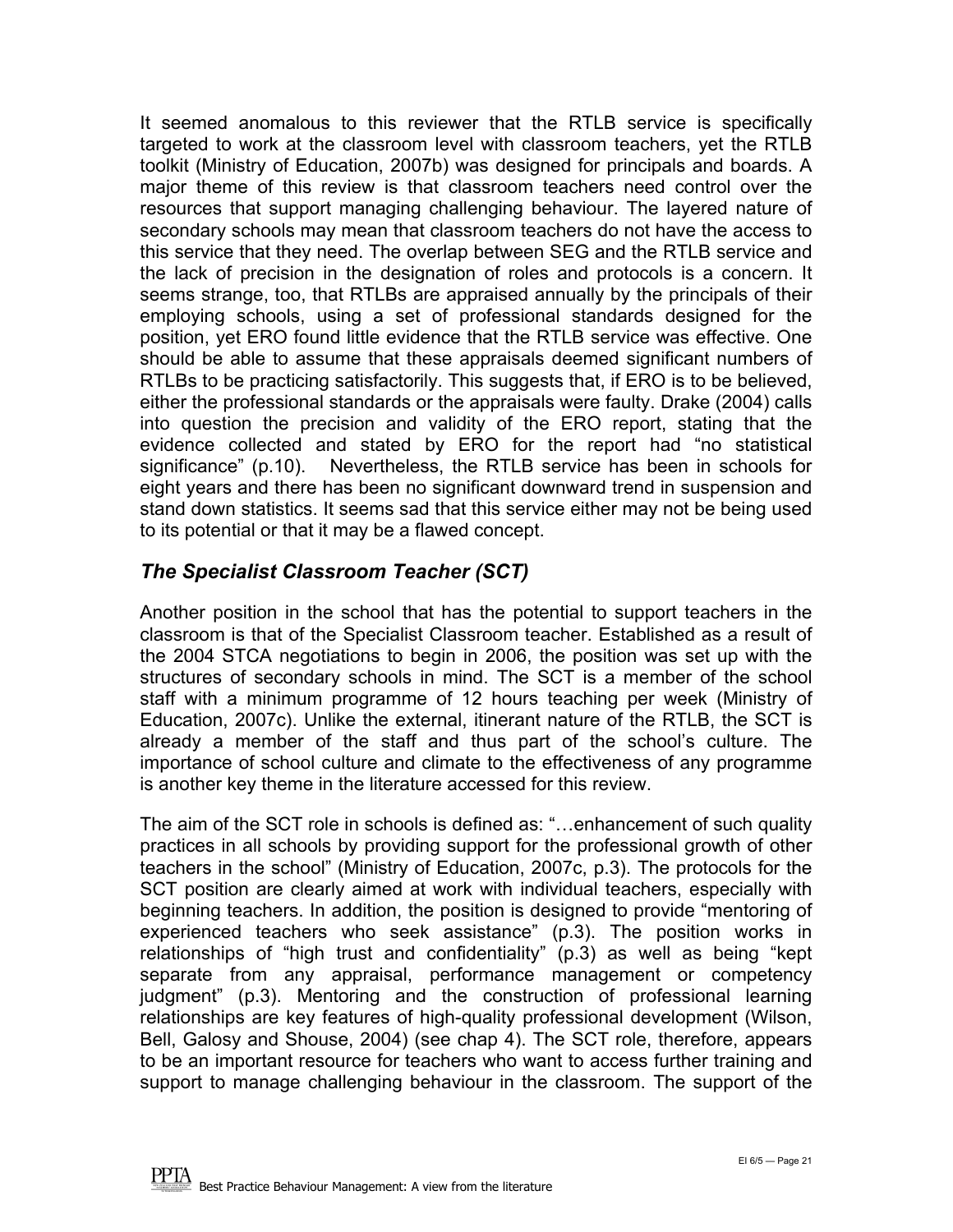SCT can be accessed directly by teachers, is confidential and is provided by a colleague who is aware of the capabilities and limits of the school.

A review of the Specialist Classroom Teacher pilot was carried out in 2006 and published recently. The review (Ministry of Education, 2007e) raised a number of concerns about the Specialist Classroom Teacher model as currently applied in many New Zealand schools. It found that: "The emphasis on confidentiality and self referral led to the implementation of a model that could be seen as self limiting and reactive" (p.9). The review also criticised a lack of hard data being collected about the effects on student results and shifts in teacher practice. Self referral, according to the review, reinforced the notion that asking for help should be kept secret. According to the review there was too much emphasis on classroom management in the early stages of teaching and that this was not necessarily appropriate. The review suggested that:

There appears to be an assumption that focusing on classroom management is the only solution for struggling teachers. This is a negative model and raises the question as to whether focusing on shifts in pedagogy might make classroom management issues redundant (p.148).

The review of the pilot suggests, therefore, that teaching approaches contribute to classroom behaviour. Few teachers would disagree with that. This literature review has found, however, that pedagogy is only one factor in managing challenging student behaviour and that high quality professional development in student management will assist teachers to manage behaviour more confidently. With the RTLB and SCT, schools have the potential to deliver quality professional development to teachers in the classroom management of challenging student behaviour.

#### *The Interim Response Fund*

The Interim Response Fund is one of the few funding options for schools that are specifically tagged to behaviour. It is a recent innovation, described as a "godsend" by a Group Special Education (GSE) worker. The Interim Response Fund can only be accessed by the principal once all other options have been tried. The fund is a short term measure to enable principals to manage a crisis (Ministry of Education, 2007d). One of the most interesting features of the booklet that accompanies the funding application is the comprehensive list of options principals have at their disposal to address crisis behaviour situations. The only options, however, that provide access to extra funding about that which the school may have already been allocated, are the RTLB service and GSE. As explained above, RTLB clusters have some discretionary funding that can be used according to the operational plan of the cluster. Some other suggested options are that the principal seek advice from another principal or use SEG or other discretionary funding. Before accessing the fund the principal will also need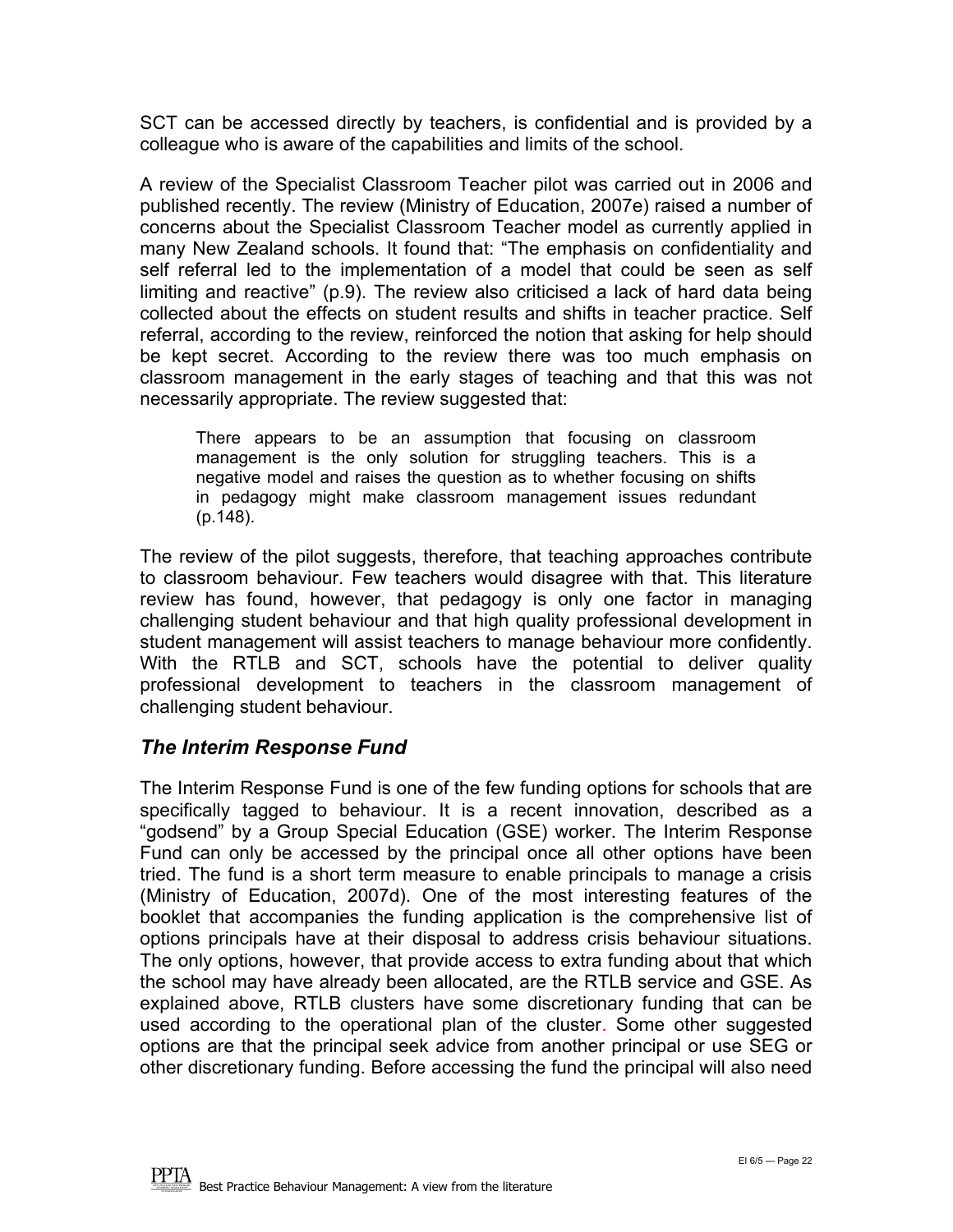<span id="page-22-0"></span>to show that teacher aides, family members, community organisations and the school counsellor have been tried (Ministry of Education , 2007d).

The Interim Response Fund is a crisis initiative (Ministry of Education, 2007d). There is an understanding that considerable school and community resources have been tried before the fund can be activated. This suggests that planning for student behaviour is essential and that detailed recording of challenging behaviour is very important. The Interim Response Fund does not appear to be designed for students who have extreme behaviour problems who enrol without funding support after planning and funding allocations have occurred for the year. The sudden arrival of troubled students, however, is not uncommon. Students with severe behaviour problems tend to be truant and to shift schools frequently (Reid, 1999). With the exception of discretionary funding from GSE, none of the options are hard cash designated for managing challenging behaviour. SEG and other discretionary funding could be allocated for student behaviour but the decision to do this depends on the importance the principal and board of trustees place on spending for behaviour issues and where this sits in the list of limitless priorities for the use of a school's limited funds. At present, perhaps, challenging behaviour is outside the resources of most schools, and stand down and suspension are low-cost alternatives to addressing issues in school.

#### **Special initiatives to improve academic outcomes for Maori students**

The high rates of stand down and suspension among Māori students must be faced and addressed by New Zealand schools (Kiro, 2007; Drewery, 2004). In 2006 only 22% of the New Zealand school population was Māori yet over half of the suspensions from New Zealand schools were for Māori students particularly boys (Ministry of Education, 2007a). This is an unhealthy statistic. The SRI and SEI and now Te Kotahitanga (Bishop, Berryman, Cavanagh and Teddy, 2007) (see below) are initiatives specifically targeted to addressing the educational needs of Māori students. The SRI has had creditable success in reducing suspensions in targeted schools. Te Kotahitanga (Bishop et al, 2007) has been credited with improved rates of attendance and achievement in schools involved in the project. All of these initiatives rely on professional development for teachers to address the learning needs of Maori students. Hood's (2004) review of the SRI in the Central North Region shows, clearly, that schools are prepared to make systemic change that has the potential to make a difference long term.

Research about achievement for minority groups of students in New Zealand and overseas should be considered. An  $\overline{OFSTED}^1$  $\overline{OFSTED}^1$  review in 1996 (cited by Reid, 1999) investigated the high level of suspension in Great Britain of young people of non European "ethnic origin" and especially those from African Caribbean backgrounds. The review found high levels of tension between these students and their teachers. Teachers found these students troublesome and expressed

 $\overline{a}$ 

<span id="page-22-1"></span><sup>&</sup>lt;sup>1</sup> British equivalent of the Education Review Office.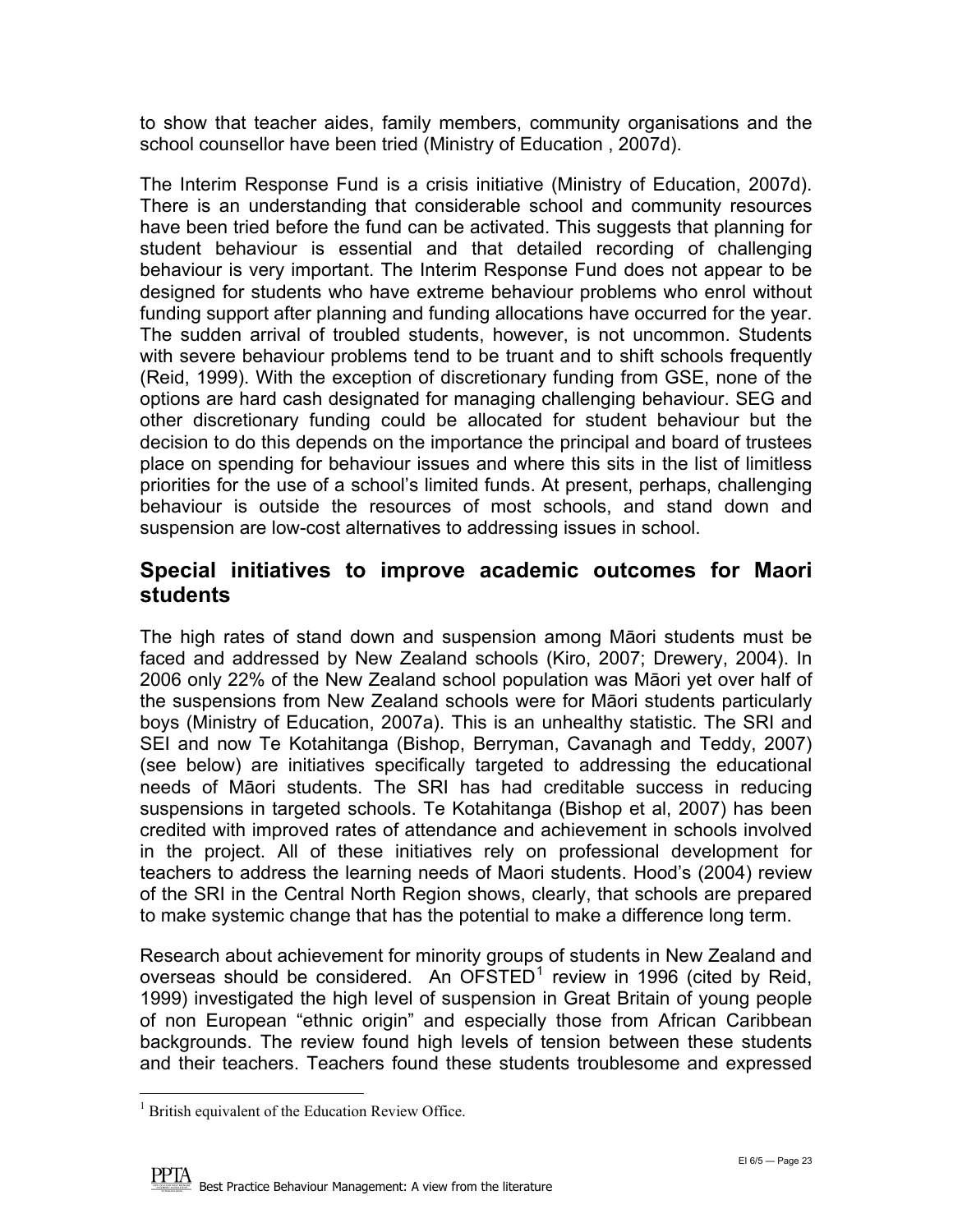an expectation of low achievement and disruptive behaviour (Reid, 1999). Research that compares teacher attitudes to "indigenous" students in New Zealand and Canada revealed that New Zealand teachers may also regard their Māori students as "low achievers" (Lam and Meaney, 2006). Hood (2004), however, suggests that the experience of the SRI caused schools to rethink students who are considered "at risk". He states that the changes that occurred as a consequence of the SRI model were "deep seated" and that the schools in the project accepted that schools can make a difference (p.8). This willingness shows that schools in New Zealand are prepared and able to make a significant difference to these alarming statistics, given a good model to follow. The professional development model used for the Central North Region SRI and Te Kotahitanga correspond closely to what is regarded as good practice (see chapter 4). The SRI and Te Kotahitanga, however, have specifically designated funding. Given the professional attitude and good nature of New Zealand secondary school teachers, well planned, pedagogically sound, well funded initiatives have the potential to make a significant difference to academic outcomes for Maori students.

#### *The Suspension Reduction Initiative (SRI) and the Student Engagement Initiative (SEI)*

While not directly accessible to the classroom teacher, both the Suspension Reduction Initiative (SRI) and the Student Engagement Initiative (SEI) have the stated intention of reducing the incidence of suspension in New Zealand schools. A genuine reduction in suspension has the potential to reduce challenging behaviour in the classroom, although Reid (1999) suggests that low truancy in schools is a better indicator of low violence than low exclusion. The SRI was established in 2001 to counter the "disproportionately high number of Māori suspensions" (Ministry of Education, 2007a). It started, initially, with 86 schools that had a history of high suspension rates among Māori students. The strategy involved sharing best-practice in managing student behaviour and assisting schools and communities to work together for at risk youth. It had an annual budget of \$2.1m.

The SEI was established in 2003 with a budget of \$8.6m over five years. This amounted to only \$1.75m annually. It was unclear from the documents if the \$2.1m for SRI was also "integrated" into the SEI. The SEI had a wider portfolio, its programme being designed to reduce early exemptions and truancy as well as suspension of Māori. Initially the SRI/SEI project appears to have been highly successful. In the period 2001 – 2005 the suspension rate of Māori students in the SEI schools reduced by 26% (Ministry of Education, 2005) while the overall rate of suspension for Māori students stayed much the same. Hood (2004) described the involvement of schools in the SRI in the Central North region as "overwhelmingly positive" (p.14). Since then, however, the gains made by the SRI/SEI project have "tailed off" (Ministry of Education, 2007), and while the suspension rates for the school population have declined slightly, the rate of stand down for Māori has increased, as have the stand down rates for the total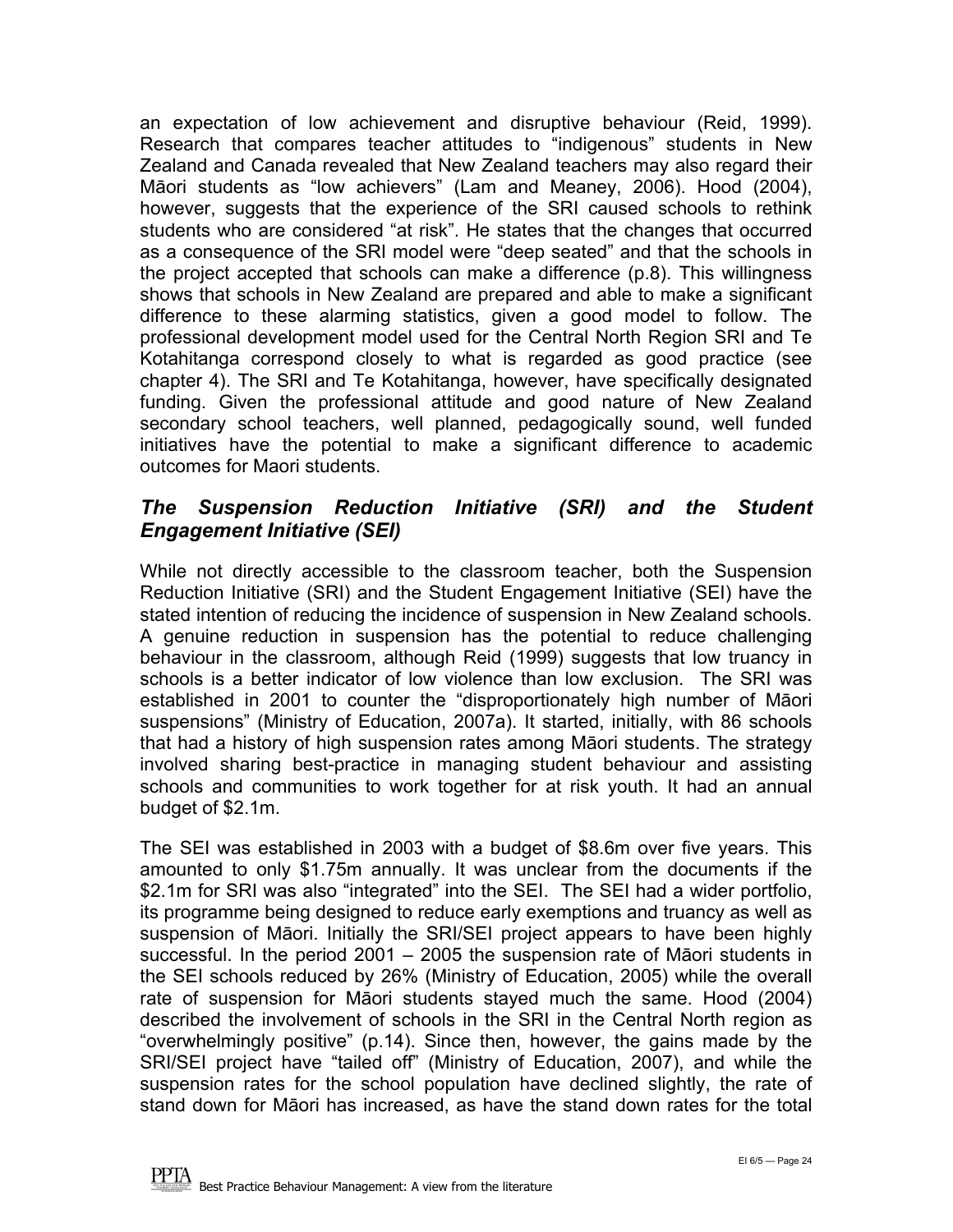school population. This should be a concern because the main causes that lead to stand down, in the same way as suspension, have an impact on the daily ability of teachers to manage behaviour. A further concern is that the spectacular reductions in suspension rates 2001 – 2005 do not appear to have been analysed and generalised with reference to the school population as a whole. Commenting on the reduction of suspension as a consequence of SRI, Jim Matheson is quoted in the Education Gazette (2004):

Matheson says the challenge now is to generalise the impact of the suspension reduction initiatives, through learning from the schools that are making big gains and assisting schools to learn from each other about managing student behaviour effectively (Education Gazette, 2004).

This "generalisation" does not appear to have occurred. Understanding why the reductions happened and which factors in schools led to the decrease could have been helpful to schools. In the same way, the reasons for the levelling out of the reduction do not appear to have been explained. One of the problems with tracing the effects of the SRI/SEI is that terminology appears to have changed in the course of the projects (Drewery & Winslad, 2003) and there is little consistency of approaches between schools that access the funding. Until an adequate evaluation of the SRI/SEI is done, we cannot be sure that the reductions were not, at least partly, the result of teachers being pressured to tolerate worse behaviour from students in order to show improvements in the school's data.

#### *Te Kotahitanga*

Te Kotahitanga is a professional development programme, designed to enable teachers to raise the achievement of Māori in years 9 and 10 in the general classroom. The programme arose as a consequence of a research project considered highly successful by the Ministry of Education. Te Kotahitanga seeks to eliminate the "deficit theory" around Māori students' achievement. The programme teaches interactive learning skills to teachers with the view that this is a method that enhances Māori students' learning (Bishop et al, 2007). Teachers from schools involved in the programme have ongoing professional development in a number of forms over a significant period of time. The first is a hui. This is similar in form to the traditional approach of the workshop. It operates as a consciousness-raising activity. In-school facilitators and teachers then work both in mentoring and in peer tutoring relationships.

Te Kotahitanga is resourced by the Ministry of Education. Schools that become involved with the project can expect to work with the research team and with trained in-school facilitators. Research team costs are covered by Ministry of Education funding as is the training of in-school facilitators. Schools which are accepted for the programme have additional staffing for in-school facilitators at a rate of 1 facilitator to 30 teachers. The school board of trustees is expected to match the Ministry staffing allocation. No extra staffing allowance is available to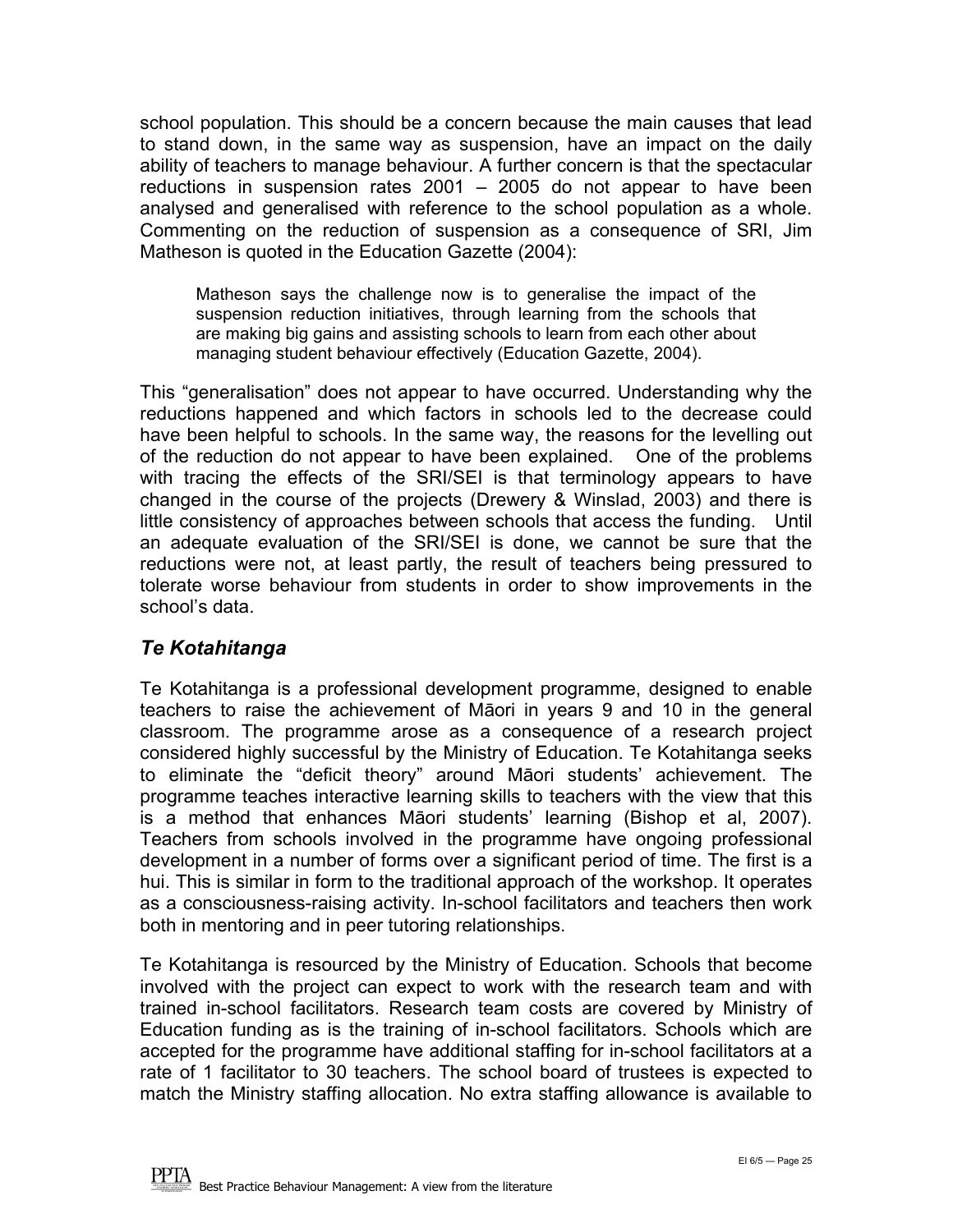<span id="page-25-0"></span>teachers involved in the programme. Any resource and travel costs are met by the school.

The programme is quite new, so, as might be expected, its effectiveness has not yet been proven. There are some concerns about the effectiveness of some inschool facilitators and the lack of attendance of some target teachers at meetings (Bishop et al, 2007). These are all matters that could be addressed and resolved. Of more concern is the lack of time available to teachers to do the programme properly. It appears the target teachers are expected to do the training and all the meetings in addition to their other work. This has the potential to lead to stress and burnout and to reduce the effectiveness both of the teachers in the programme and the programme itself. Some concern has also been raised (Nash, 2004) as to the validity of the original research results.

An independent review of Te Kotahitanga, commissioned by PPTA, will be published later in 2007.

#### **How do New Zealand provisions compare with those in Great Britain and New South Wales?**

In both Great Britain and New South Wales, there appears to be greater power invested in schools to protect the school community from violent and abusive students than there is in New Zealand. In Great Britain new legislation enables schools to place students on detention and to confiscate items such as cell phones ([www.dfes.gov.uk\)](http://www.dfes.gov.uk/). It was intended to clarify the *in loco parentis* concept that is often difficult to define in practice. Schools can detain students even on Saturdays, if they wish, and if a confiscated item is lost, it is not the school's responsibility to replace it. The Professional Association of Teachers website ([www.pat.org.uk\)](http://www.pat.org.uk/) backs up the new legislation with clear instructions for schools. These instructions agree with the protocols for using the legislation set out by the Department for Education and Skills ([www.dfes.gov.uk](http://www.dfes.gov.uk/)), the equivalent of our Ministry of Education. New South Wales OSH requirements to protect teachers and students from violent students require students to provide a "transfer note" before they can enrol at a new school. The purpose of this is to track students with behaviour difficulties and enable schools to prepare adequately and in such a way as to ensure teacher and student safety. The New South Wales Federation of Teachers (NSWFT) advises schools about procedures to follow when faced with a student with a history of violence (NSWFT, 2004). While there is not the agreement between the New South Wales Department for Education and Technology (NSWDET) and the union that is apparent in the British situation, there is still a declared intention to keep schools safe.

In New Zealand schools the situation is not so clear. The National Administration Guidelines require boards of trustees to:"Provide a safe physical and emotional environment for students" (NAG 5), and to:"Comply in full with any legislation currently in force or that may be developed to ensure the safety of students and employees" (NAG 5).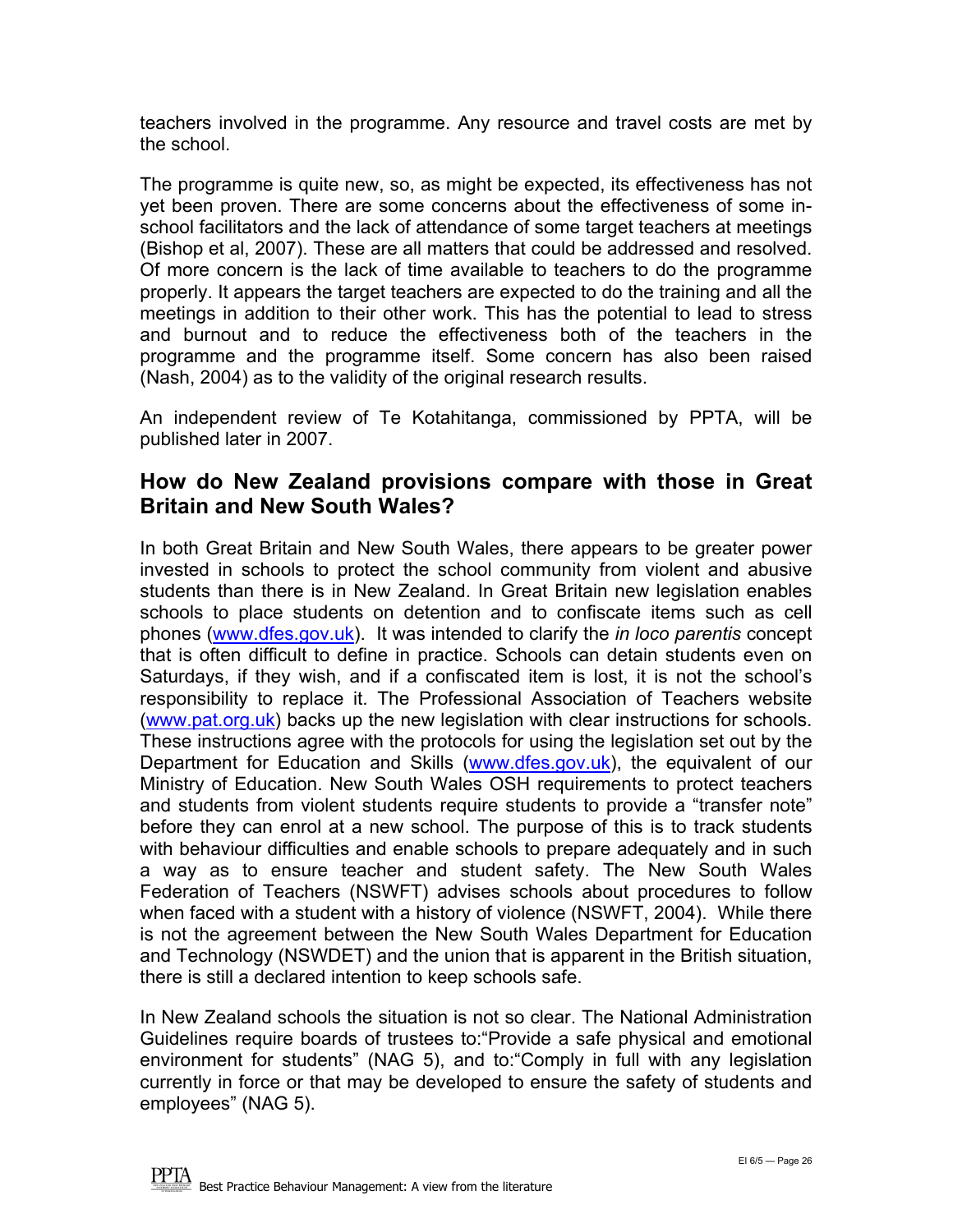This requirement for compliance could be interpreted as a requirement to keep teachers safe from harm through the Health and Safety in Employment Act which:"…requires people who are responsible for work and those who do the work to take steps to ensure their own health and safety and that of others" (OSH, 2002).

The OSH requirements place the responsibility both to define risk and to provide protection from harm in the hands of boards of trustees. Any intention to keep schools safe is not as clear as it is in Great Britain and New South Wales.

Other education systems appear to provide more information and support to teachers about how to manage challenging student behaviour. Education departments in New South Wales and Great Britain provide help and advice directly to teachers about behaviour management. The New South Wales Department for Education and Technology has a specific link to web material on behaviour management, where teachers can gain practical advice. Doctor Mac's Amazing Behaviour Management Site ([www.behaviouradvisor.com\)](http://www.behaviouradvisor.com/) is linked directly to NSWDET and, although a commercial site, provides useful and entertaining information for teachers. The Great Britain education website [www.dfes.gov.uk](http://www.dfes.gov.uk/) (Department for Education and Skills) has a link to another website: [www.dfes.gov.uk/ibis/index.cfm](http://www.dfes.gov.uk/ibis/index.cfm). This website "Improving Behaviour in Schools" (IBIS) has been set up by the DEFS specifically for the purpose of advising teachers. Similar resources are not available to teachers in New Zealand, an omission PPTA is addressing with this review.

#### **Conclusion**

The literature reviewed in this chapter has examined and critiqued what is currently available in New Zealand to assist classroom teachers to manage classroom behaviour. The review has found that New Zealand is not well set up to provide support and assistance to teachers in this area. Unlike Great Britain, service provision to students with emotional and behavioural difficulties has not been recognised as an issue on its own. This has meant that where funding is required to work with students with behavioural needs, that money tends to have to be directed from elsewhere. While crisis funding for a student with extreme behaviour can be made available to schools, the school must first have demonstrated that all other avenues have been tried and have failed. No provision appears to have been made for the transfer between schools of students with a history of violence.

A number of initiatives to improve student behaviour have been set up by the Ministry of Education, though their effect on improving outcomes for students is unproven. evidence of the effectiveness of the RTLB service, set up to assist teachers with students with moderate learning and behavioural needs, appears inconclusive. Most important, however, is the degree to which programmes receive additional funding. Adequate and ongoing resourcing appears to be the key factor in the success of any initiative. When a programme is well planned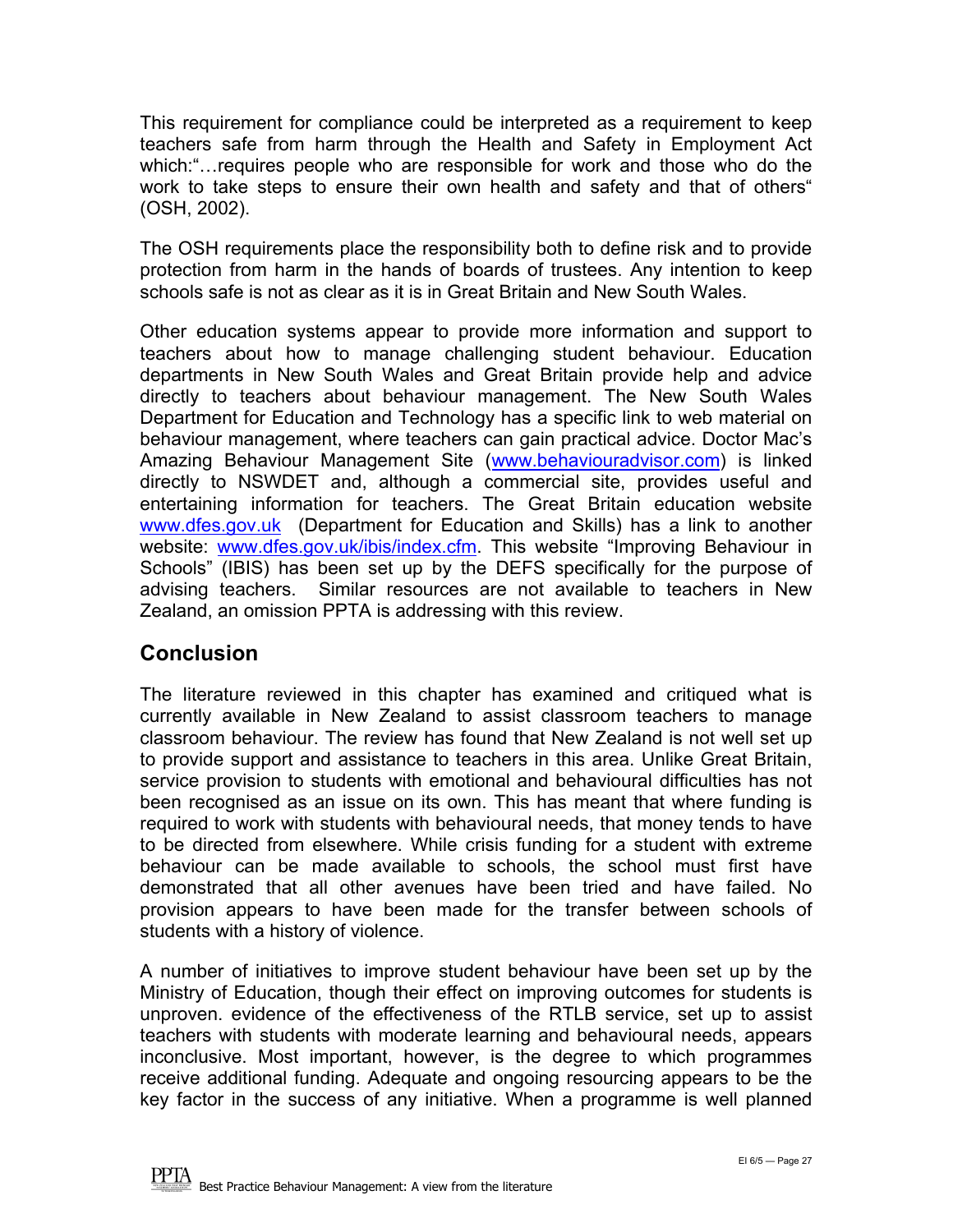and resourced, New Zealand teachers have shown a willingness to participate and make significant improvements to the educational outcomes of their students.

The next chapter draws together the features of best-practice behaviour management systems from New Zealand, and overseas models and research.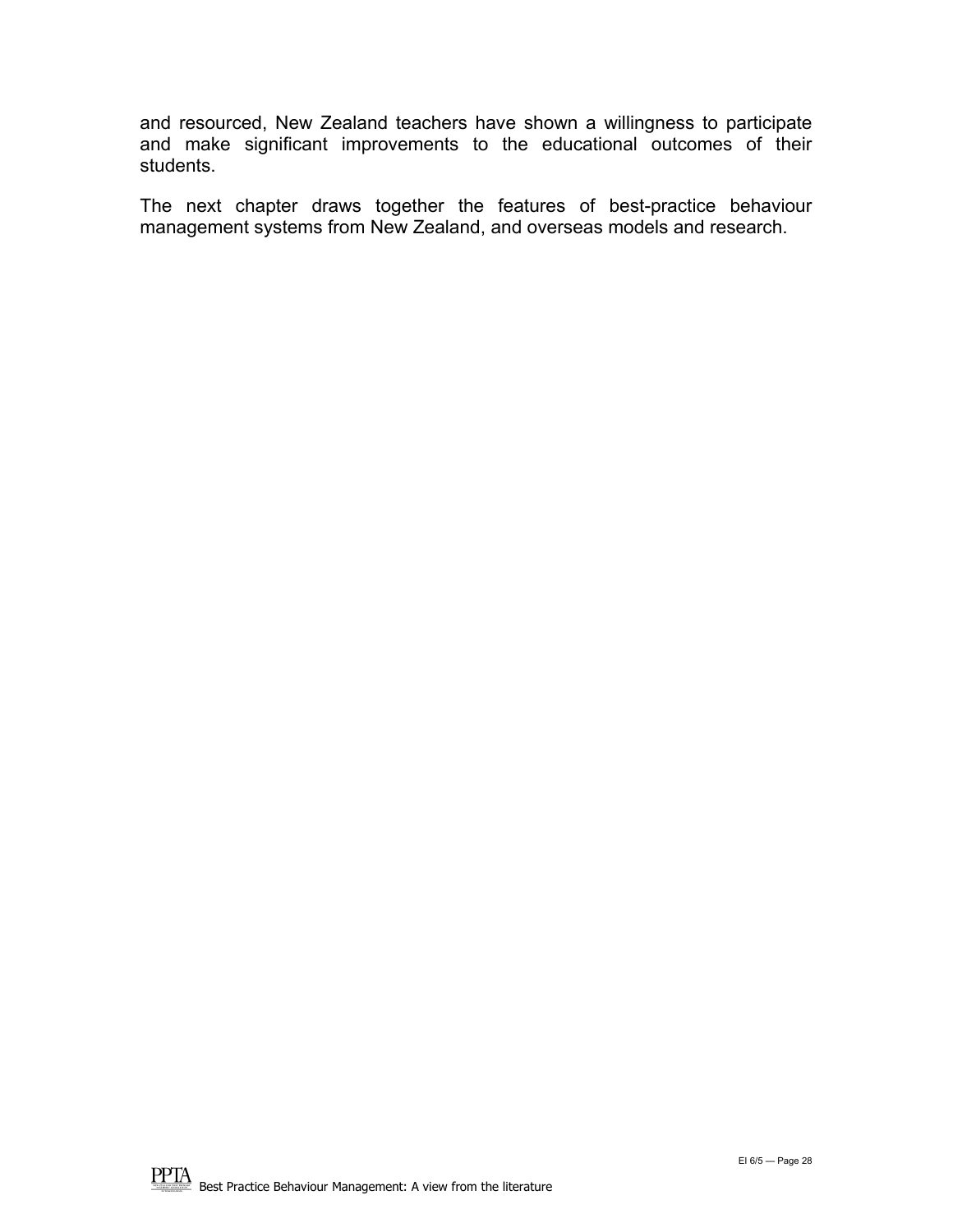### <span id="page-28-0"></span>**Chapter 3: Best practice behaviour management**

The most important activities that go on in schools are those that involve learning relationships between teachers and students (Kiro, 2007). Schools are busy places, so promoting positive, peaceful relationships should be central to the school's culture and ethos. Schools that manage behaviour well have deep seated values about the safety and well being of all members of the school community. These values dominate the school charter, are expressed in school policy and underwritten by school procedures. Three issues stand out in the literature on best practice behaviour management. One is that high quality schools promote good behaviour. The second is that a positive school climate can provide a respectful, peaceful environment for learning. Finally, requiring teachers to work in conditions where they cannot manage is detrimental to the teacher, to the students who is disruptive and to the other students in the class.

This chapter addresses three issues:

- School quality and student outcomes
- Specific strategies for schools
- Specific strategies for teachers

#### **School quality and student outcomes**

Among the risk factors that contribute to poor outcomes for students are "poor quality schools" (Durlak, 1998, p. 514). School failure is one of a number of poor outcomes for students that may arise as a consequence of a complex interaction of risk factors (Durlak, 1998). Durlak defines school failure as "poor academic achievement and dropping out" (p.513). High-quality schools, however, are identified as a protective factor in mediating against the risk of poor outcomes for students (Durlak, 1998). In other words, high quality schools promote good behaviour, and in turn this promotes good outcomes for students.

Schools appear to exist on a continuum between being a risk factor and a protective factor, exacerbating or mediating against poor outcomes for students.

While risk and protective factors operate in complex relationships, understanding those factors that contribute towards "quality" in schools may enhance the school's capacity to contribute towards reducing poor outcomes for students. Improving school quality, in itself, may enable school based behaviour to be better managed.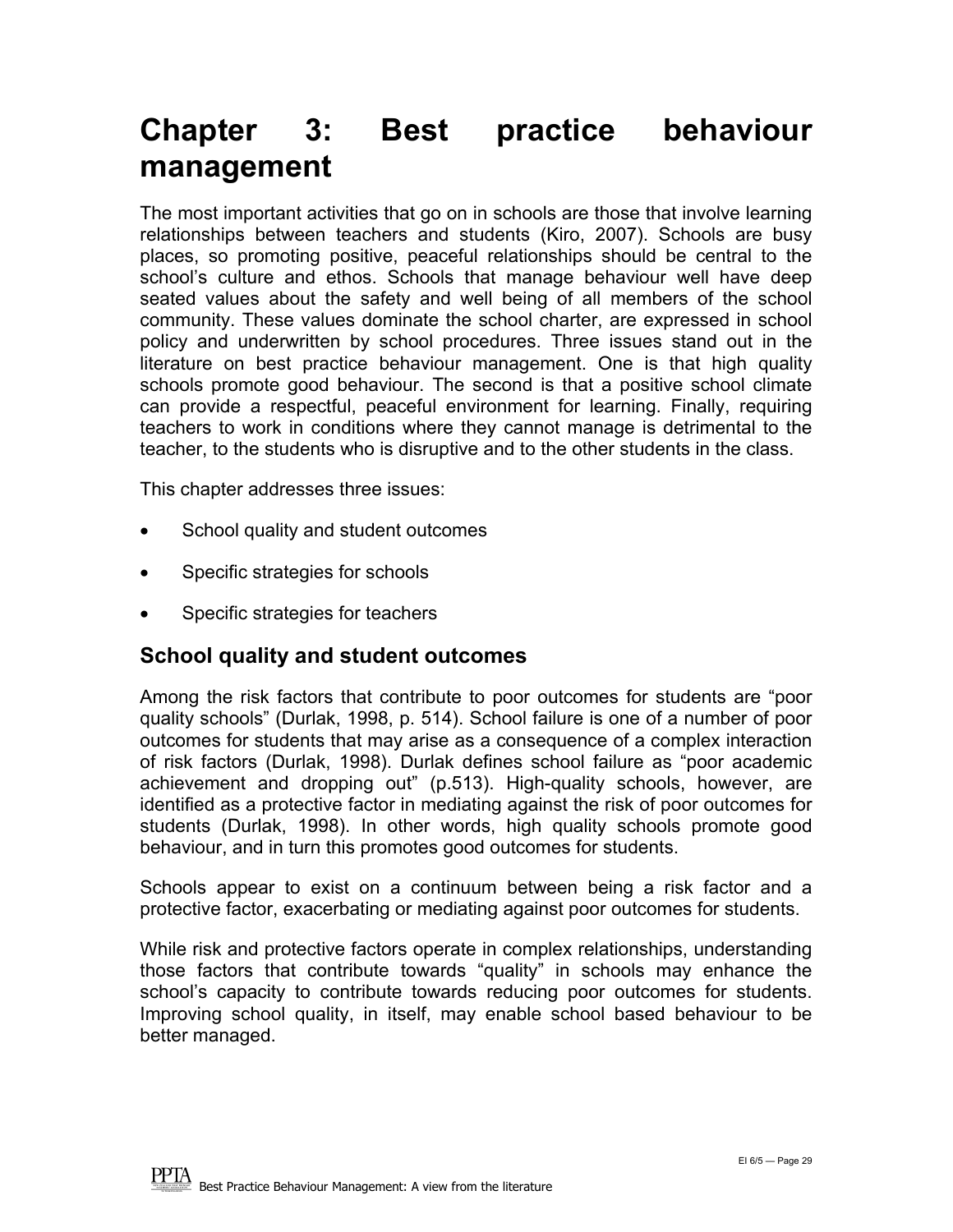The literature examined in the course of this review contains a number of views on what constitute quality schools and quality teaching in terms of managing challenging student behaviour. The New Zealand view is expressed, to some degree, in the *Best Evidence Synthesis: Quality Teaching for Diverse Students in Schooling* (Alton-Lee, 2003). According to Alton-lee (2003), "The central professional challenge for teachers is to manage, simultaneously, the complexity of learning needs of diverse students" (p.i). Ten characteristics of quality teaching are identified. Included in Alton-Lee's characteristics of quality teaching are such features as "focusing on student outcomes including social outcomes" and enabling classes and other groupings to "work as caring, inclusive and cohesive learning communities" (p. ii). These suggest a positive, proactive behaviour focus. Hood (2004) identifies a series of more specific success factors that, he maintains, reduced suspension rates in Māori students in the Central North Region of the SRI, and, as such, improved educational outcomes for students. Initiatives such as concentrating on "progressively improving student engagement" (p.11), ongoing self review and building "trust, collegiality and common interest between schools" (p.11), may, by reducing suspensions, develop a school climate which fosters improved behaviour.

In countries other than New Zealand the link between school quality and behaviour management is also well established. Elton (1989), Balson (1992), Reid (1999), Chaplain (2003) and Rogers (2006) advocate challenging, relevant curricula (including homework), differentiated material, collegiality and targeted group management skills as features of quality schools and, as such, means to improve school and classroom relationships. Several studies considered in the course of this review expressed concern about the lack of training teachers have to enable them to do many essential parts of the job. Traditionally it has been assumed that teachers pick up people-management skills on the job without needing much support. This assumption is not supported by the literature. Being able to manage groups of adolescents is one of the knowledge areas of a teacher's job along with subject content knowledge and subject delivery knowledge. Significantly, however, group management of students with diverse behavioural and learning needs is an area for which little assistance is provided either in pre-service or in-service teacher professional learning (Rogers, 2006; Chaplain, 2003; Balson, 1992; Knight, 2007; Elton, 1989). As well as identifying effective ways to support teachers in the classroom, schools need to provide high-quality, targeted professional development that addresses key gaps in teachers' knowledge.

Quality schools consider school climate an important factor in successful behaviour management. Peaceful, quiet, respectful schools, where the primary focus is learning, promote good behaviour (Rogers, 2006). Schools that espouse values like respect and fairness are more likely to be peaceful and positive. The style of a school's management is important; schools that manage behaviour well are neither autocratic nor *laissez faire* but democratic (Balson, 1992; Chaplain, 2003). Positive staff relationships, strong collegiality and open learning cultures have been identified already as features of quality schools that manage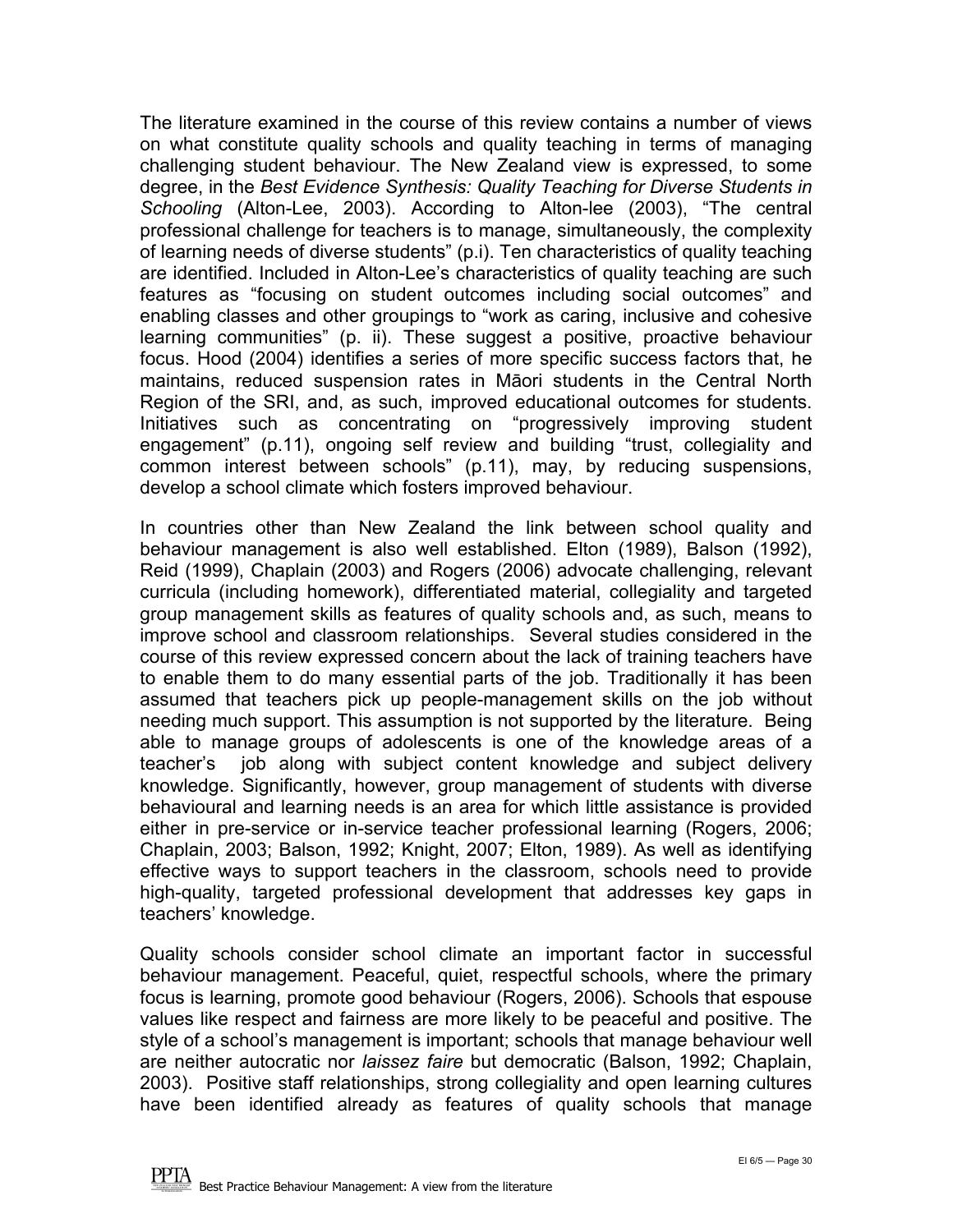behaviour well. Conversely staff and student bullying, isolation and secrecy promote negative school climate. School climate is a holistic concept. It is easier and more sustainable to promote a positive classroom culture within a school that espouses shared values (Chaplain, 2003). Schools, therefore, need to link behaviour management to school policies that arise from the school charter.

Quality schools acknowledge that managing student behaviour is ongoing. When classroom relationships break down, teachers need adequate and appropriate support to enable teaching and learning to occur (Chaplain, 2003; Cowley, 2001; Balson, 1992). Students learn from classroom encounters regardless of how they are resolved. Nobody benefits from poorly resolved behaviour difficulties: the teacher's sense of self efficacy is damaged (Kokkinos, 2007); the disruptive student has his behaviour affirmed (Balson, 1992; Chaplain, 2003); and students observing the encounter feel unsafe (Chaplain, 2003). Schools that realise the importance of staff and student safety recognise the toll classroom disruption exacts on both teachers and students. Teacher self-efficacy is recognised as an important moderating factor in managing stress and improving stamina. Nir and Kranot (2006) state that:

Self efficacy beliefs influence thought patterns, emotions and actions in which people expend substantial effort in pursuit of goals, persist in the face of adversity, and exercise some control over events that affect their lives (p.205).

Procedures that enhance rather than damage teacher self efficacy may enable better management of student behaviour. In addition schools should consider and constantly evaluate the quality of support they provide to teachers (Chaplain, 2003).

Small class size is one factor considered in the research around engagement of at-risk students (for example Finn, 1998). The American Educational Research Association (Zurawsky, 2003) reports:

Teachers in small classes pay greater attention to each pupil. Students in these classes experience continuing pressure to participate in learning activities and become better, more involved students. Attention to learning goes up, and disruptive and off task behaviour goes down (p. 2).

The PPTA Class Size Taskforce (NZPPTA, 2005) noted that reduced class size is likely to reduce teacher stress as behaviour management issues are reduced, and as relationships with student and their academic results improve. This is likely to alter teacher perceptions of workload manageability and their level of job satisfaction. This will in turn improve teacher recruitment and retention. Other benefits of smaller class size include lower levels of noise, fewer opportunities for distraction, and less time spent on classroom management and classroom discipline (American Federation of Teachers, 2003).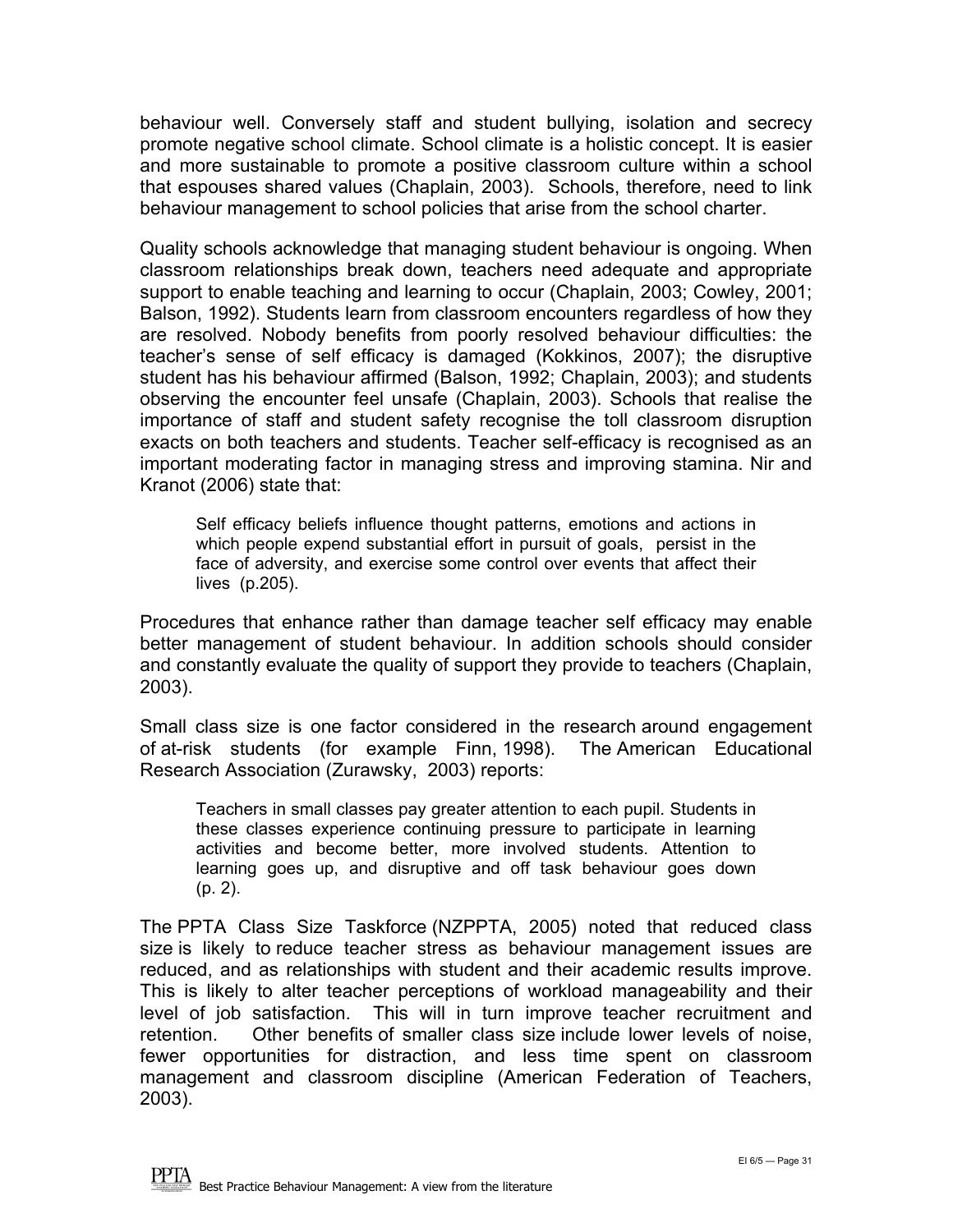<span id="page-31-0"></span>Because disruptive students are well practised by the time they reach high school, their reactions to classroom encounters are governed by expectations from past experiences (Balson, 1992). When teachers react in an ineffective way to disruptive behaviour, the child's inappropriate behaviours are affirmed and strengthened for future encounters (Balson, 1992). Effectively, teachers need to learn to react in a way opposite to how people might normally react (Chaplain, 2003), and not get caught up in the emotion of the moment (Cowley, 2001). By learning to focus on the primary behaviour and ignoring, if possible, the secondary behaviours (Rogers, 1998, 2006), teachers can de-escalate and defuse conflict. Some teachers may have these skills already. This, according to Chaplain (2003), is to be applauded, but most teachers need further opportunities to learn to manage classroom conflict.

#### **Specific strategies for schools**

Tomorrow's Schools requires schools to have a charter with a mission statement. School mission statements generally espouse such rights as those to safety, dignity, respect, and the right to learn and teach. They also aim to foster diversity and to support students to achieve their potential. How far these rights and values are embedded in school culture, policy and practice are considered important factors in how well a school community manages behaviour on a day to day basis and copes with the "horror" class and the "significant incident" (Chaplain, 2003; Balson, 1992; Rogers, 2006). Embedding the school's core values in the culture of the school requires a high level of skill and commitment.

Certain structures within a school can help link school values to behaviour management. When it comes to managing challenging classroom behaviour a school behaviour plan is widely recommended (Chaplain, 2003; Rogers, 2006; Balson, 1992; Cowley, 2001). The use of restorative practices is gathering momentum in New Zealand secondary schools. These have the potential to repair the damage caused by poor behaviour and to create a learning focus for behaviour management. Both *school behaviour plans* and *restorative practices* are described in this section of the report.

Another behaviour management strategy that largely targets out-of-class behaviour is the peer mediation service that many schools have established. This is discussed in PPTA's 2006 conference paper, *Managing Challenging Student Behaviour* (NZPPTA, 2006).

#### *School behaviour plans*

A school behaviour plan links school values of dignity, respect and safety, expressed in the charter, to policy and procedures for behaviour management. The components of a school behaviour plan are set out fully in Chaplain's *Teaching Without Disruption in the Secondary School* (2003). The school behaviour plan expresses how the school's core values work in practice to support a learning culture. It determines exactly what the school considers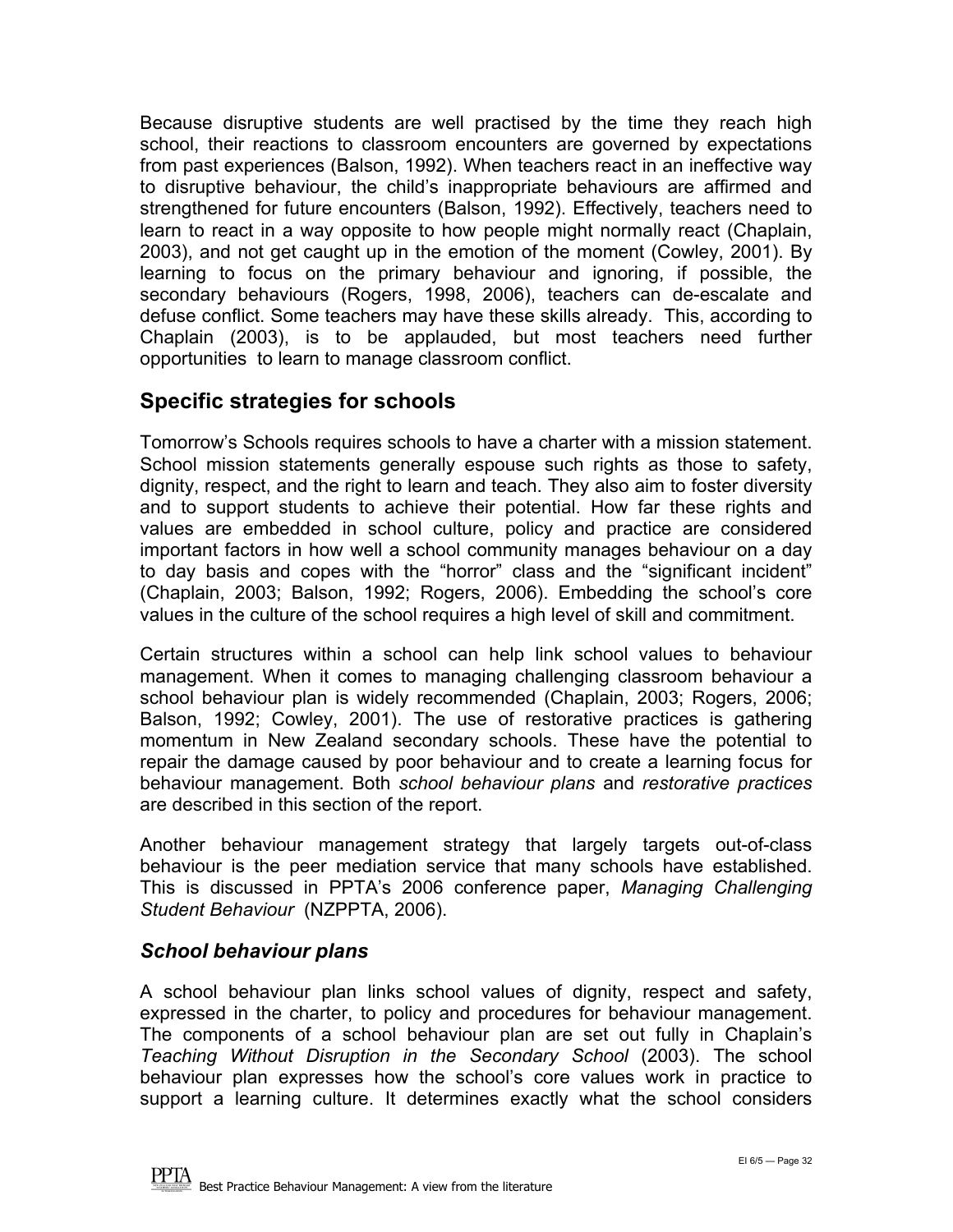acceptable and unacceptable behaviour (Cowley, 2001) and contains the principles for managing individual classrooms, supporting teachers and dealing with extreme behaviour. It is a formal representation of "how behaviour will be managed" (Chaplain, 2003, p. 83). A school behaviour plan enables anticipatory strategies, deflection strategies and reactive strategies to permeate the routines of the school. Anticipatory strategies may include classroom rules, seating plans, routines for entry to classrooms and ways to deal with cell phones. Deflection strategies could include tactical ignoring (Rogers, 1998) and avoiding the invasion of personal space. Reactive strategies are the types of sanctions and warnings that the school is able to support. Having these strategies enables students to feel safe and teachers to act automatically and feel supported; it creates a sense of "This is what we do around here" (Knight, 2007). The plan should not be too prescriptive: it should acknowledge the distinctiveness teachers enjoy when managing their classrooms (Chaplain, 2003). Essentially by constructing and publishing a school behaviour plan the school is expressing its intention to support teachers, to act fairly and to deal with all students evenly.

Fairness is a difficult issue to address but it is seen as significant across the literature. Fairness can be an issue when the timetable is set up, classes organised and students allocated to classes (Chaplain, 2003). The allocation of teachers and students to classes can say a lot about fair practice in a school. Chaplain (2003) includes a list of how school systems can enhance or diminish students' sense of fairness and thus affect classroom behaviour (p. 241). Fairness is very important to students (Reid, 1999; Rogers, 1998, 2006; Balson 1992, Chaplain, 2003), to teachers and to parents. Students expect something to happen when they do something wrong; students frequently choose for whom they will behave or misbehave (Balson, 1992; Chaplain, 2003), but they expect the consequences to be fair. Students have unshakable standards as to what fairness is. Schools must be scrupulously fair and deal with students evenly. In addition, parents acquire most of their information about school from their children and do not necessarily hear what the school has to say. School behaviour plans should involve parents before difficulties arise so that parents can see their child's behaviour in the context of commonly-held information about how the school manages behaviour.

The school behaviour plan should also be well resourced and linked to ongoing staff development and training. This review has identified the need for boards of trustees and principals to recognise managing student behaviour as a separate funding and resourcing issue. A question has arisen, also, as to how well trained middle managers are to assist teachers to meet the needs of students with extreme behaviours. In addition to this, improving the capacity of classroom teachers to work with groups of adolescents in challenging situations should be an essential consequence of undertaking school-wide planning for positive behaviour. The need for adequate and appropriate resourcing, therefore, suggests that planning for behaviour should be a high profile activity that involves the whole school community (Chaplain, 2003).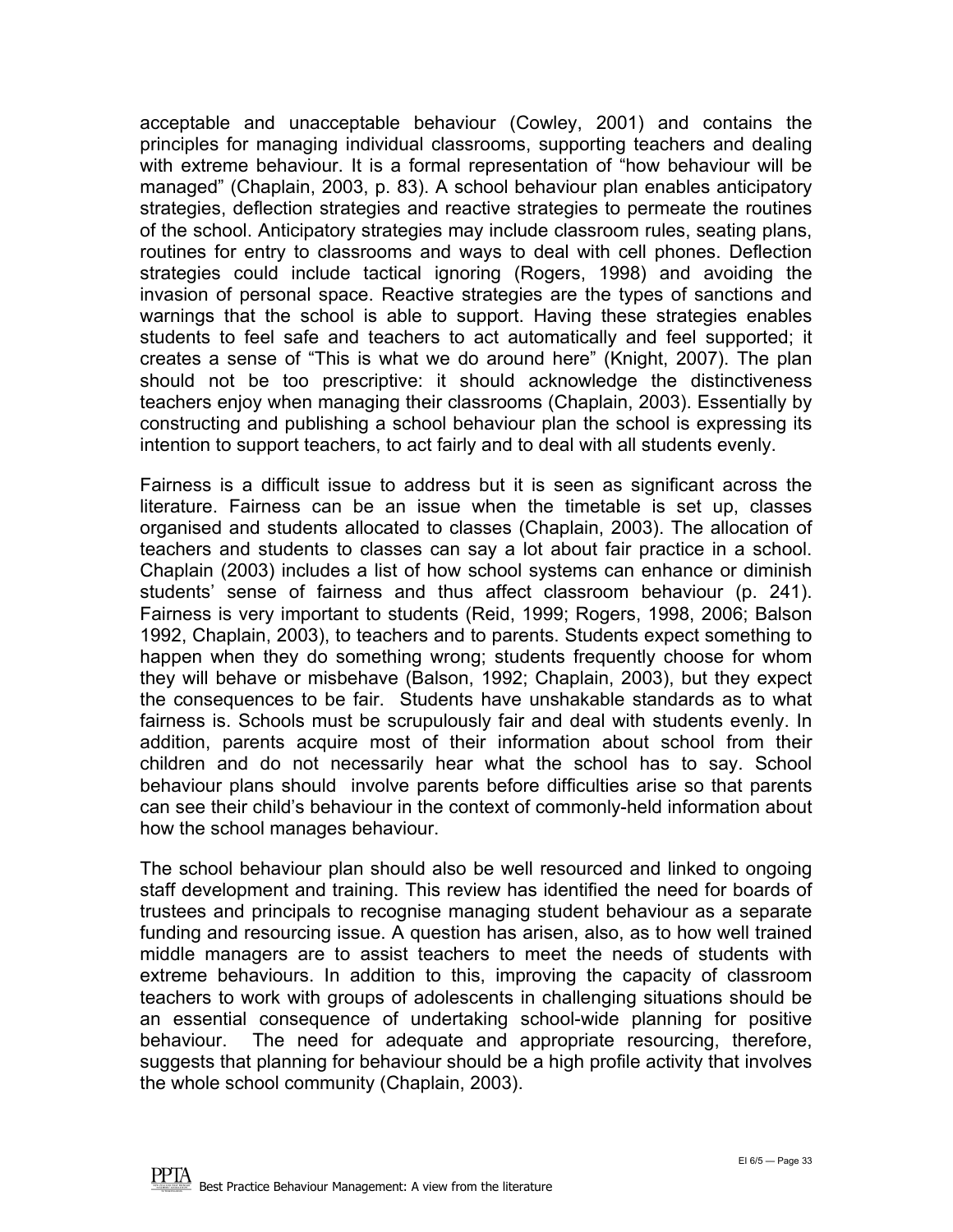#### *Restorative practices*

Restorative practices have been trialed in a number of schools in New Zealand. The concept is a development of the Family Group Conference (FGC) model which was born out of the Children, Young Persons and their Families Act 1974 (Bowen, 2002). In the same way that the FGC works to keep young people out of the justice system and make young people accountable (Bowen, 2002), restorative practices in schools work to retain students in school and to repair relationships and seek reparation (Davison, 2004). Restorative practices explore ways to re-admit a person to the community after an offence that may, effectively, exclude them. As with FGCs, restorative justice in schools is not used for minor infringements and damage. Restorative justice might be used by the board of trustees to deal with a situation that would normally have resulted in school suspension (Buckley and Maxwell, 2007). In this way some schools have been able to reduce suspension, retain students in school and teach them about how to behave well (Drewery, 2004).

Like restorative justice, restorative conferencing is based on the concept that peaceful dialogue repairs relationships damaged by an offence (Drewery, 2004). Schools are close-knit communities; restorative conferences seek ways to reinstate relationships. Restorative conferencing operates at the school level. A meeting can take place between the offender and the victim, with a trained facilitator and other affected persons present. Similar to its use in a board of trustees situation, all those involved in the conference must agree to be a participant and all information to be presented must be available prior to the conference. There are no surprises in a restorative conference (Hay, 2007, in conversation).

In addition to the restorative conference, a teacher trained in restorative conferencing could use the model for resolving conflict at any level of class activity. Restorative practices effectively dovetail into the models for managing classroom behaviour accessed for this review. If facilitated by trained people, the restorative conference could be a powerful means to address the impact students with extreme behaviour can have on a classroom environment. In the court situation, restorative practices are said to have the potential of a 70% nonreoffending rate (Davison, 2004).

Buckley and Maxwell (2007) carried out research into the effect of using restorative practices in a number of schools in New Zealand. Five schools were chosen for the research. The participants in the study were drawn from across a range of school types and decile level. In each school, the staff was involved with the setting up process, which meant that teachers could have input to any workload or safety issues. It appears that funding from the Ministry was available to run the pilot (Buckley and Maxwell, 2007). The research found that the teachers interviewed endorsed the process, despite some difficulty in the setting up. The success of some of the initiatives, however, was "varied" (p.18). A particular problem identified by the study was that not all teachers adopted the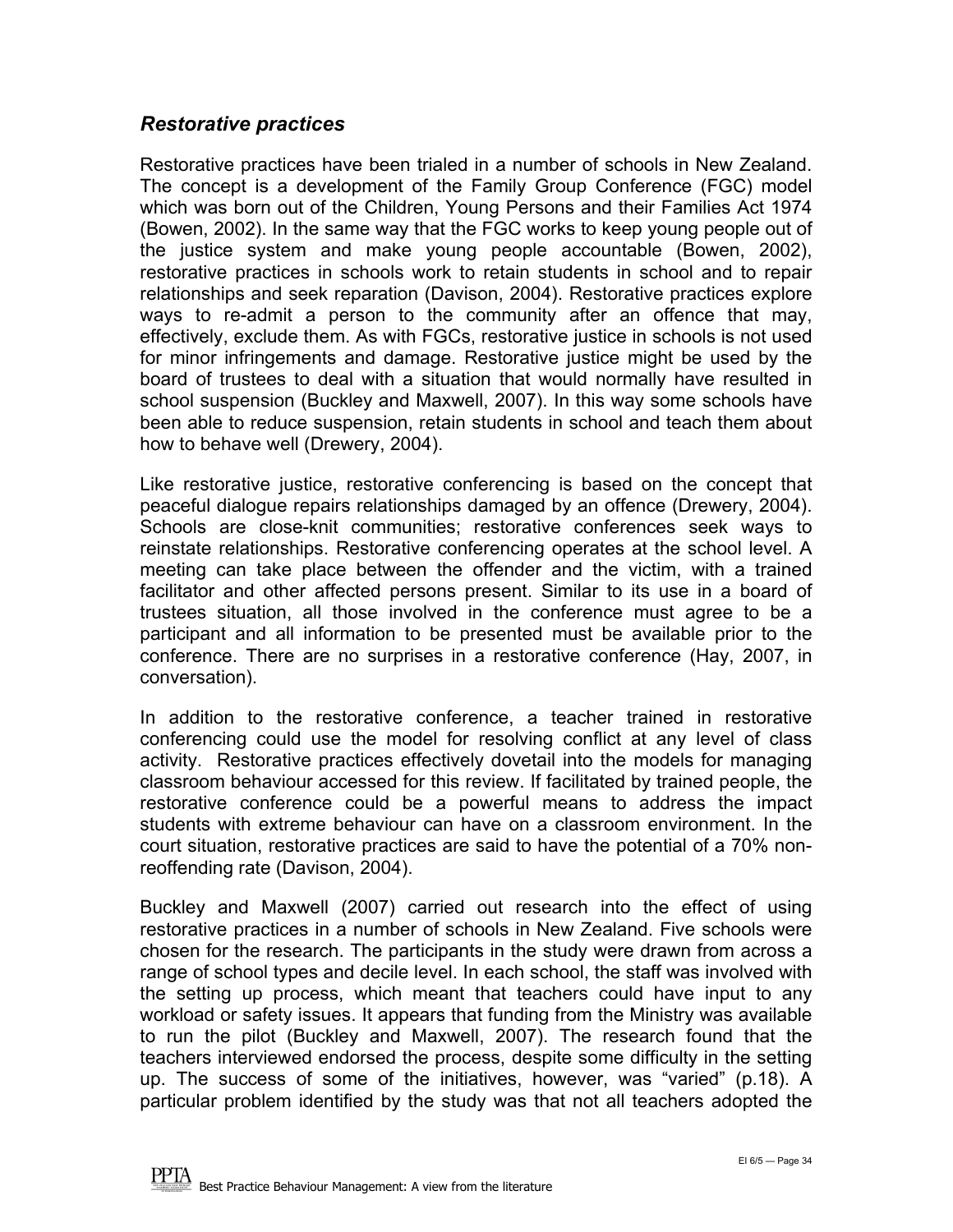<span id="page-34-0"></span>new strategies (Buckley and Maxwell, 2007). It was felt that the strategies should be introduced across the whole school if the process was going to make any lasting changes to students' "involvement and commitment to schooling" (p.25). Essentially, the research was inconclusive, mostly because of lack of hard data.

In order for a school to implement restorative practices successfully, the whole school community needs to be committed and involved. Funding also seems to be an issue as all of the schools involved in the pilot expressed concern as to how the strategies would work without the extra funding. Restorative practices, however, have the potential to reduce suspension and exclusion from our schools (NZPPTA, 2006). Given the relatively high correlation between school exclusion and youth offending (Reid, 1999), any promising strategy for reducing suspension could have a lasting and significant effect on the lives of young people.

#### **Specific strategies for teachers**

In a quality school with well established behaviour management practices, an individual teacher will be clear about what resources and support are available to enable planning for and maintaining good behaviour. Teacher understanding of the factors that contribute to good behaviour and that de-escalate situations has the potential to eliminate most bad behaviour, minimise and manage disruption and stop a significant incident from becoming a melt-down.

#### *Planning for good behaviour*

Teachers know their subject content inside out, and plan their lessons to deliver it in a sequential and interesting way. Poor classroom discipline gets in the way of that delivery, so it is good sense to plan for good behaviour also (Rogers, 1998; Chaplain, 2003). This section of the chapter discusses how classroom teachers can maximise the possibilities for good behaviour in the classroom. What teachers do before taking the class for the first time and how that affects ongoing planning is an anticipatory strategy (Chaplain, 2003). The first lessons with a class are crucial in determining how the class will settle for the year. Having an ongoing comprehensive discipline plan for the class with supplementary adjustments for individual sessions creates a structure within which to operate.

#### *Before taking the class for the first time*

Planning for good behaviour means researching the class before taking it for the first time. Realistically, many students with emotional or behavioural difficulties may also have learning needs (Chaplain, 2003; Rogers 2006, 1998; Cowley, 2001; Balson, 1992). Incoming standardised data, information from past teachers and the school's special needs team will help to build up a profile of the class (Cowley, 2001). The researched knowledge of the class will inform content delivery and discipline planning. There may be teacher aides with particular students: this can affect classroom space and student placement (Cowley, 2001).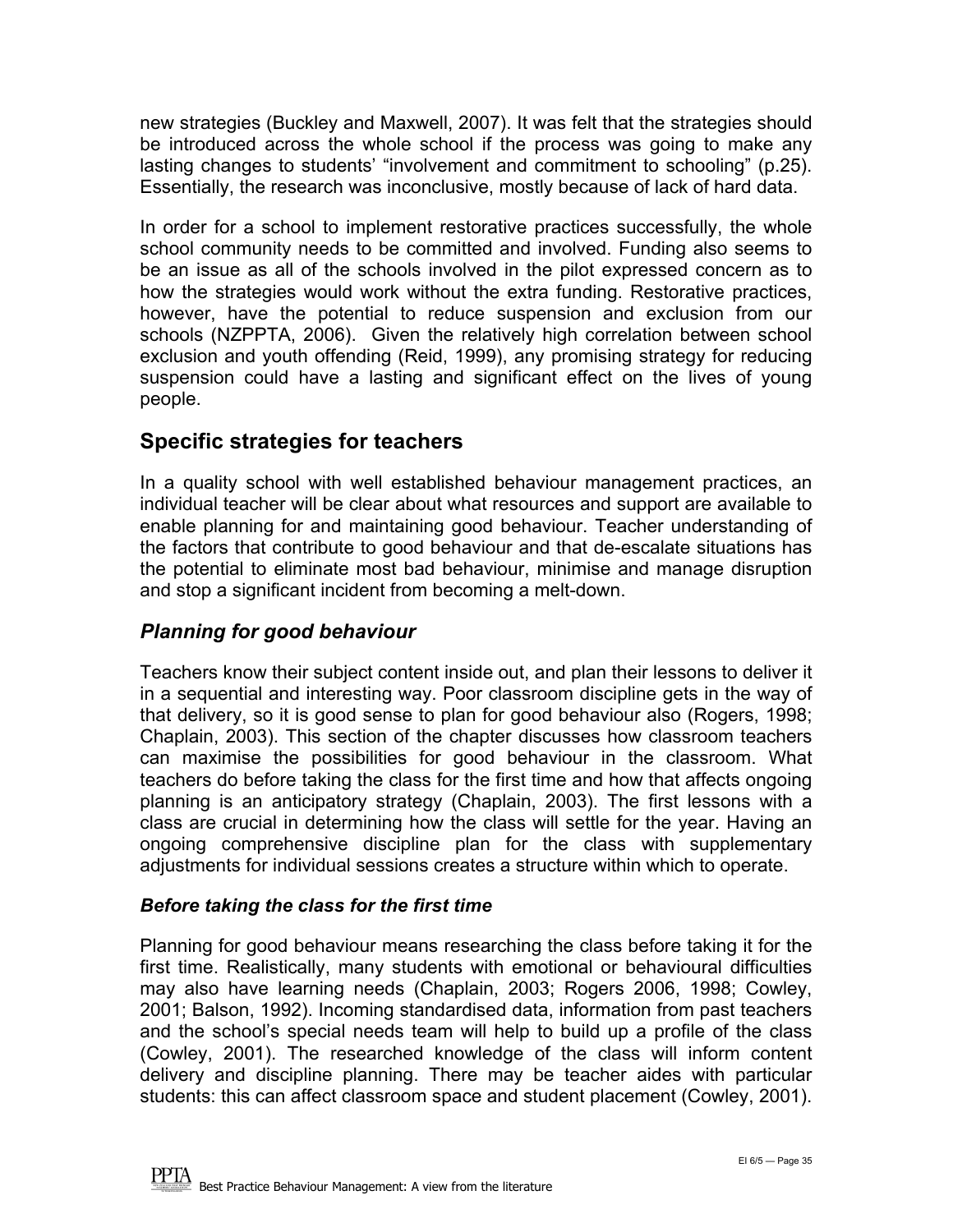There may be other students without support but with particular difficulties. Preplanning for these students can help to create a safe structure in which to operate. If a class is known to be hard to manage or has a number of those factors that experience indicates contribute to behaviour difficulty, then the more prepared the teacher is the more likely it is that the class will go well (Chaplain, 2003).

Lesson preparation should include discipline planning. Good planning involves anticipating possible difficulties and setting up solutions before the problem arises (Rogers, 1998; Cowley, 2001). Having spare pens, paper, text books, all properly identified (Rogers, 1998), reduces the potential for conflict and disruption. Assessing what might happen and planning strategies reduces the potential for escalation. Preplanning also includes checking out support structures. There are informal ways of arranging for on the spot help when problems arise. Other teachers near the classroom or the Head of Department/Faculty may take students into their classroom to defuse a situation (Rogers, 2006, 1998; Cowley, 2001). The teacher should have the details sorted out before the support is needed and should work out a means of making contact and providing some work for the student to do while out of class (Rogers, 2006). Rogers (2006, 1998) also emphasises the importance of follow up. The classroom teacher should organise a procedure for follow up that gives enough time for discussion and does not cause the problem to escalate further (Rogers, 2006). Rogers' videos give examples as to how to follow up with students in a low-key but effective way (see the Resources section). Many schools have a formal timeout procedure, but the classroom teacher still needs to follow up every difficulty with students. This ensures the teacher retains ownership and stays in control of the process. It is important, if sanctions are threatened, that they are followed through, even if the best-behaved student in the class transgresses. It is also important that sanctions are reasonable and possible (Cowley, 2001; Rogers, 1998; Chaplain, 2003).

#### *Beginning the year: the first six weeks*

At the beginning of the year, students expect the teacher to set rules and establish routines (Rogers, 2006). Ideally, class rules should be negotiated with the class and should be kept brief and general (Chaplain, 2003). Those first lessons need to be fun (Cowley, 2001), but should be used to emphasise the rules and routines for the class and within the class. Those first six weeks are crucial (Rogers, 2006): use them to ensure the students are engaged, the noise levels are okay, the equipment is looked after and the classroom is clean before the students are dismissed. If swearing and farting are not dealt with early they will haunt you for the rest of the year (Rogers, 1998). Seek help early if there are difficulties as the rest of the class must feel confidence in the teacher's ability to manage behaviour (Chaplain, 2003). If necessary remove students in the first period of the class then follow up before the next one. Most classes have a "honeymoon" period when they sort out the rules of engagement (Chaplain, 2003). Students who are not quiet and attentive that first period are unlikely to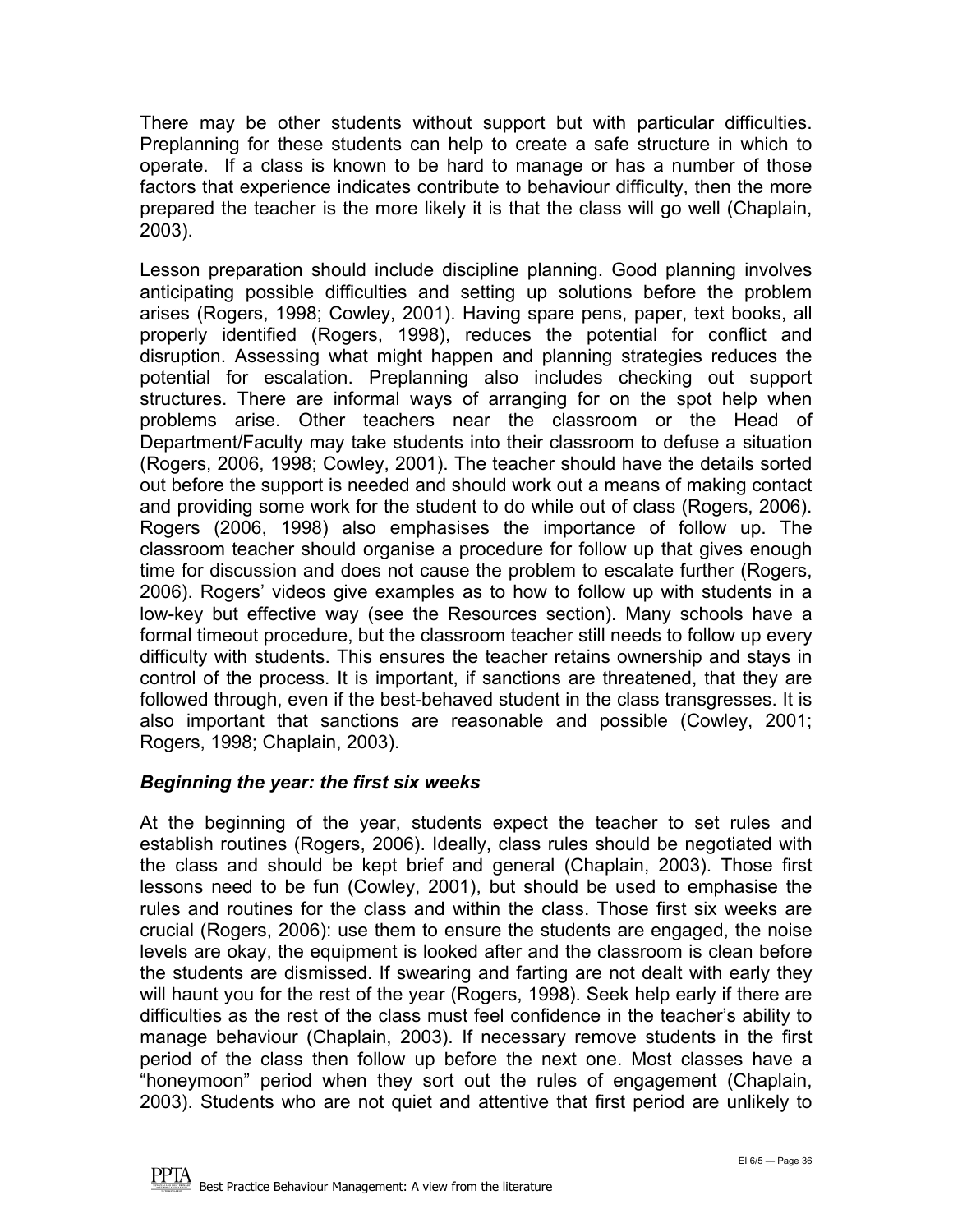settle in the next. Both Sue Cowley (2001) and Bill Rogers (1998) provide useful guides as to how to set up that first class of the year.

Respectful classrooms promote good behaviour. The need for good manners, respectful relationships, quiet voices and careful movement permeates the literature. Students may not have the social competence to work in a situation where there are a number of other students. Teachers, therefore, need to model for students the behaviour that they want to see in the class (Rogers' 1998; Cowley, 2001; Buckley and Maxwell, 2007). Peaceful classrooms show that the quality of relationships is valued. Chaplain (2003) recommends that, where teachers need to address issues with students, planned strategies should be used that cause the least damage to relationships. If difficulties arise, Rogers (2006) suggests that every encounter must have an understanding of inevitable follow up and he advises restitution rather than retribution. Schools should give priority to enabling teachers and students to repair relationships (Rogers, 2006; Chaplain, 2003). The use of restorative practices (already discussed in this chapter) may help to repair damaged relationships.

#### *Maintaining good behaviour*

Once the class has been well set up for the year ongoing good behaviour comes as a result of constant, monitoring and adjustment (Chaplain, 2003; Rogers, 1998, 2006; Cowley, 2001). Six areas of classroom management are identified as being important to promoting continuing good behaviour*:* student engagement; using rules and routines; ongoing monitoring; managing the significant incident; the difficult student; and the challenging class.

#### *Student engagement*

One of the most important aspects of ensuring student engagement is ensuring that all students can access the curriculum (Chaplain, 2003; Rogers, 1998; Cowley, 2001, Balson, 1992; Jacques and Ellis, 2002). Not being able to manage the material causes behaviour problems in itself (Reid, 1999). Even so, "dumbing down" the curriculum to meet students' needs is not recommended, nor is directing students to basic skills classes (Hood, 2004). Essentially, a challenging, relevant curriculum is most likely to engage students. Many teachers find delivering the high content, secondary school curriculum to students with reading or other learning difficulties very challenging. Effective professional development on working with students with diverse needs could be helpful.

Noise levels and student engagement are important aspects of ongoing maintenance of good behaviour. Kevin Knight (2007), who works in the area of teacher improvement in New Zealand, coaches teachers on how to achieve acceptable levels of noise in the classroom. He also advises teachers on how to maintain student engagement and how to move through transitions such as from discussion to group work then to seat work. This sort of "nuts and bolts stuff" is designed to provide a skill set rather than make all teachers the same (Knight,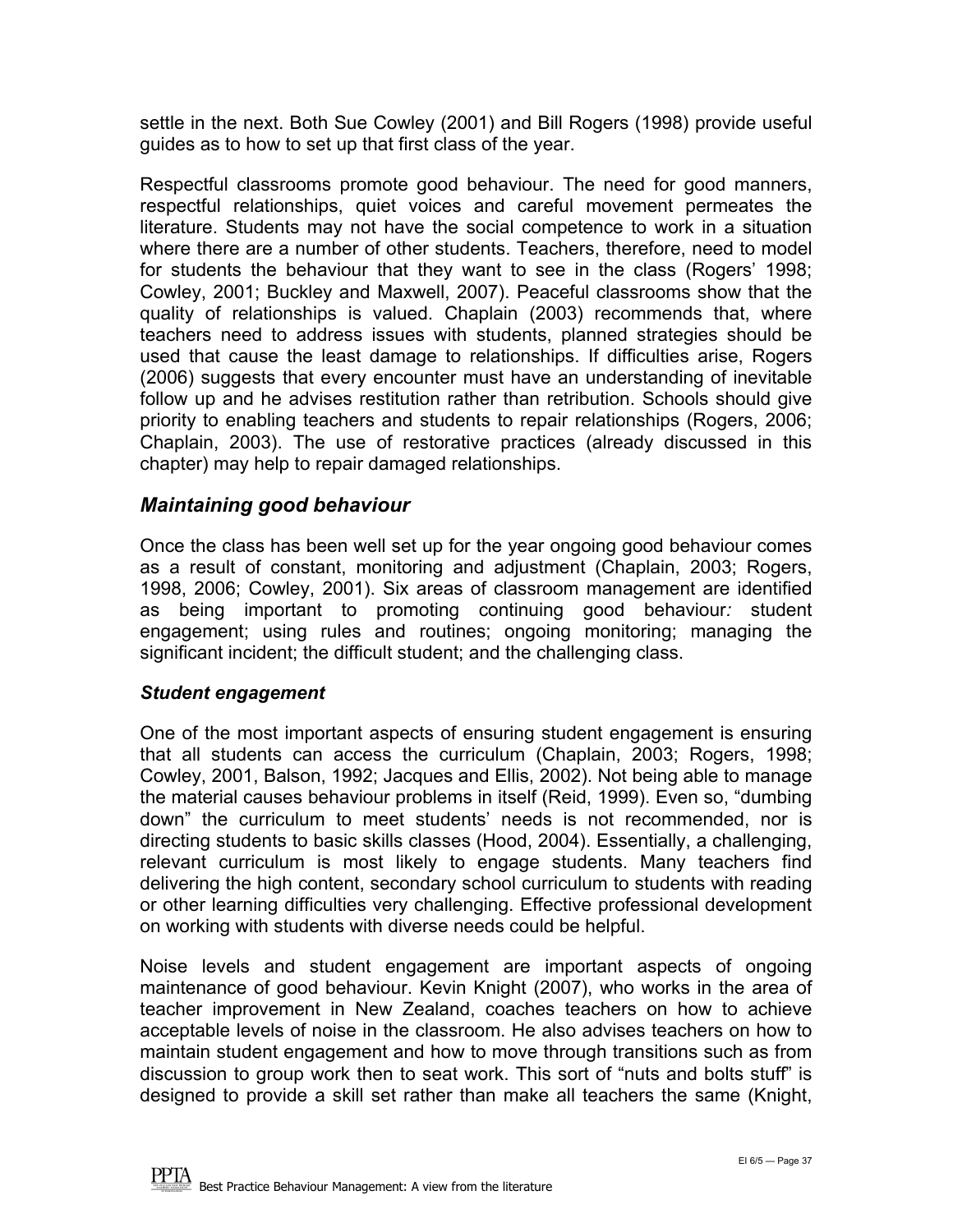2007). Reducing the classroom noise level has the advantage of reducing stress for students and reducing the noise of disruptive students. This is particularly critical because many New Zealand classrooms are not well designed and are subject to high levels of acoustic reverberation (Stapp, 2006). Managing transitions well assists in good time management and this, in turn, makes the pace less frenzied and reduces student stress (Cowley, 2001). Kevin Knight's professional development programme is reviewed in Chapter five.

#### *Using rules and routines*

Establishing rules and routines with classes enables teachers to work within a framework where the everyday decisions have been made and the students have an expectation of continuity and consequence. Chaplain (2003) describes this as using the EMPLOYEE strategy. According to Chaplain (2003), most decision making involves either using a BOSS strategy or an EMPLOYEE strategy. When using the BOSS strategy, teachers are constantly making new decisions, which can be very stressful. An EMPLOYEE strategy, however, allows us to operate within a structure that is already in place. Rules and routines for inside and outside the classroom behaviour management provide a structure to refer to, so that teachers do not have to be making "on the hoof" decisions all the time. The EMPLOYEE/BOSS concept put forward by Chaplain (2003) is interesting and is described more fully in his book

Routines are structures that enable the teacher to use the EMPLOYEE strategy (Chaplain, 2003) Routines can as simple as:

- How will the students enter the room?
- What will they do when they are inside the room?
- How will I start the lesson?
- How will the lesson finish? (Cowley, 2001, pp. 3-6)

Or as complex as:

- How do I deal with transitions between individual and group work?
- How do I deal with students who want to hog my time?
- How do I deal with rudeness?
- How do I deal with homework?

Routines will be different depending on how well-behaved or how unruly the class is. Planning for compliance is widely recommended (Chaplain, 2003; Rogers, 2006, 1998). There are a number of options available for delivery for any teaching situation. When planning for compliance the option chosen is the one

**PPTA**<br>Best Practice Behaviour Management: A view from the literature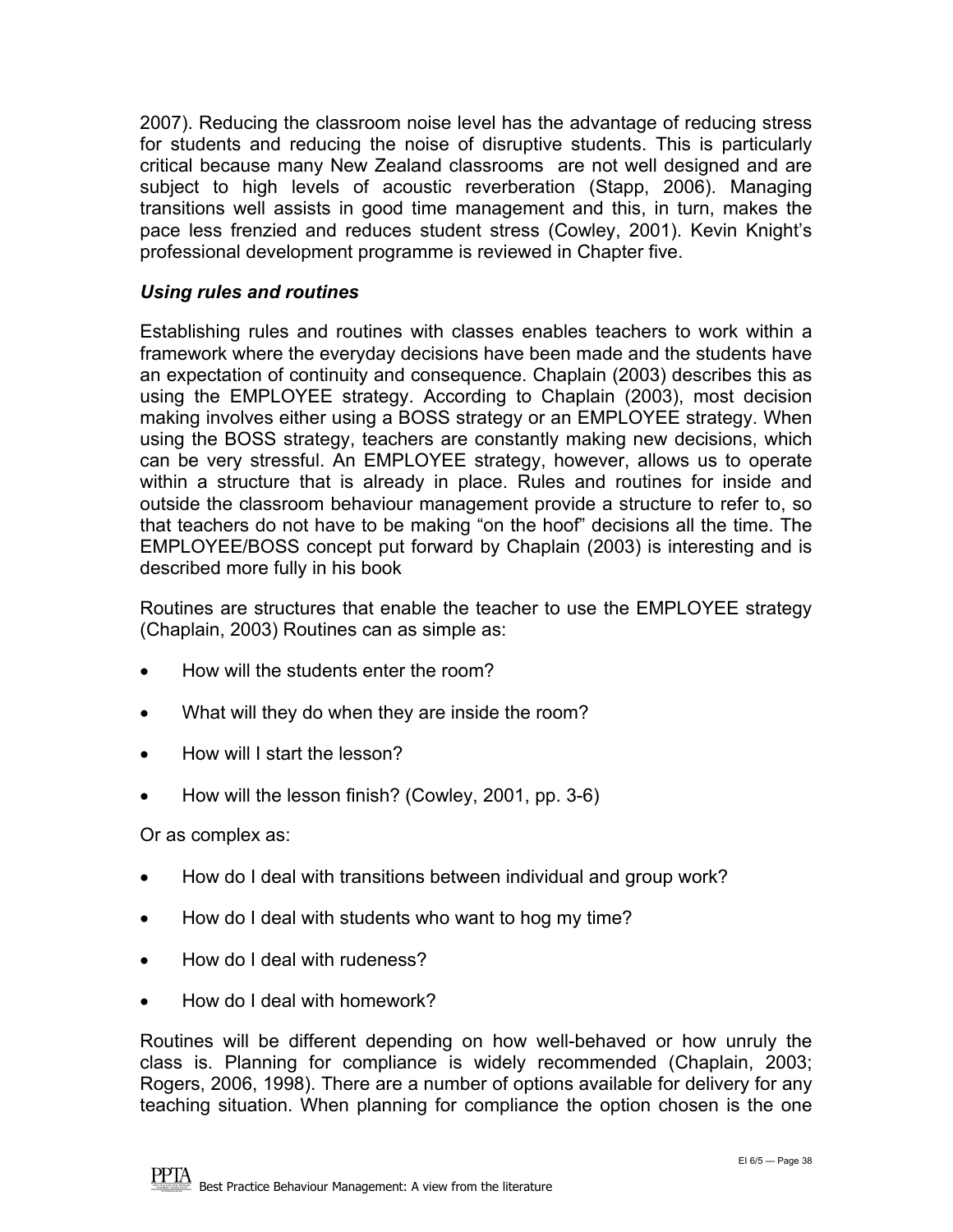least likely to cause behaviour difficulties. Sue Cowley (2001) and Bill Rogers (1998) set out clearly how to establish and maintain routines that will make the students feel secure. Consequently a significant part of the decision making that contributes to teacher and student stress could be reduced or disappear entirely.

Rules should be brief and general and should apply to standards of behaviour in the classroom. Rules could be as simple as statements about following directions, keeping hands to one's self, teasing and swearing. Ideally these rules should be negotiated at the start of the year with the students and if the teacher does not feel confident enough to do this a colleague could be invited in for support (Rogers, 2006). The negotiated rules should be displayed (Rogers, 2006). Having rules for classes means that, in any discipline situation, the rules can be referred to. Rogers' (1998) book about classroom management titled *You Know the Fair Rule and much more* can be construed as a direct reference to this technique. Where rules can be agreed to across a series of teachers, especially where they all teach the same hard-to-manage class, setting rules can provide a comfortable and familiar structure for both teachers and students.

#### *Ongoing monitoring*

*Dr Mac's Amazing Behaviour Management Advice* website is entertaining and helpful ([www.behavioradvisor.com\)](http://www.behavioradvisor.com/). In the behaviour management primer section, it lists the different reasons why students misbehave. In the end, the only conclusion tobe drawn from the list is that students misbehave because they just do! In any class, minor difficulties arise such as chatting, borrowing equipment, leaning back and annoying another student. The list is familiar. These problems do not need to escalate, therefore the teacher needs to be constantly monitoring behaviour. Bill Rogers (1998) provides sensible structured advice for managing minor difficulties:

- Expect compliance;
- Deal with the situation from where you are;
- Keep focused on the primary behaviour rather than the sniffs and sulks;
- Give reminders about the rule for the behaviour;
- Keep your voice down;
- Don't buy into the emotion of the situation
- Give "take up" time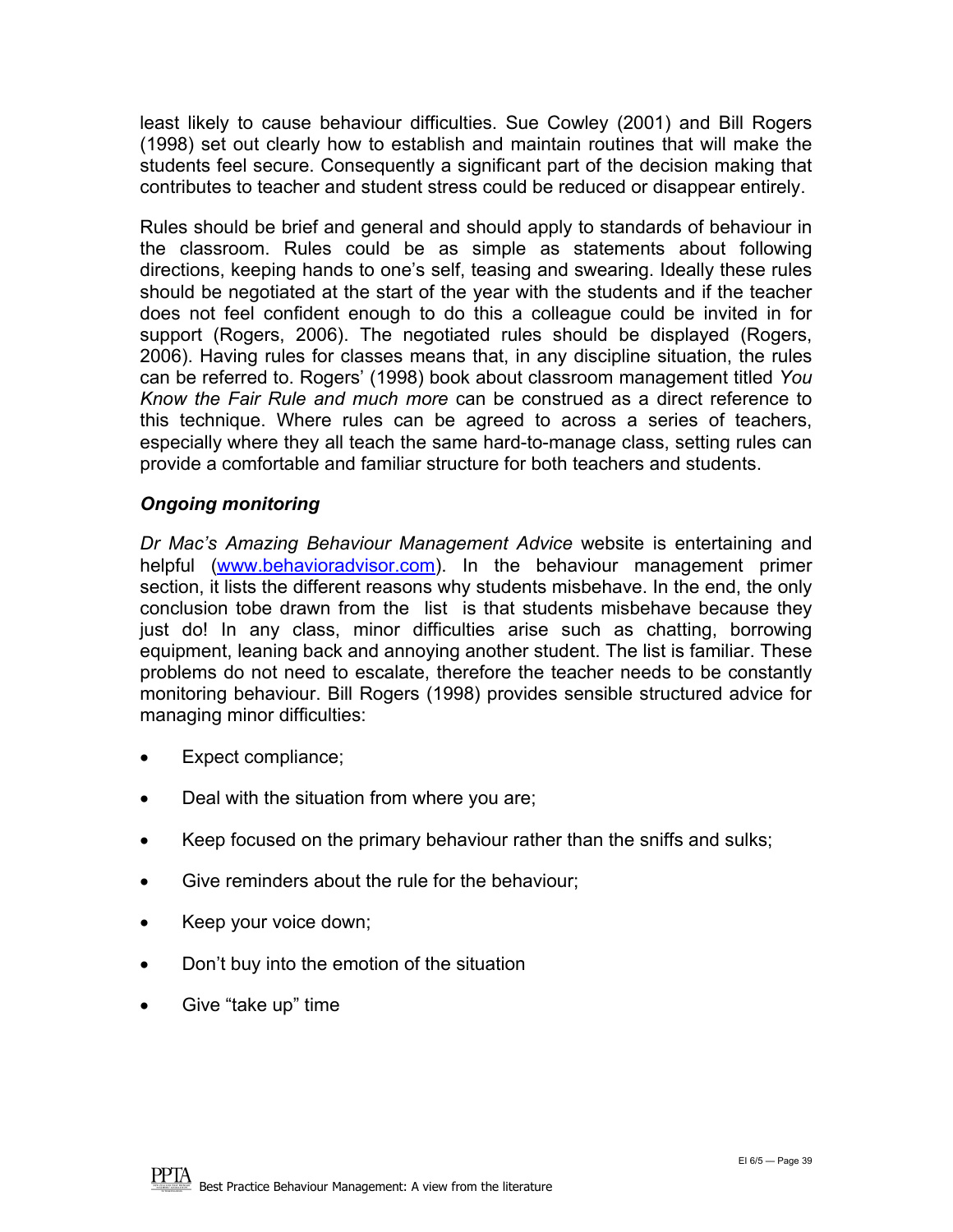These techniques are all carefully explained in Rogers (1998). Good manners permeate his books and videos which exemplify the general recommendation for respectful relationships that is common across the literature.

#### *Managing the significant incident*

Major incidents may arise suddenly or as a consequence of escalation. They may occur in connection to class teaching or duty or just moving around the school. Schools with a behaviour management plan should set out what is acceptable and unacceptable behaviour (Cowley, 2001), but generally teachers know when they have to act. Acting safely, with support and with the lowest level of intervention (Chaplain, 2003) will help keep the incident under control, reduce escalation and retain relationships.

The advice in the literature is clear. Significant incidents need to be dealt with in a way that is:

- Non confrontational;
- Low key/calm;
- Focused on outcomes;
- Expects compliance;
- Seeks restitution not retribution:
- Situated in a set of school expectations and support.

It is hard to stay focused and non-confrontational when the heart is racing and the adrenalin is pumping. It goes against what we would naturally do. The advice from the literature is that, when faced with a difficult confrontation with a student, fight or flight is not going to be effective. Most people who are in occupations that involve conflict require focused, effective training. The increase in assault and abuse of teachers is making this training more urgent. Training in non violent crisis intervention will help in situations that are dangerous and highly stressful (see Chapter five).

#### *The difficult student*

For some students there is no "honeymoon period" at the start of the year. Difficult-to-manage students tend to congregate in years 9 and 10 and, because of the association between behaviour and learning difficulties, in classes that have been streamed for ability. By the time the students arrive at high school they usually have a highly-developed set of skills to mask and deflect attention from their lack of learning skills and to gain recognition through attention seeking, power struggle or even revenge (Balson, 1992; Rogers, 1998). It is not the teacher's fault that the students are like this, but it is the teacher's problem.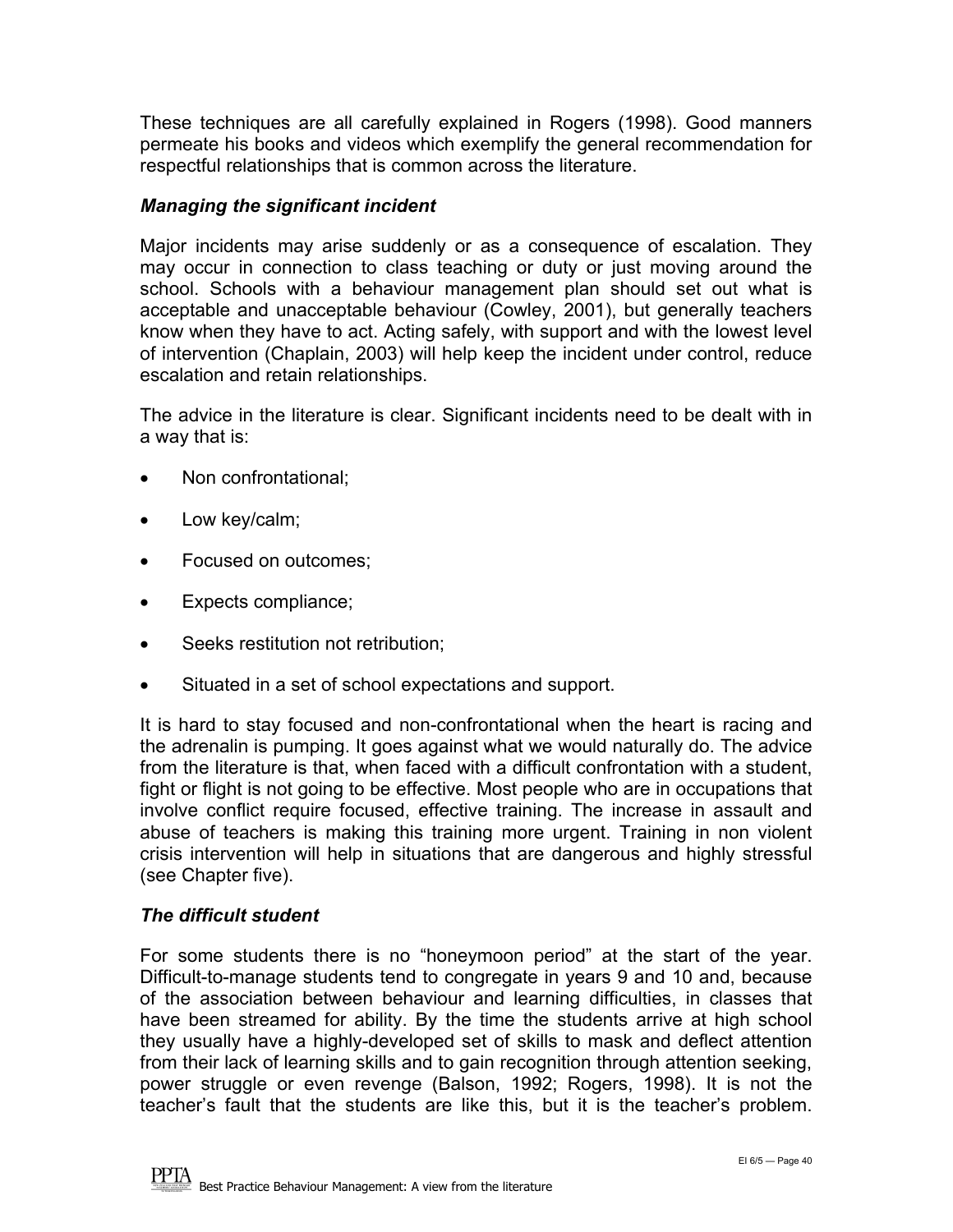Students choose their behaviour, too, except in very extreme cases (Balson, 1992; Rogers, 1998; Cowley, 2001). Most students could behave if their lives depend on it (Balson, 1992). The literature agrees that a planned approach is most likely to achieve a good outcome for the student, the class and the teacher.

Getting to know the class before the start of the year is a key aspect of the planned approach. Students with behavioural difficulties sometimes have teacher aides, attached funding and behaviour plans (Rogers, 1998). The Special Education Needs Coordinator (SENCO) or the RTLB should know if there is anyone in the class with attached support or if there is any student with known behavioural difficulties and no additional support. The RTLB job description ([www.tki.org.nz/rtlb](http://www.tki.org.nz/rtlb)) includes the expectations to assist with differentiating and adjusting material, professional development and working with parents (Ministry of Education 2007b). It is likely that all of the student's teachers will need advice as usually more than one teacher will be having difficulty (Cowley, 2001). A planned approach across all the student's classes gives a structure that can give welcome security to a student. Working together also provides support for the teachers of the student.

Rogers (1998, 2006) provides planned sequences of how to work with difficult students and his videos provide examples of how this would work in practice. He recommends that, if the student cannot be removed from the class, the class should be removed from the student. Deescalating a situation in this dramatic way provides added emphasis to the need to preplan and organize support.

In the end, some teachers in some situations may not be able to manage some students. In these situations, a school behaviour plan should give a planned approach to working with students with extreme behaviours that does not continually return the student to the class without adequate support.

#### *The challenging class*

It is a concern that there is little information on working with extreme behaviours in a general classroom setting. Many behaviour management experts whose advice was accessed for this review tended to have the teacher dealing with only one challenging student at a time. Experience will tell teachers that this is not always, or even, often, the case. In difficult classes, the teacher may be trying to deal with a number of incidents, all disruptive, at the same time. Bill Rogers (2004), however, provides a model for managing difficult classes with extensive notes and coaching DVDs. A review of this model is provided in Chapter five.

#### **Conclusion**

Best practice behaviour management involves a school wide approach and good planning. All parts of the school community, including the board of trustees and school management, have to be involved in planning for and maintaining good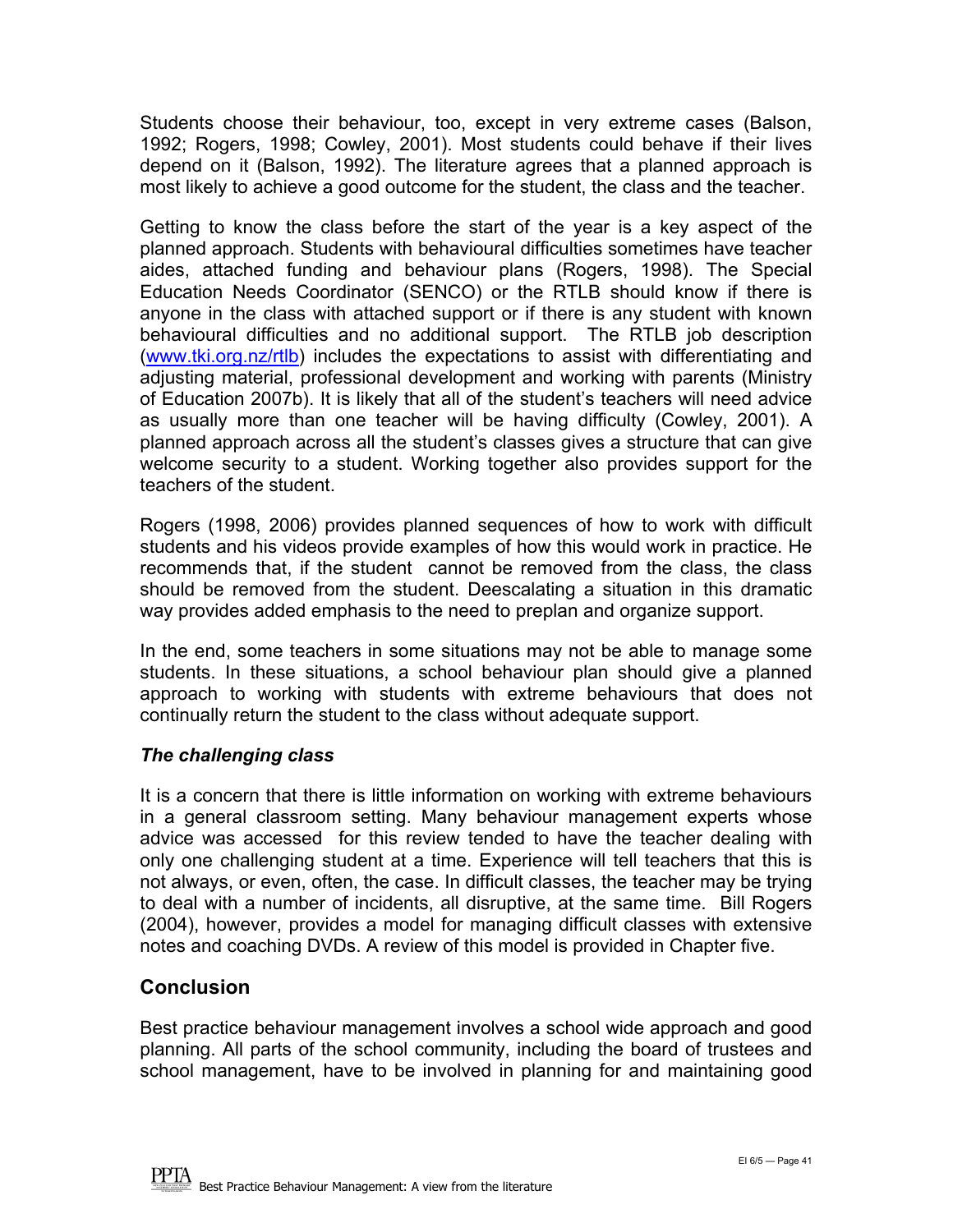behaviour. The resulting school behaviour plan should be embedded in the school culture and adequately resourced.

Teachers expected to work in situations where students are disruptive or violent should be adequately trained and appropriately supported to do so. Placing teachers in environments where they may not be able to manage has the potential to damage all participants: the teacher, the disruptive student and the students who observe the disruption. Identifying gaps in teacher knowledge, especially as they relate to student management, and then providing quality professional development will improve teacher confidence to manage challenging student behaviour. Constant evaluation and review of teacher support is essential to ensure that student behaviour management strategies remain focused on current teacher and student needs.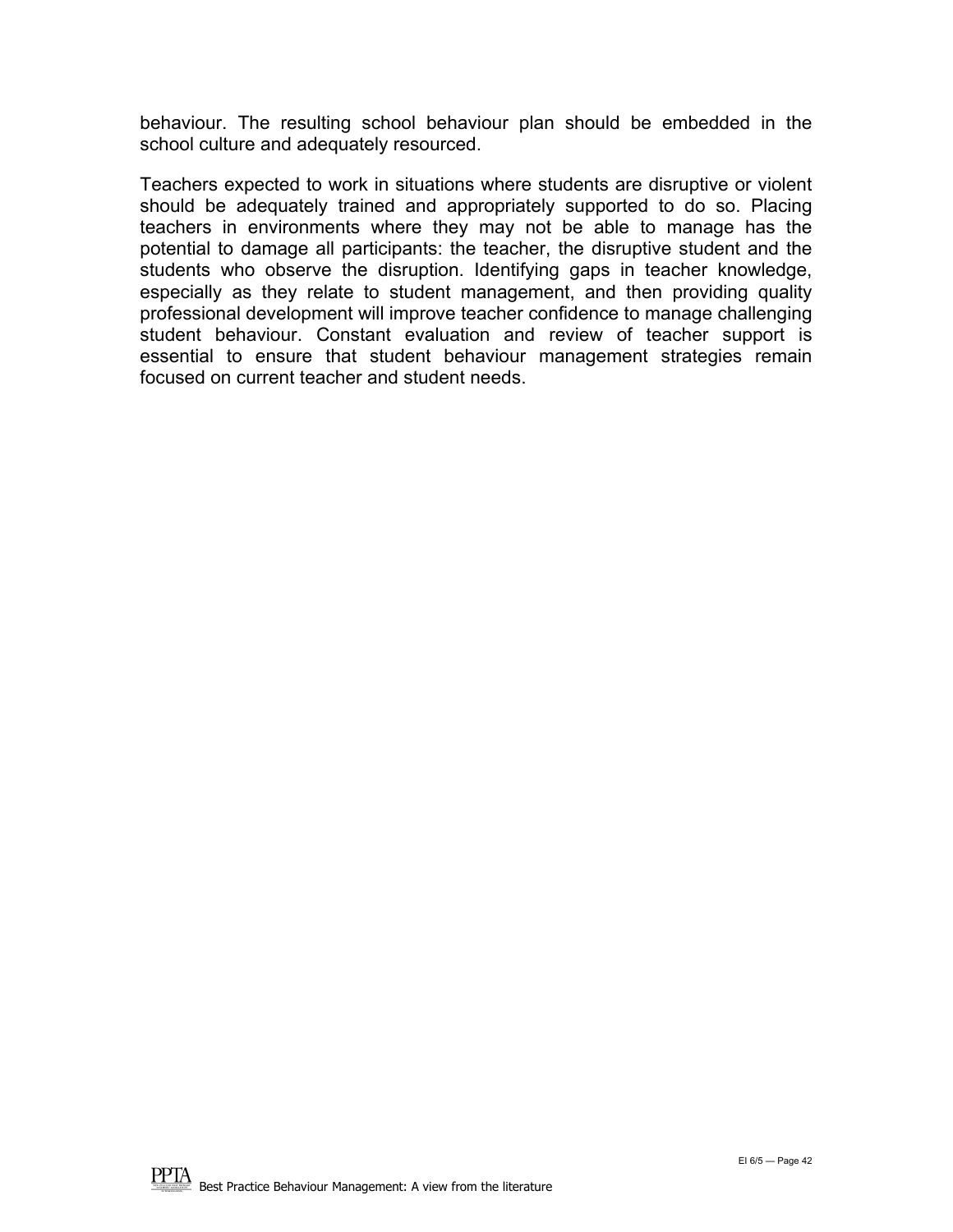### <span id="page-42-0"></span>**Chapter 4: Professional learning: a way forward?**

The nature, importance and quality of teacher professional learning is the subject of this part of the review. The view from the literature is that both pre-service and in-service training are key factors in enabling teachers to manage classrooms more effectively (Chaplain, 2003; Rogers, 2006). Professional learning, however, is found to be poorly planned, generally. It is discrete, disconnected and lacks synergy with any overriding aims of the organization that funds it and the profession that it serves (Smylie, Miretsky and Konkol, 2004). While there is a view that change can occur through persistent, practical effort (Rogers, 2004), many schools are not organised to provide ongoing, interactive, cumulative learning for their staff (Moffett, 2000). Building a culture of ongoing professional learning in a school ensures that teachers can continue to acquire skills to address the changing nature of student behaviour.

This chapter addresses 2 issues:

- The constantly changing teaching environment
- **Effective professional learning**

#### **The constantly changing teaching environment**

In New Zealand and world-wide, the last twenty years in education have been characterised by unrelenting change. Tomorrow's Schools, The Curriculum Framework and NCEA have meant that the classroom environment has changed. At one time, the teacher's role was to disseminate important cultural information; now, teaching responsibilities extend well beyond delivering classroom content. The classroom has become a fishbowl experience. The community appears to regard the teaching profession as both the reason and the solution for all of society's problems (Smylie et al, 2004). Politicians demand accountability, but rarely find adequate funding and resources to provide the necessary professional development to enable change (Moffett, 2000). The accountability model has attempted to standardise teachers and teaching (Richardson and Roosevelt, 2004). It has also increased the "busy work" that school managers and classroom teachers are required to do, leaving less time for mentoring and collegiality (Smyth, 2003). Traditional relationships within and around schools, therefore, have been altered, without commensurate levels of resourcing to enable redefinition of those relationships.

The environment in which change takes place is critical to teacher self efficacy (Moffett, 2000) and self efficacy has been found to be crucial in a teacher's ability to manage stress and burnout and, consequently, student behaviour (see chapter one). Teachers are central to facilitating and sustaining school change (Randi and Zeichner, 2004) and the teacher is the single most important factor in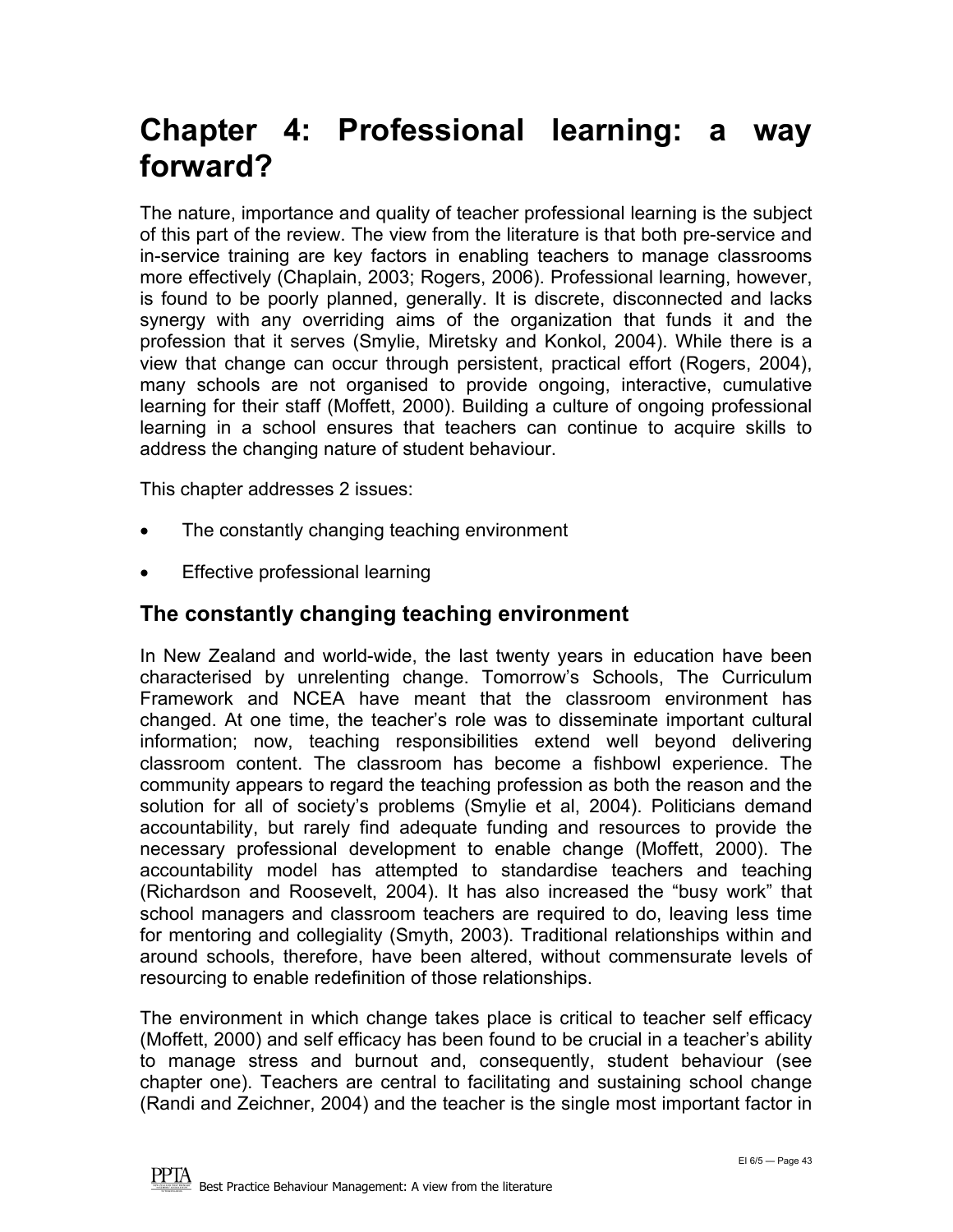determining the efficiency of the education system (Richardson and Roosevelt, 2004). There can be dangerous fall out where there is policy change overload and poorly implemented innovation. If educators feel overwhelmed and fragmented, reform will falter because pressure without support can lead to alienation and resistance (Moffett, 2000; Margolis and Nagel, 2006). It is important, therefore, to examine those issues around teacher learning and support that enhance efficacy and reduce pressure. Effective professional development to enable teachers to manage challenging student behaviour better has the potential to ameliorate stress and burnout. Reform approaches to professional development rather than traditional approaches have the potential to build communities of learners and enhance collegiality (Birman, Desimone, Porter and Garet, 2000).

Student behaviour problems and lack of authority have been given as barriers to entering teaching for young people in New Zealand (Hall and Langton, 2006). For those who do enter teaching, poor initial teacher education and induction, a negative school environment and low input into decision making have been given as reasons why teachers leave the profession (Wilson, et al, 2004; Margolis and Nagel, 2006). In New Zealand, the teacher supply statistics (Galvin, 2006) show 11% of the secondary teacher workforce (excluding management and principals) left teaching in the year May 2004 to May 2005. These statistics show that the main reason secondary teachers gave for leaving teaching was to go overseas to travel or work, another 24% went on leave without pay and an additional 15% left to another occupation. The average age of a secondary teacher in New Zealand is 50 years old, however more than half of the teachers who left teaching were under the age of 35. Beginning secondary teachers are more likely to be teaching students in year 9 and 10 (Renwick, 2001) and Renwick identified that teachers would like more support and development in the area of classroom management. Later Ministry of Education research (Dewar, Kennedy, Staig and Cox, 2003) confirmed that dealing with difficult students was an area of difficulty for beginning teachers. Teachers commented that: "classroom management issues and unmotivated students - *"students who do not want to learn" -* were factors that might make them think seriously about moving out of teaching" (p. 23).

The New Zealand Career Services (2005) estimates that up to 25% of beginning secondary teachers leave at the end of their second year in teaching, although Murray (2006) reports that the loss rates for all permanent beginning teachers (including primary teachers) is highest after three years of teaching (close to a 20% loss rate). A recent press report (McKenzie-Minifie, 2007) on "Learning to teach" observed that 20% secondary teachers do not expect to remain in teaching in five years' time.

Teacher retention in our schools is a serious issue, because teacher turnover and loss are key factors in school effectiveness (Randi and Zeichner, 2004; Richardson and Roosevelt, 2004). The teaching profession is like a pool that is constantly leaking water yet no-one seems to care about the cause of the leak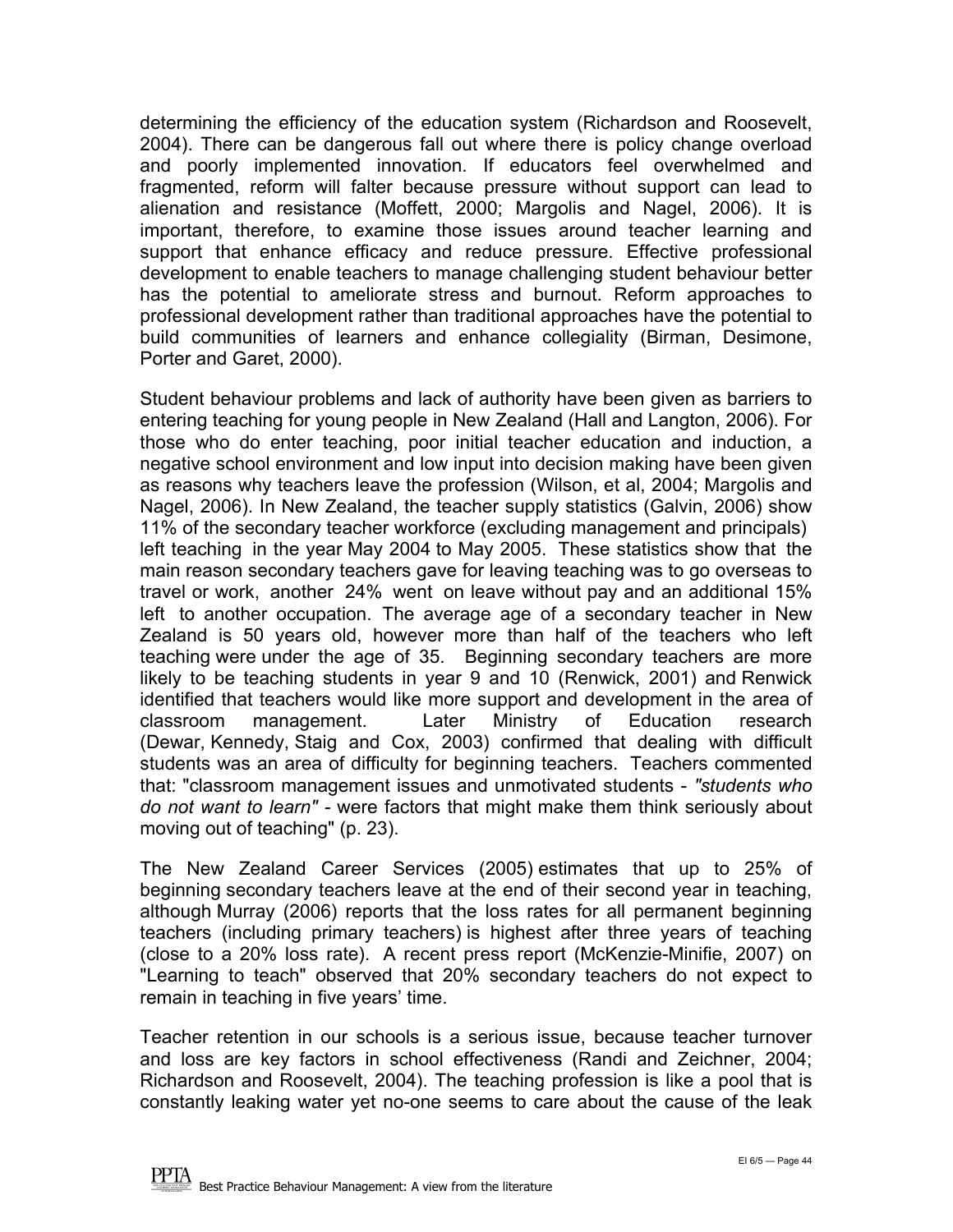<span id="page-44-0"></span>(Richardson and Roosevelt, 2004). One of the outcomes of effective professional development for teachers has been found to be improved teacher retention (Mills et al, 2001).

Historically, teaching has been an occupation where training ends when teaching begins, and where, after a brief arbitrary induction, come periods of unconnected "professional development" (Richardson and Roosevelt, 2004). There is no simple quick-fix formula for teacher professional development. Teaching is not a single workforce; it is multi-nested and complex (Smylie et al, 2004). Teachers have different needs at different times in their career (Richardson and Roosevelt, 2004).

Concerns about the quality and effectiveness of pre-service, induction and inservice education were raised consistently across the literature. It was found that pre-service teacher education did not prepare teachers adequately to manage groups of students. There was concern raised about the arbitrary, haphazard nature of induction programmes. In addition, historically, in-service teacher education has not had a high profile for teachers since it generally takes the form of a conference or seminar of short duration with little active input by teachers and, as a consequence, results in little effective change (Birman et al, 2000). Reform approaches to professional development, however, have been shown to make significant differences to teaching practice and the way teachers manage classrooms.

#### **Effective professional development**

High-quality professional development would appear to be a key component in enabling teachers to get past the behaviour and get on with the job of teaching and learning. Traditional approaches to professional development - the course, the conference and the seminar - have been shown to be ineffective except as consciousness raisers (Knight, 2007). 'Reform' approaches to professional development, however, have been shown to be effective (Birman et al, 2000; Moffett, 2000). In these approaches, teachers are actively engaged in the process of constructing classroom management practices that the teacher identifies as significant. These kinds of professional development, however, are resource hungry, time consuming, have extensive lead-in time and are expensive (Birman et al, 2000). Schools find it easier to provide a little professional development to all staff rather than concentrate limited funds on in-depth training for a few, so traditional approaches tend to dominate. Given that traditional approaches appear to be a waste of time and money, both boards of trustees and school leaders need to be more discerning when allocating resources to teacher development.

Best-practice professional development views school staffs more as communities and less as hierarchies of senior and junior teachers (Boreen and Niday, 2000). In this way, it has the potential to make an impact on the culture of the school (Moffett, 2000). Effective professional development concentrates on collegiality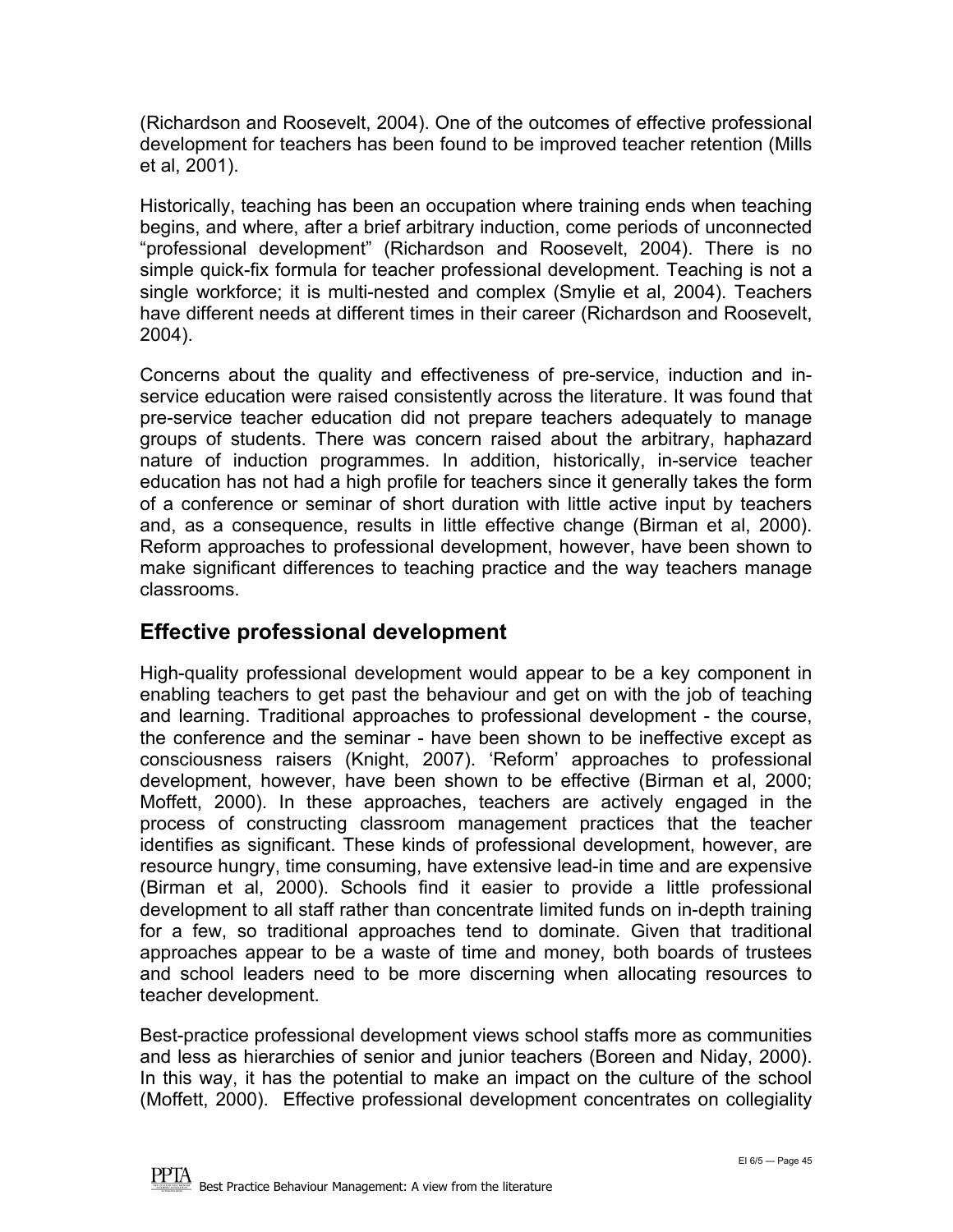and establishing relationships within supportive learning communities (Randi and Zeichner, 2004; Moffett, 2000). Planning should begin with shared vision and goals (Richardson and Roosevelt, 2004). The professional development plan should work to a long term agenda on identified school needs (Smylie, 2004) rather than just addressing a series of "retooling exercises" to meet the requirements of accountability measures (Moffett, 2000). Instead of sending someone off on a series of off-site courses, schools should concentrate resources on reform activities that are sustained, coherent and learner to learner related (Richardson and Roosevelt, 2004). Professional development activities, therefore, that are coherent with school policies and that involve active learning practices are more likely to increase teacher learning and change classroom practice (Birman et al, 2000).

Coherent models of professional development delivery have been shown to have positive outcomes (Smylie et al, 2004). A review of 1000 teachers in the United States (Birman et al, 2000) revealed that certain characteristics were common to high-quality, professional development programmes. Three structural features; form, duration and participation characterised effective programmes. The *form* the professional development takes is essential; reform approaches such as mentoring, teacher networking and establishing task forces have been shown to change teacher practice (Birman et al, 2000). A professional development activity that has a longer *duration* gives more opportunities for practice and learning than the traditional one day course. Teacher *participation* is also important as courses that have teachers from the same school, class level and subject are more likely to be in keeping with the teachers' other experiences than those with heterogeneous groupings. Using homogeneous groups of teachers provides more opportunities to discuss concepts and problems; it also helps to develop a shared professional learning culture (Birman et al, 2000). Planning for and accessing professional development activities that include the characteristics of good practice may be, in the end, a more economical and successful way for schools to provide effective in-service professional development.

Because a positive school learning culture is the key to making change (Moffett, 2000), leadership support is essential to effective in-service professional development. Positive leadership support helps create an environment that is conducive to learning (Smylie et al, 2004; Pate and Thompson, 2003; Margolis and Bagel, 2006; Marable and Raimondi, 2007). Teachers need a supportive context for learning with adequate time for active learning as well as for reflection and study, just as their students do (Pate and Thompson, 2003; Moffett, 2000). Social and technical support is also necessary especially as activities progress and develop (Moffett, 2000). Some schools, for example, structure teacher networking time as part of the school timetable (Marable and Raimondi, 2007). Schools need to establish clear understandings and expectations of the outcomes of professional development (Marable and Raimondi, 2007). The school behaviour plan (see chapter three) could be used to set these expectations of practice and provide a measure against which to evaluate the effectiveness of programme delivery. School leaderships have the power to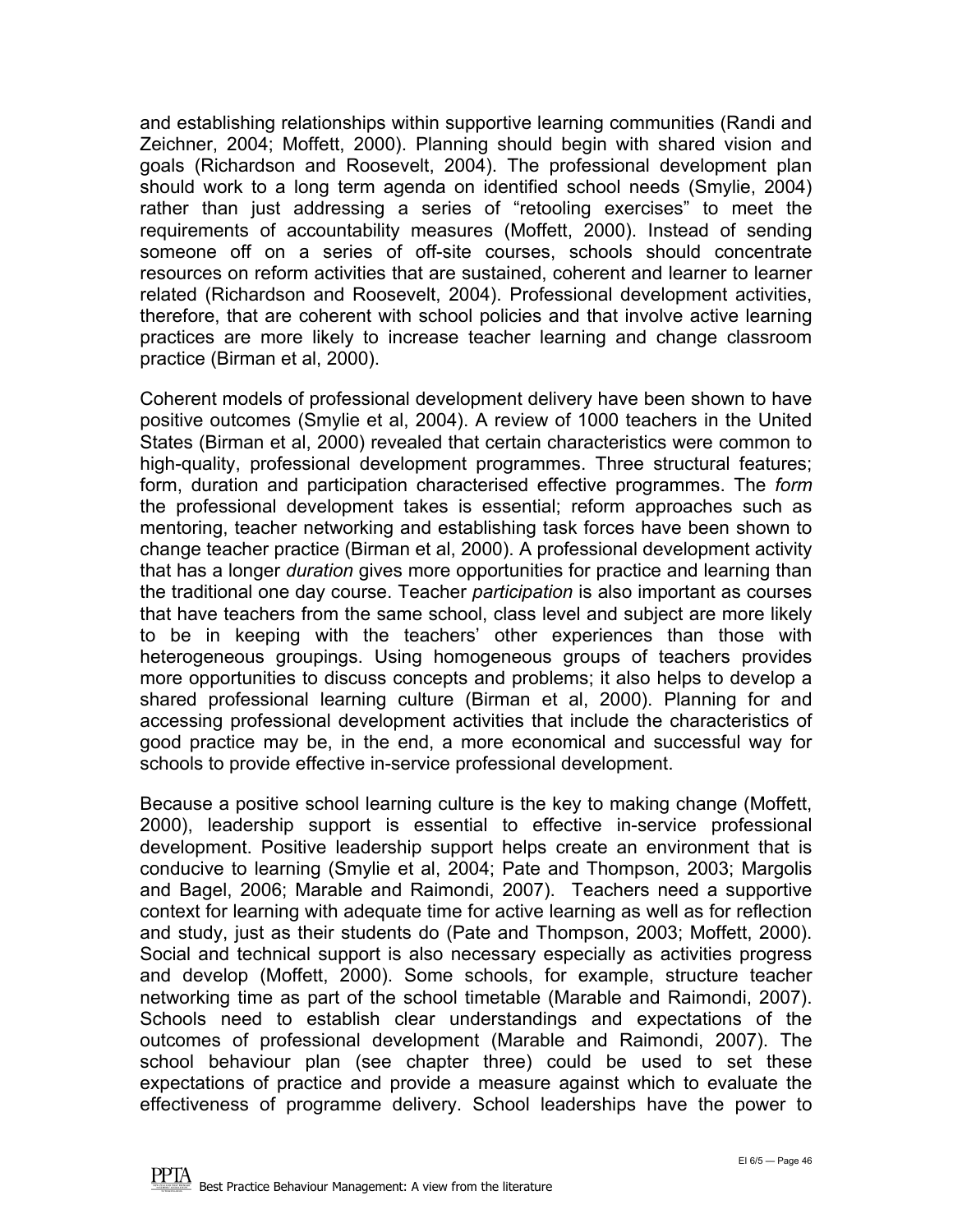prioritise the limited resources of time, funding and the use of physical spaces. Planned professional development could be an efficient use of those resources.

Planned, effective professional development has the potential to increase teacher capacity in order to manage challenging behaviour. Coherent planning also has the potential to make efficient use of limited resources. In addition, peer and collegial support, which are features of reform approaches to professional development, are also factors that can increase teacher self efficacy and reduce stress. Reform, rather than traditional approaches to professional development include such practices as *mentoring*, *peer tutoring* and *taskforces*.

#### *Mentoring*

Different styles and types of mentoring were the most commonly recommended effective professional development models across the literature. The mentoring models studied for this report involved both teacher and "expert" mentors. Specialist Classroom Teachers use mentoring approaches. Kevin Knight and Bill Rogers, both private providers of professional learning who operate in New Zealand, use mentoring models. Te Kotahitanga (Bishop et al, 2007) also utilises mentoring.

Mentoring can be used in many ways. It can occur one on one, one on many, face to face, and across the internet. A mentoring relationship usually involves a mentor who is more experienced than the mentee and has a coaching and sharing role. Mentoring fits into the social cultural model proposed by Vygotsky, as it involves conversations within a zone of proximal development where one person scaffolds another towards understanding (Crook, 1994). Knight (2007) uses mentoring in his professional development delivery by using tandem teaching. In tandem teaching the expert works alongside the teacher in the classroom. In Knight's model, the mentor may also use a wire which connects the mentor to the teacher by an auditory device so that specific coaching can occur as the class progresses. The Te Kotahitanga professional development model uses mentoring for its "shadow coaching" as trained facilitators "work with individual teachers to meet their personal and group goals, by coaching them in the classroom or in any other environment where their goal is likely to occur" (Bishop et al, 2007, p.42). The group discussions in Bill Rogers' video coaching sessions (2004) use mentoring, as teachers ask questions of Rogers and he replies using selected video role-plays.

Mentoring is widely used overseas, especially in the United States, and is considered very effective as a pre-service and induction tool for young teachers. Boreen and Niday (2000) describe a project where student teachers were paired with experienced teachers in a mentoring relationship during the final part of the pre-service course. The mentors were veteran teachers. As the project progressed, the student teachers began to concentrate on matters that directly related to what went on it the classroom. Managing classroom behaviour was a significant topic. In the Oakland County project (Mills et al, 2001), the issue of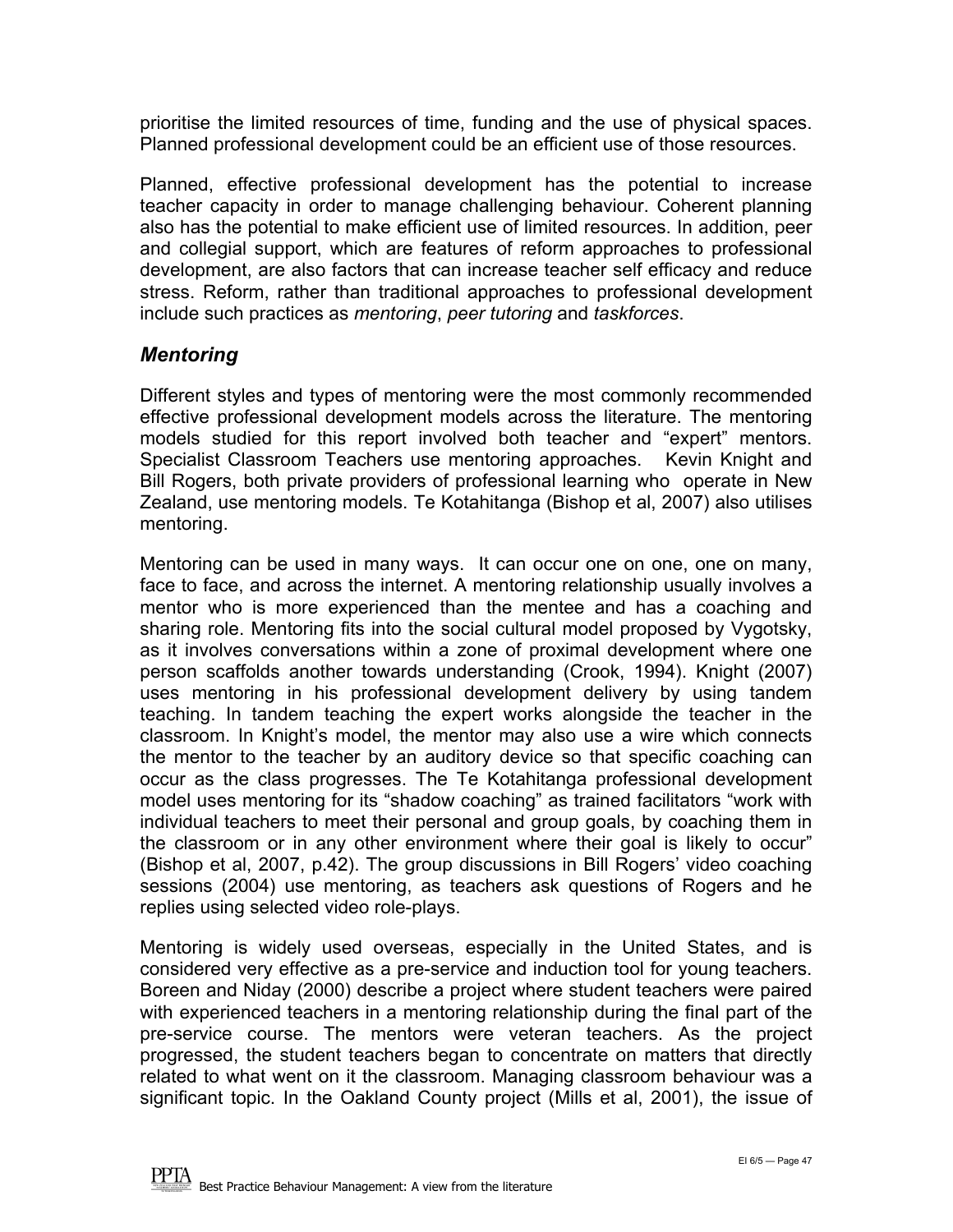beginning-teacher retention was addressed through appointing 'master' teachers and assigning beginning teachers to a mentoring programme. 'Master' teachers were carefully selected and trained. Mentors were not directly involved in classroom observations unless invited by the protégé and were never used for evaluation. The outcomes for the programme were not noted, but it appeared successful enough for it to be replicated in other counties. In a larger study of beginning teachers that addressed the issue of retention of young teachers (Marable and Raimondi, 2007), teachers with a few years' experience were asked about the most important kind of support they received in their first year of teaching. Teachers who had been involved in a mentoring programme identified it as the most significant support they received.

Mentoring fits the profile for effective professional development identified in the literature. It is a reform method, it has ongoing duration and the participants have a specific relationship. Mentoring, however, is time and personnel hungry and it needs the support of the school leadership to be effective (Rogers, 2004; Boreen and Niday*,* 2000; Mills et al, 2001; Bishop et al, 2007). A mentoring relationship must also be elective and purposeful (Rogers, 2004), and built on confidentiality and trust (Mills et al, 2001). It needs to be separate from teacher evaluation and used for effective as well as struggling teachers (Rogers, 2004). Mentoring has great potential for New Zealand schools. The Specialist Classroom Teacher role and the RTLB role sit well with a mentoring model. Mentoring, well set up and well resourced, has the capacity to improve performance, retain promising teachers and promote personal and professional well being (Mills et al, 2001).

#### *Peer tutoring and networks*

What distinguishes peer tutoring and networks from mentoring is the collegial nature of the relationships. Peer networks create peer interaction and provide opportunities for collegial problem solving and decision making (Pate and Thompson, 2003). The form peer tutoring takes depends on the level of organisation and formality. Arranging support from teachers in the near vicinity is an informal peer relationship. More formal relationships include the coconstruction meetings which constitute part of the Te Kotahitanga professional development programme (Bishop et al, 2007). As well as Te Kotahitanga, the peer mentoring programme described by Boreen and Niday (2000) and the critical friends group (Pate and Thompson, 2003) both constitute examples of formal peer tutoring in action. Peer tutoring fits the pattern for effective professional development delivery, in that it is a *reform approach*, it has *duration* and the *participants*, by definition, are linked in some way. Similar to mentoring, peer tutoring promotes reflective practice which is an essential feature of reflective, democratic, learning communities (Bishop et al, 2007; Kane and Maw, 2005).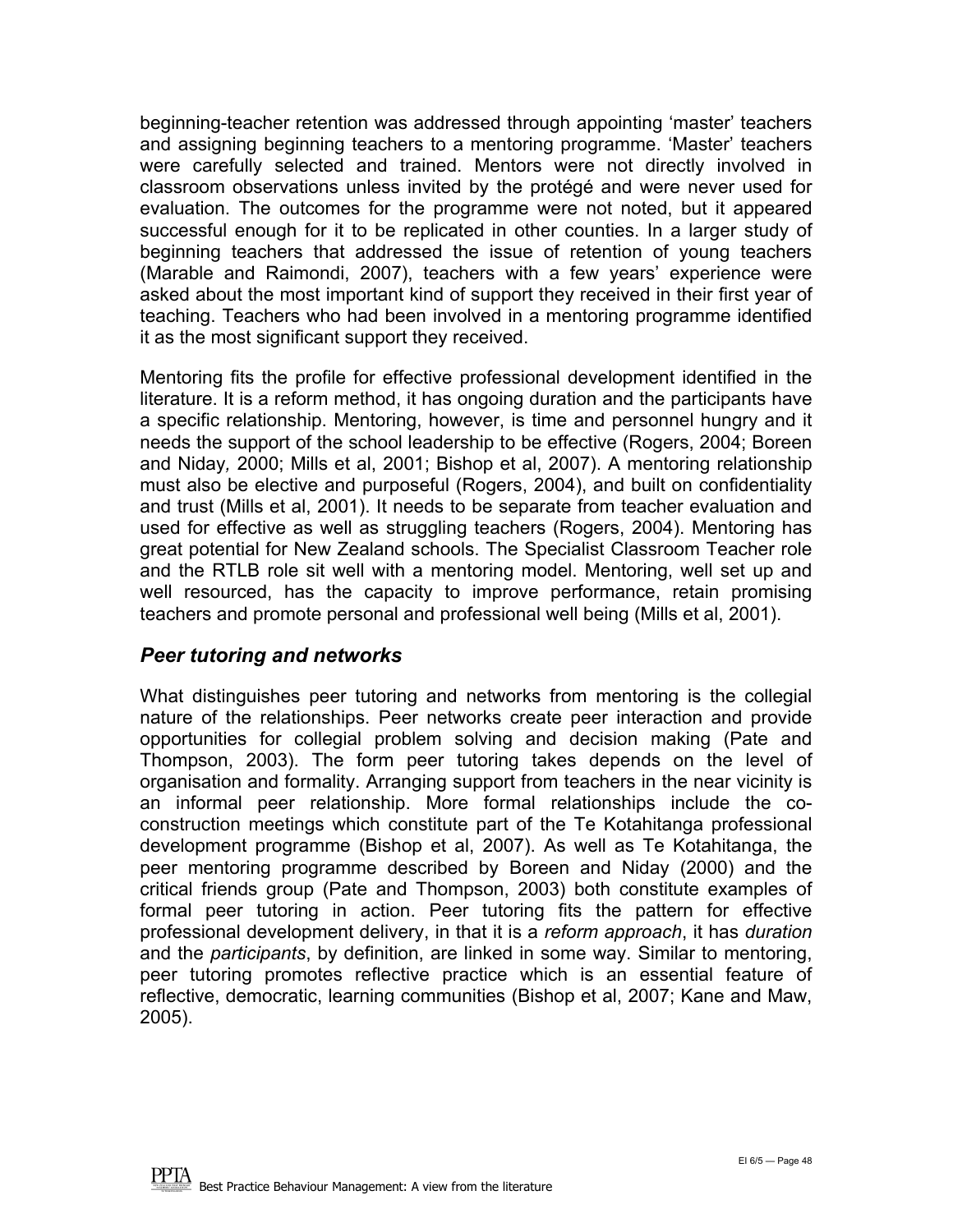Like mentoring programmes, formal peer relationships need to be resourced, structured, confidential and purposeful (Chaplain, 2003; Rogers, 2004). Peer relationships do not need to be school-based; the peer tutoring relationships described by Boreen and Niday (2000) involved student teachers in peer relationships discussing professional practice across the United States. The internet has made establishing peer tutoring relationships much easier. Most distance education courses through New Zealand universities make peer tutoring through the course website a requirement of study. Many subject associations have a list-serve facility. These and other subject association initiatives need resourcing because they can have significant benefits for teachers (McGee, Miller and Patel, 2006). The facility for establishing a higher profile for peer tutoring already exists for teachers in New Zealand and could have benefits for teachers at all stages of their career. Beginning teachers could benefit from peer networking to help them develop a professional identity that is unconnected to registration (Smylie et al, 2004). In the same way, more experienced teachers could gain support separate from their school hierarchy for managing student behaviour. Peer group relationships sited outside the school have the potential to mitigate, to some degree, against the unwillingness to seek help to manage behaviour for fear that teachers may be considered, or consider themselves, incompetent. Some sort of list-serve facility for teachers seeking conversations about managing student behaviour may be worth investigating.

#### *Taskforce*

The taskforce is a *reform approach* that enables teachers to become active learners in order to gain and share information (Moffett, 2000). The critical friends structure (Pate and Thompson, 2003) recommends an in-school group where teachers meet to discuss and solve problems. Chaplain (2003), also, describes a means by which a deputy principal, who used to be sent all the students who misbehaved, set up a problem solving group for any teachers who wanted to improve strategies for working with students with challenging behaviour. The group was a peer relationship model in that the DP was just a member of the group. In the same way the problem solving aspect of the group worked as a task force activity in that teachers actively sought solutions to difficulties. Chaplain stated that the group process saved time as well as promoting teacher learning. Creating taskforce groups within schools is a structure that could be looked at to assist middle managers with time pressures (see chapter one). It could also have the effect of improving the power of the classroom teacher by increasing knowledge and establishing positive support.

#### **Conclusion**

This review has identified a number of areas where effective professional development could improve a teacher's ability to manage challenging behaviour in the classroom and around the school. Effective professional development can increase teachers' knowledge and skills around managing classrooms. Improving knowledge and skills through high-quality professional development could give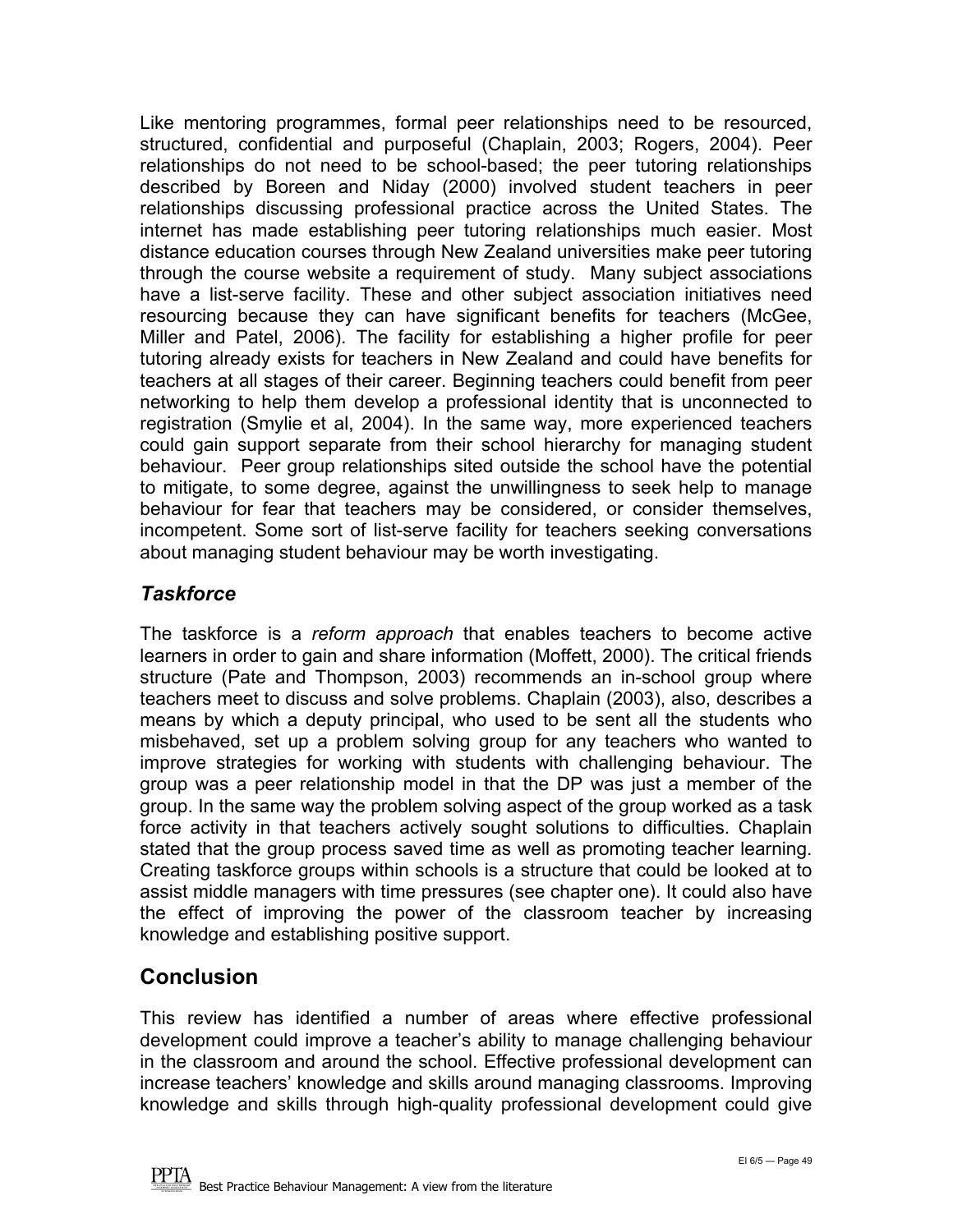classroom teachers more power to cope through their own resources. Increasing power in a high demand job has been shown to improve self efficacy, reduce stress and burnout and, as a consequence, improve a teacher's ability to work in adverse situations (see chapter one).

Schools already have the potential to plan and resource professional development more effectively. The board of trustees receives, through the school's Operations Grant, money to fund professional development each year. The positions of the RTLB and the SCT have a professional development focus. Schools should plan professional development that addresses long-term agendas, one of which might be more effective management of classroom behaviour. Schools should also be discerning in how they select professional development. Reform approaches have been shown to be more effective than traditional methods. More planning and precision in delivery could also save time and money. A number of programmes that involve reform approaches are reviewed in chapter five.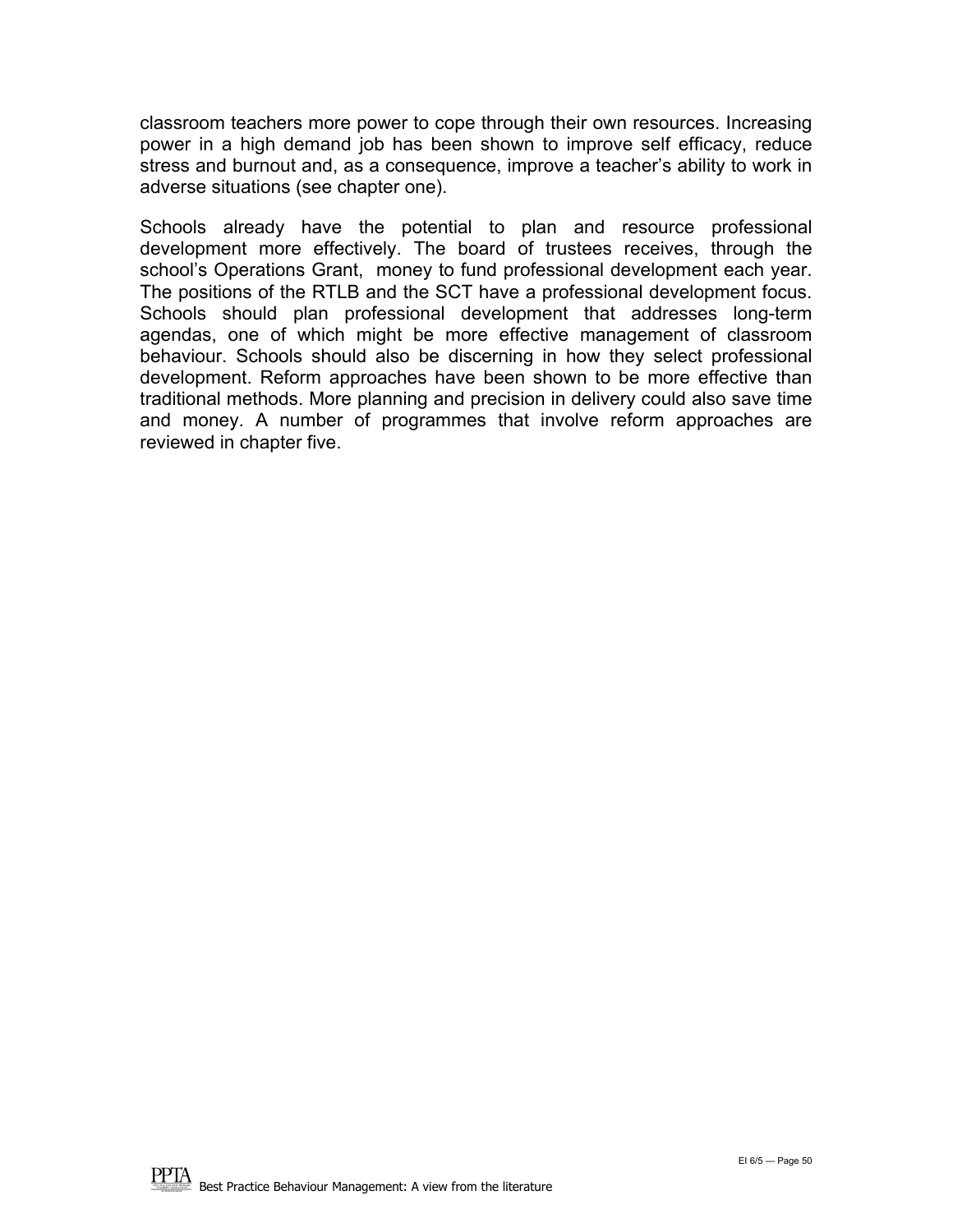### <span id="page-50-0"></span>**Chapter 5: Programmes**

In this chapter, a number of programmes to manage challenging behaviour are described and evaluated. Where possible, the cost of the programme is provided. The programmes reviewed operate across New Zealand. The programmes are categorised under the headings:

- Improving school climate;
- Classroom behaviour management;
- Working with students with diverse needs.

In addition, the features of the programmes are compared with best-practice characteristics discussed in earlier chapters in this study, in particular whether they use reform approaches rather than more traditional methods of delivery (see Chapter 4). This chapter also includes some recommended reading and resources found during the course of the study, together with a description of their usefulness, their cost and their availability.

There are a number of public and private providers of professional development in managing challenging behaviour working in New Zealand at present, both local and from overseas. Some of these programmes are quite expensive, both in time and money, especially when teacher relief time is also taken into account. Highquality, professional development delivery is, therefore, very important to make good use of limited school funds.

#### **Improving school climate**

Schools with open climates are more successful in reducing teacher stress and thus improving student behaviour (see chapter one). These schools are more prepared to discuss issues like teacher stress and the reasons behind student behaviour. Three programmes may assist schools to move towards an open culture: Health Promoting Schools, Restorative Practices and Kia Kaha.

#### *Health Promoting Schools*

- **Contact:** The HPS team or person at your local Community Public Health. [www.hps.org.nz](http://www.hps.org.nz/)
- **Cost:** The resource team will work with the school. They are funded so the facilitation service is free. Some resource teams have a grant that can be accessed. The resource team will also point schools towards sources of funding.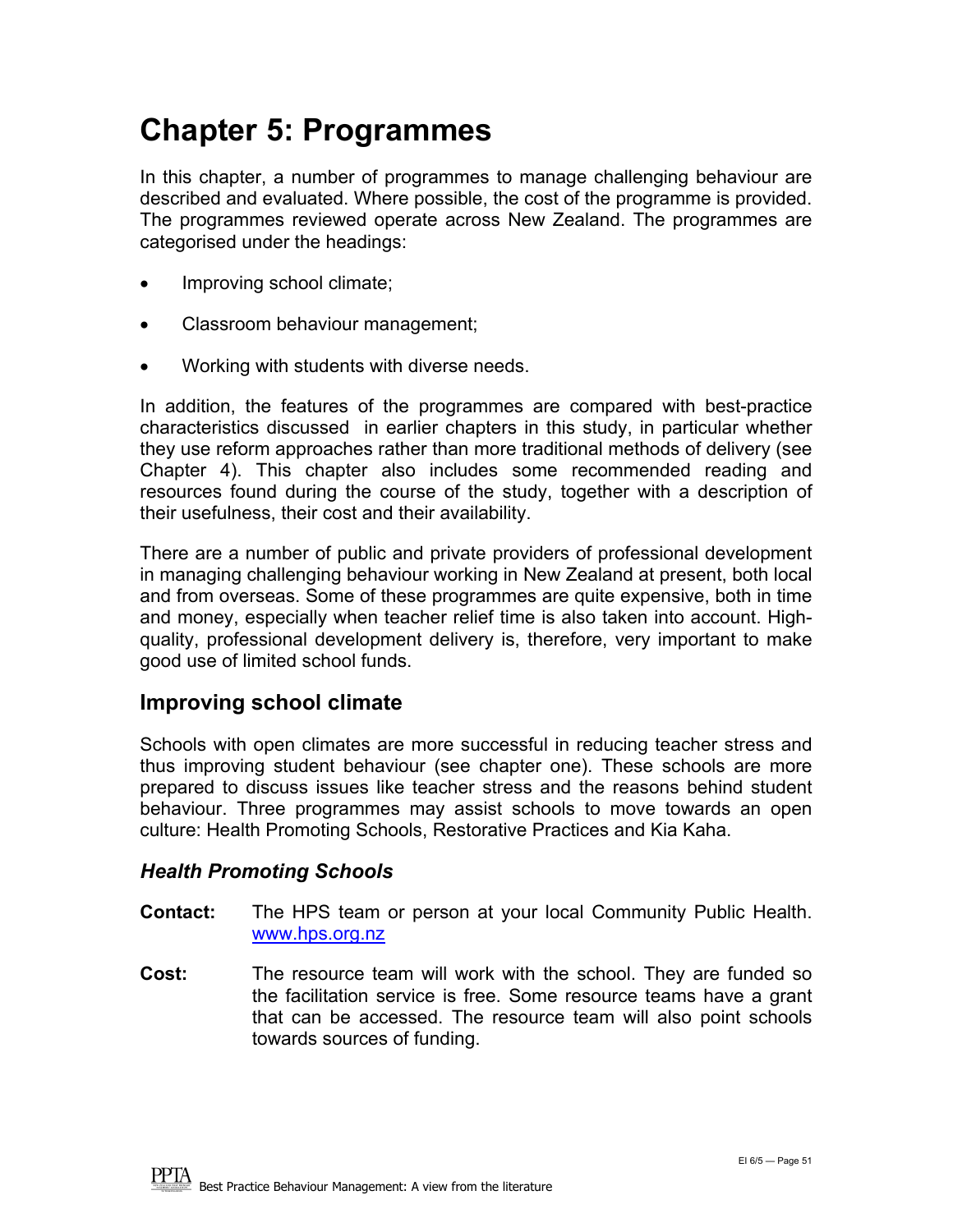#### **Details:**

Health Promoting Schools is a world-wide project. It began in Ottawa in 1986. In 1991 the European network was established and by 1997, 37 countries were involved in HPS initiatives. In 1995 *Healthy schools: Kura Waiora: Health Promotion Guidelines for Schools* was launched by the Ministry of Health, and in 1997 the Health Funding Authority funded a three year HPS pilot in Auckland and Northland. Health Promoting Schools New Zealand is based on the principles of Te Tiriti o Waitangi and on the Ottawa Charter for Health Promotion. The programme offers "*practical ways for children and young people, teachers managers, parents and community members to contribute to schools being healthy settings."* (HPS support manual, 2003, p.3)

A school could consider becoming a Health Promoting School because the programme addresses:

- Issues of staff relationships and stress;
- School organisation and practices;
- Policies and codes of behaviour:
- The physical, social and emotional environment;
- Health as an integral part of whole school management and planning. (p.4)

Becoming a health promoting school would enable a school to work on preparing a school-wide behaviour plan, addressing bullying, reducing teacher stress and any other health-related issue pertinent to the school community. As a consequence, the exercise could also help to develop the school's professional development plan.

Being part of the Health Promoting Schools project involves a lot of work. The whole school community has to become part of the process. It is a detailed, longterm project. The process is set out carefully in the resource and has the benefit of the experience of New Zealand and overseas schools. Your local HPS team will give names of other schools in the region that have undertaken the project. While the programme is not completely funded, the facilitators are free and extra funding is available.

In terms of the recommendations made under best-practice behaviour management, HPS is a school wide process. It is democratic and promotes an open culture for communication. The process is ongoing and is taskforce based. It uses reform approaches and combines both mentoring and peer relationship structures. In these ways, it fits the best-practice model well. Schools should also be aware, however, that being part of the project should not be yet more "busy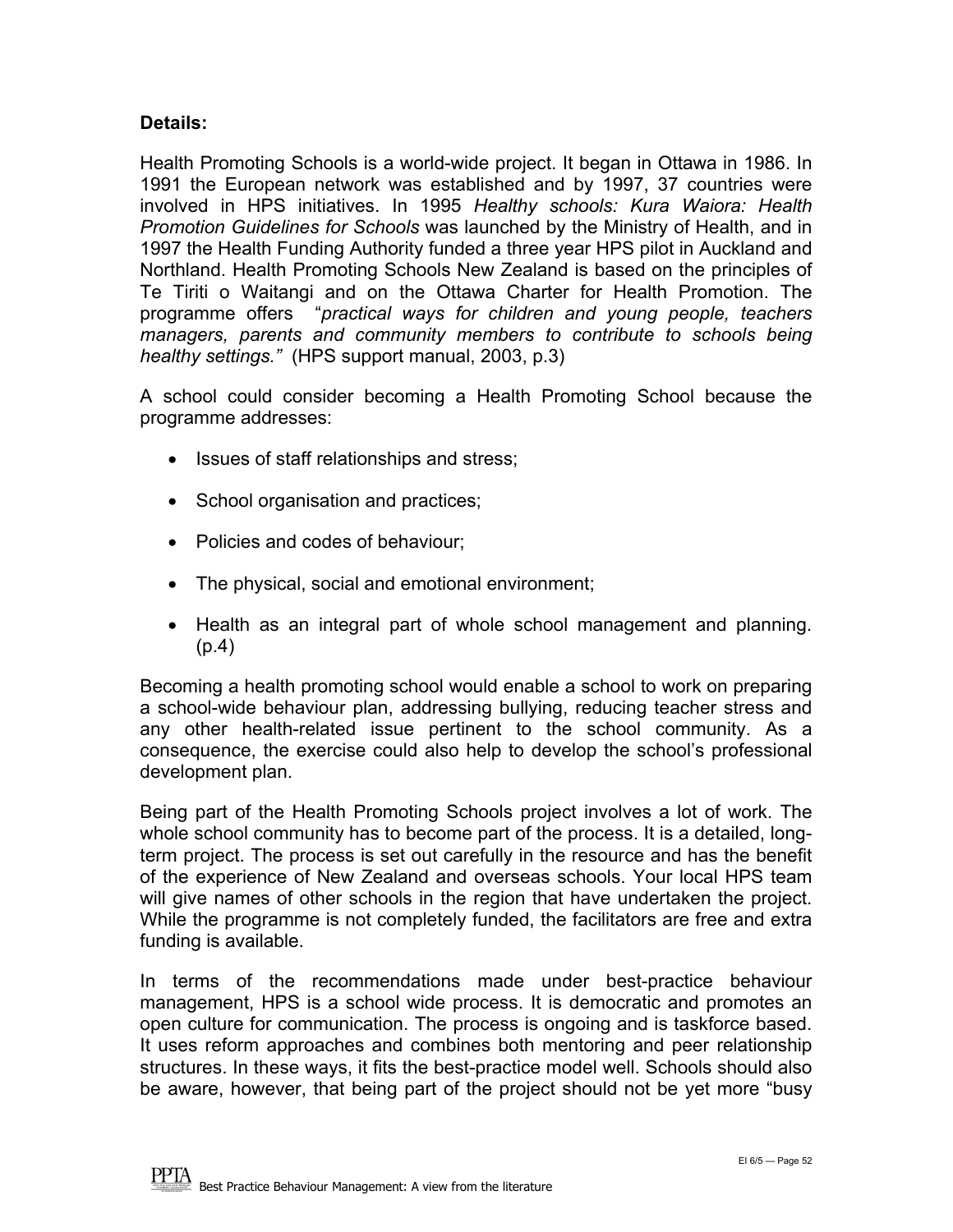work" (Smyth, 2003) for teachers to do that draws them away from the key business of teaching and learning. HPS is a foundation activity, much like school charter and strategic planning, and should be treated as such.

#### *Restorative Practices*

**Contact:** The Restorative Practices Development Team, School of Education, University of Waikato, Private Bag 3105, Hamilton.

[www.waikato.ac.nz](http://www.waikato.ac.nz/)

| Private               | provider: | Margaret | Thorsborne: |
|-----------------------|-----------|----------|-------------|
| www.thorsborne.com.au |           |          |             |

**Cost:** Variable

#### **Details:**

Restorative Practices in schools have become popular recently. Some schools have attended one day and three day workshops run by Margaret Thorsborne. She is a private provider from Australia. These workshops are a cost to schools, though sometimes RTLB have funded them. There is very little ongoing support in New Zealand for schools once these workshops are complete, so schools have to do the setting up and ongoing management themselves.

Schools can also investigate the use of restorative practices by contacting the Restorative Practices in Schools Team at the University of Waikato. There is a resource available for a small charge. It describes some of the issues around restorative practices and sets out the sorts of school environments where restorative practices flourish. It also describes restorative conferencing. The resource is not backed by facilitation and training though; the school has to devise its own implementation.

Some schools around New Zealand use restorative practices: e.g. Kaiapoi High School, Massey High School, Lynfield College and Bream Bay High School. A review of the effectiveness of these practices in schools should be undertaken to provide guidelines and to identify problems and solutions.

Unlike HPS, the movement for restorative practices in schools is very new and relatively untried. There appears to be no free facilitation or ongoing support and monitoring. The workshops do not fit into the reform methods model for professional development delivery, and there appears to be no ongoing mentoring and peer tutoring as part of the initial training. This means that schools may be committing an initial large cost for something that then has to be embedded into the school culture. Restorative practices are also time and resource heavy and have the potential to increase teacher workload and stress.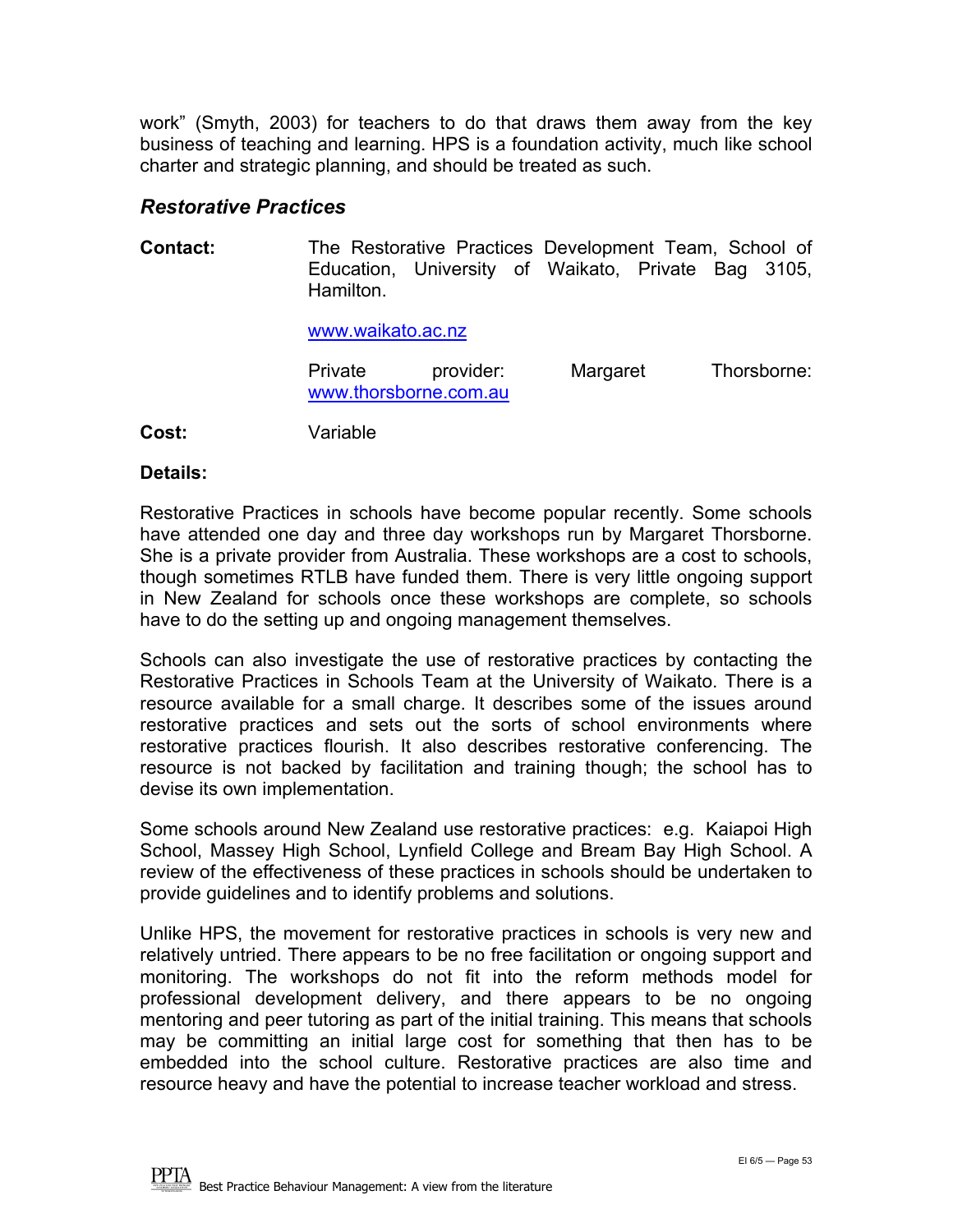<span id="page-53-0"></span>This programme could not be compared to best-practice professional development delivery because, apart from the workshops, it relies on schoolbased implementation. Restorative practices appear to have the potential to resolve issues with how discipline is delivered in schools and how schools deal with challenging behaviour. The recommendation of this review, however, is that more work needs to be done on the logistics of implementation and on adequate resourcing before schools proceed.

#### *Kia Kaha*

- **Contact:** Most schools have the programme package in school, but can also be accessed through the website http://www.nobully.org.nz/kiakaha.htm
- **Cost:** Free

#### **Details:**

The *Kia Kaha* Curriculum for secondary schools comprises a series of books, videos, teaching guides and an activity bank. The book: *Kia Kaha in Your School - a working booklet for secondary* schools, provides suggestions for a "yearly plan of events and activities designed to keep the anti-bullying message prominent throughout the whole year" (programme information). The booklet takes the form of an activity bank with 22 short activities. The activities are short enough to take place in form meeting time. There is also a *Teaching Guide for Health Educators* with modules for both years 9-10 and years 11-13. The year 11-13 module supports a level 2 Health Education Achievement Standard (2.3) worth 5 credits.

The *Kia Kaha* programme is well known in New Zealand schools. It is specifically designed for New Zealand students, to address the well-documented concern about bullying in schools. As well as its use in the Health programme, *Kia Kaha*  is designed to be used as a daily reminder about safe relationships. The programme is well resourced though schools need to establish the programme and provide necessary in-service professional development before the programme will run well. This means the need to introduce the programme using reform methods and to ensure there is ongoing support for teachers who are delivering the programme. Used in conjunction with a school behaviour plan, Health Promoting Schools and Non-violent Crisis Intervention (see later), the *Kia Kaha* programme has potential to make a significant difference to the safety of students and teachers in school.

#### **Classroom behaviour management**

This section evaluates four privately provided programmes: Bill Rogers; Kevin Knight; Teacher Effectiveness Training: and Non Violent Crisis Intervention.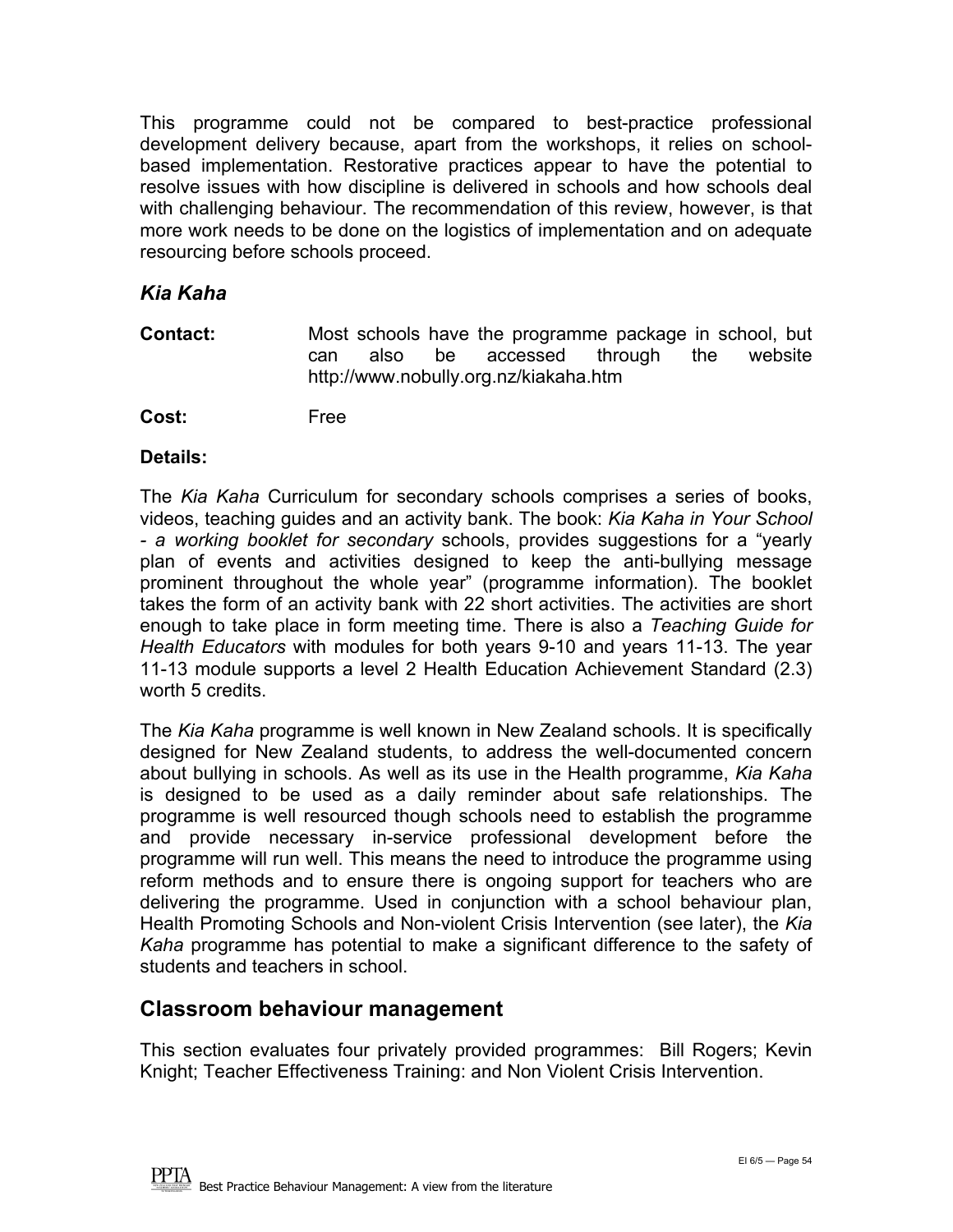| <b>PIII INDACIS</b> |                                                                                                                                        |
|---------------------|----------------------------------------------------------------------------------------------------------------------------------------|
| <b>Contact:</b>     | Schools can purchase the books and the DVD set<br>and download the notes. See the resources section<br>which follows the bibliography. |
|                     | Bill Rogers regularly does seminars in New Zealand.                                                                                    |
| Cost:               | Variable                                                                                                                               |

#### **Details:**

*Bill Rogers* 

Bill Rogers works in New Zealand, Australia and Great Britain running seminars and mentoring programmes to assist teachers to manage classroom behaviour effectively. He has written a number of books, made videos and DVDs (with written notes) and runs seminars and training programmes. All of his material provides detailed, useful information to teachers. It is entertaining to read and practical to apply.

Seminars are not recommended by the literature as an effective way to deliver professional development. On the other hand, the Bill Rogers DVD programmes could be used as part of a mentoring programme. The DVDs use taped sessions with teachers asking questions of Bill Rogers. He uses a variety of taped classroom examples of challenging behaviour for illustration. The examples range from year 1 to year 10, so they are relevant to high school. Schools could use the DVDs as the basis for a critical friends group or peer tutoring, which are both reform methods of delivery. Used this way, the programme could also have duration and be site based. Bill Rogers' professional development materials, therefore, might fit the recommended professional development model for bestpractice but only if the school is prepared to set up adequate implementation, monitoring and evaluation.

Bill Rogers' programme was the only system found in the course of this review that specifically dealt with challenging classes. His book, *Cracking the Hard Class* goes with the DVD set *Cracking the Challenging Class*. There are also downloadable notes to go with the DVDs To find these notes search http://www.bookseducation.com/billrogers/index.htm.

#### *Kevin Knight*

**Contact:** Kevin Knight, New Zealand Graduate School of Education: 03 377 8390. [office@nzgse.ac.nz](mailto:office@nzgse.ac.nz)

**Cost:** Not Supplied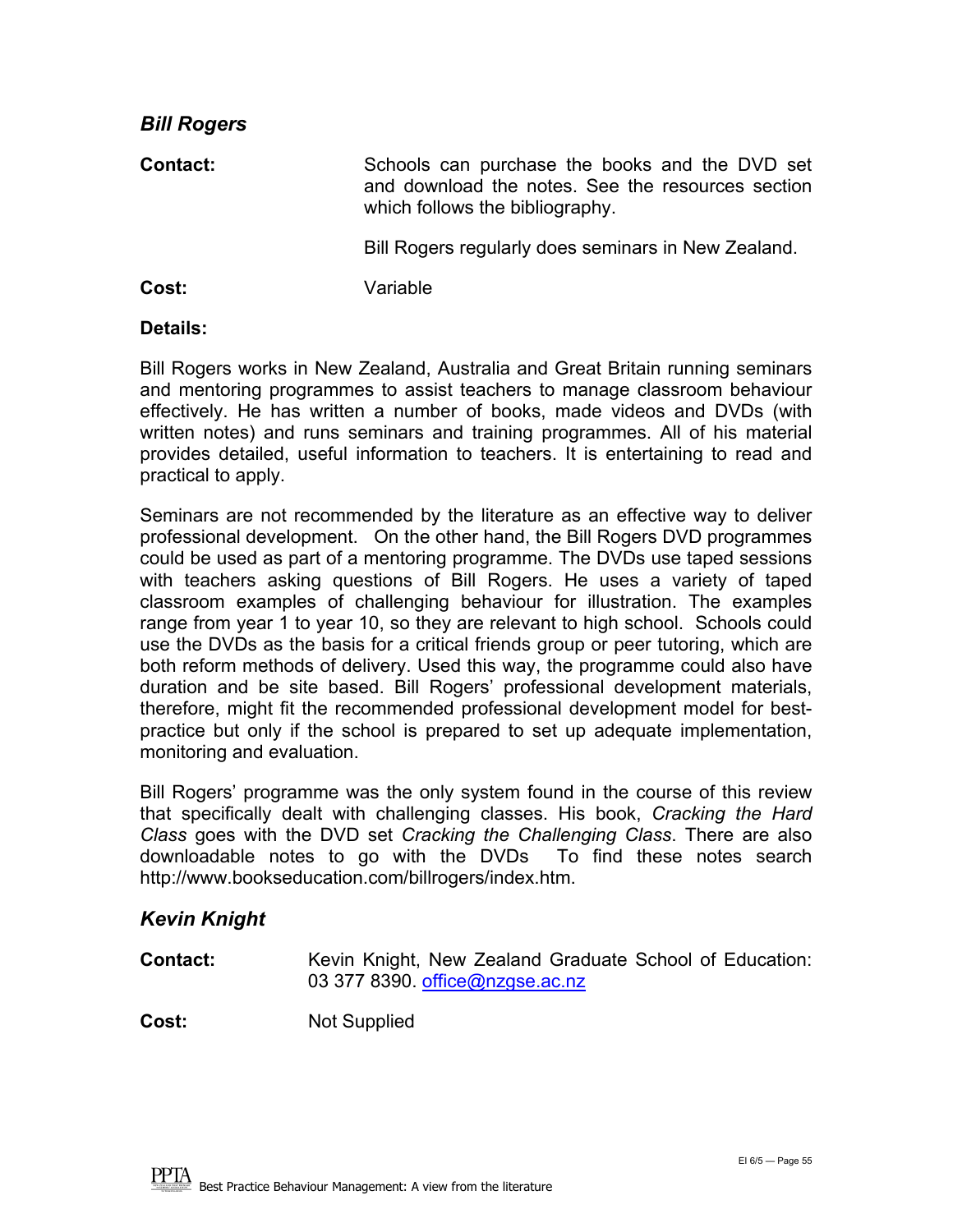#### **Details:**

Kevin Knight heads the School Improvement section of the New Zealand Graduate School of Education, a private teacher education facility in Christchurch. He runs seminars around New Zealand, and works with a team in schools to provide mentoring for individual teachers in the classroom. He has a number of layers to his professional development delivery in order to assist teachers to achieve a skill set to manage classroom behaviour.

The seminars involve full-day or half-day sessions. In these sessions he emphasises the need to decrease classroom noise and increase student engagement. His entertaining PowerPoint presentation provides practical advice on how to do this. If schools decide to proceed further, he will bring a team into the school to work in classrooms with teachers. His work in schools is needsbased. After watching teachers and giving feedback, he may team teach, tandem teach or, in certain cases, use a wire to give advice as the teacher works with the class. He will also train in-school mentors to continue the training.

Kevin Knight's professional development programme fits well with the model suggested by the literature. It uses reform approaches to professional development; it has duration*,* and is site based. The literature would suggest that the seminar is not going to be much use on its own as it is largely a consciousness raising activity. If a school commits to the programme, it needs to commit to the mentoring as well.

#### *Teacher Effectiveness Training*

#### **Contact:** Bryan Royds: [transform@xtra.co.nz](mailto:transform@xtra.co.nz)

**Cost:**  $$3000.00$  plus GST per staff for a two day course.

#### **Details:**

Teacher Effectiveness Training has been running in New Zealand for a number of years. The two day workshop covers:

- The keys to cooperation and positive influence
- Mentoring and coaching skill (for when people are unhappy about something)
- Resolving problems and conflicts (teacher-student, student-student, staff)
- Skills for values collisions (when people do not see why they should change)

(copied from course outline flier)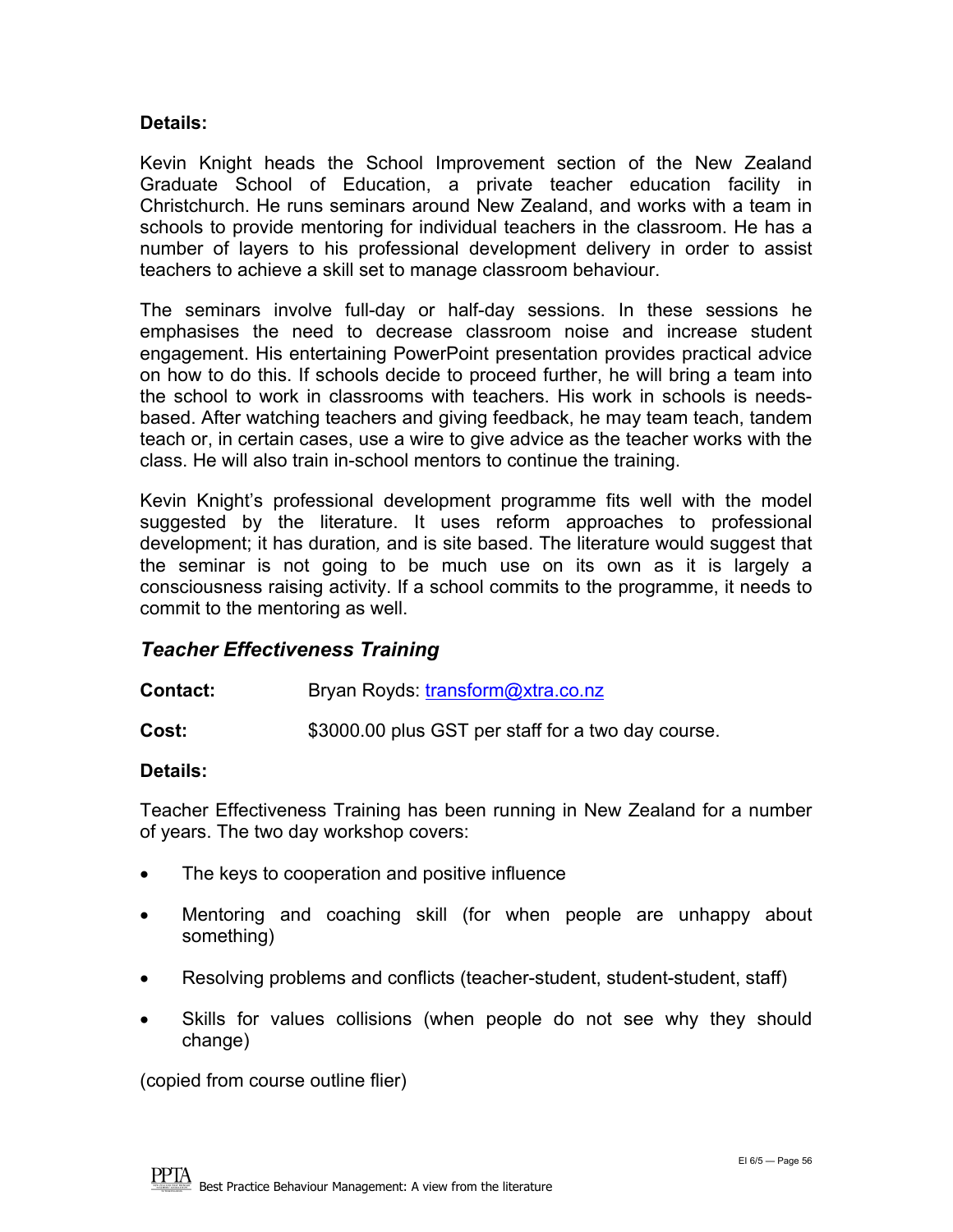The flier describes the workshops as: "leading edge professional development for educators". There is nothing to back up this assertion, though "references can be supplied". The workshops have compulsory attendance for two days. Following the seminars there are ongoing newsletters that include tips and answer questions.

The workshops are a traditional approach to professional development delivery, though the newsletters provide ongoing mentoring of a kind. The programme does not have duration though the training of the whole staff means there is sitebased participation. The programme appears similar to that provided through the Bill Rogers programme but has a New Zealand provider.

As with most of the programmes reviewed for this chapter, the success of the programme depends on how it is managed in the school once the workshops are over. The school could set up peer relationship groups where the members are linked in some way, for example as members of the same faculty or the same block. The groups could contain beginning and experienced teachers to provide some mentoring support. The newsletters could be used to provide support for the groups. The programme has potential, but without an ongoing commitment to implementation, monitoring and evaluation, it could prove ineffective.

Teacher Effectiveness Training has been used as a way to train New Zealand teachers in behaviour management for a number of years. There was no evidence of research about the effectiveness of this training and whether it has improved teachers' ability to manage classroom behaviour. A review of this programme and how it is running in New Zealand schools could be a useful indication to schools that are deciding to access further training in managing challenging student behaviour.

#### *Nonviolent Crisis Intervention*

| Contact: | Crisis Prevention Institute, inc. |  |
|----------|-----------------------------------|--|
|----------|-----------------------------------|--|

International Headquarters

3315 North 124<sup>th</sup> Street

Brookfield, WI 53005 USA

[info@crisisprevention.com](mailto:info@crisisprevention.com) 

**Cost:** 4 Day Instructor Certification Course: NZ\$1499.00

#### **Details:**

Nonviolent Crisis Intervention (NVCI) is a course delivered by instructors from the United States of America. Courses are run, annually, in Auckland and Christchurch. Crisis Prevention Institute (CPI), the provider, will tailor training

**PPTA** Best Practice Behaviour Management: A view from the literature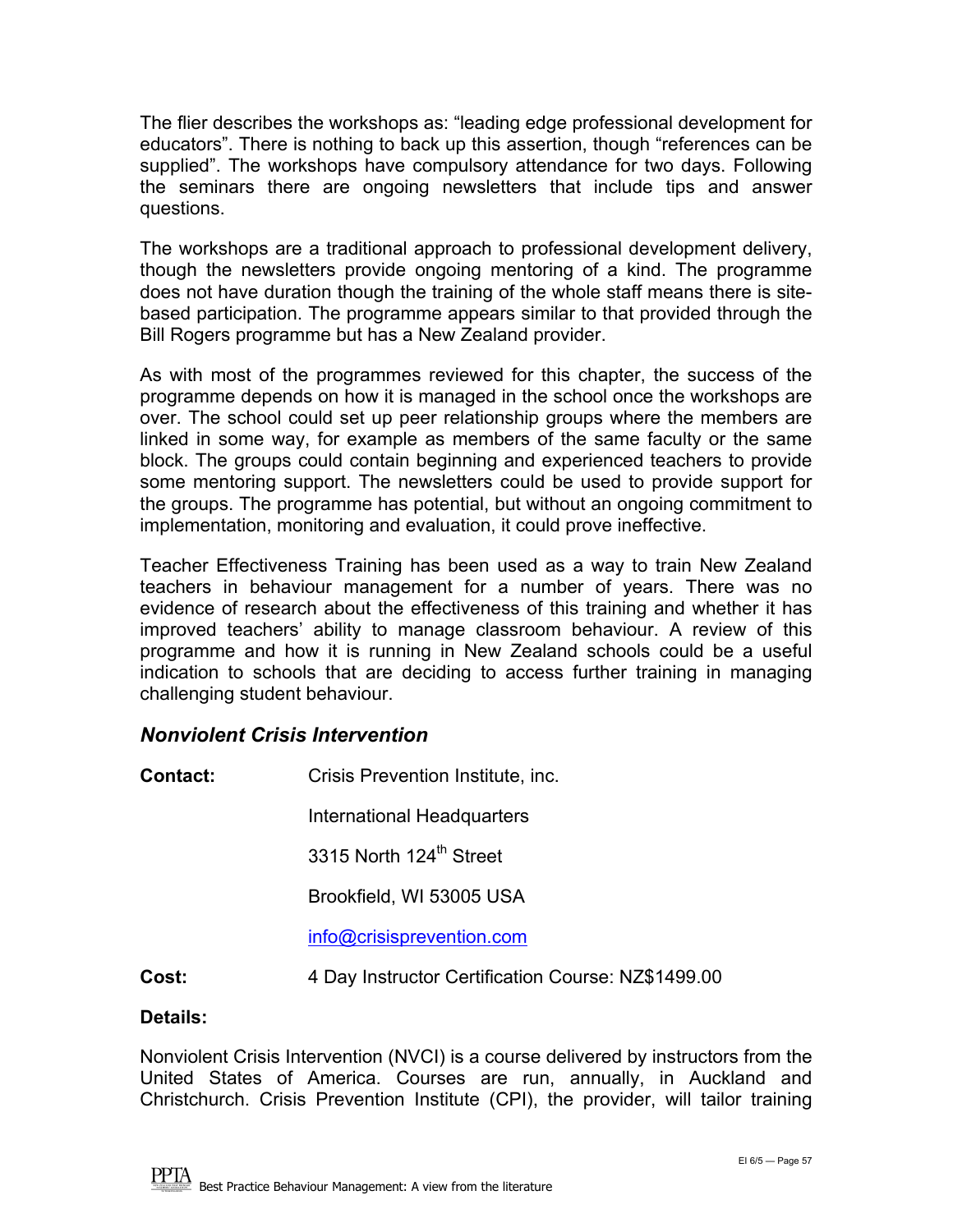<span id="page-57-0"></span>workshops to the needs of workplaces. Nonviolent Crisis Intervention teaches de-escalation skills. These skills were widely recommended as skills teachers need but may not acquire naturally (see chapter three). The CPI flyer states that:

Nonviolent Crisis Intervention training will help you prevent violent situations and safely intervene when necessary. Most importantly, it won't damage the professional bond you've worked so hard to establish between you and the individuals you support (p.3).

The instructor training would enable schools to have an on-site instructor. In order to be accredited, there is a requirement for instructors to use the training on an ongoing basis. The training programme delivered by the on-site instructor comes with manuals, visual presentations and teaching notes. CPI provides ongoing training and support for instructors in the form of workshops and magazines. CPI training also gives schools access to other courses such as Enhanced Verbal Intervention Skills. These courses are delivered by the site based instructor.

The on-site training uses a workshop approach, but there are assignments and tests to complete that involve active learning strategies. The training is ongoing*,* in that there are refresher courses for staff trained by the instructor, and it is site based. The instructor provides the school with a mentor. NVCI, therefore, fulfils most of the requirements for best-practice professional development delivery. Common to all programmes, however, it depends on the level of support given to it by the school administration and the degree to which the methods taught are embedded in school practice.

#### **Working with students with diverse needs**

#### *Resource Teacher of Learning and Behaviour*

| <b>Contact:</b> | Your RTLB cluster committee through the school-<br>based RTLB                                                                          |
|-----------------|----------------------------------------------------------------------------------------------------------------------------------------|
| Cost:           | Programmes provided by RTLB are usually funded by<br>the cluster committee though schools may need to<br>pay for teacher release time. |

#### **Details:**

An RTLB can be a useful resource for a school because RTLBs are trained to present professional development targeted to the needs of the school and the situation (see chapter 2). A need for professional development in working with students with diverse education needs could be identified as part of a school behaviour plan. The request for service should be discussed with the school based RTLB who will lodge the request with the cluster committee. Schools accessing this service should be aware that professional development needs to employ reform methods of delivery, should have duration and participation*.*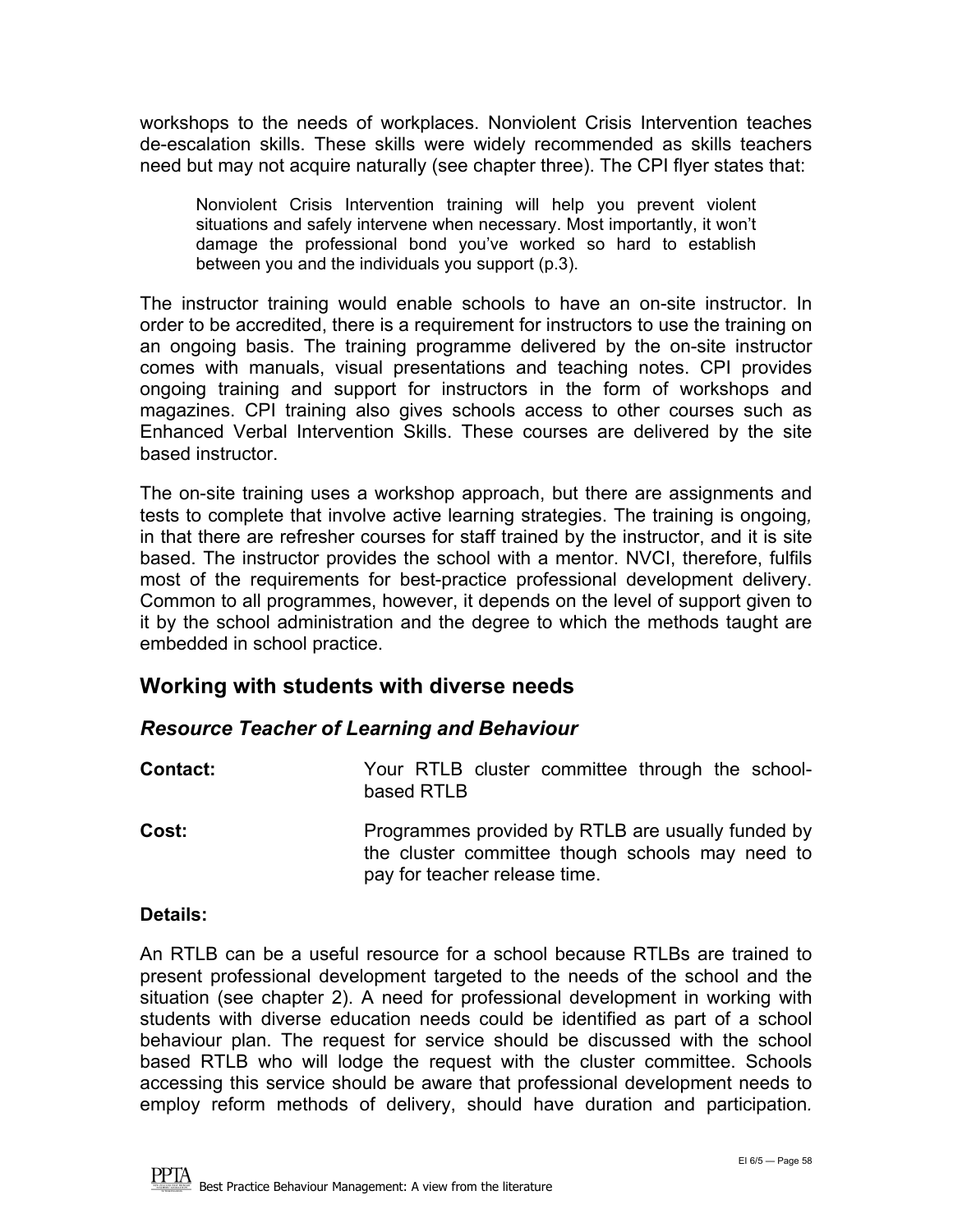Recognition that the delivery should use reform methods will need to be identified at the time of the request for service.

#### *School Support Services*

**Contact:** Your local school support service, run by the universities of Auckland, Waikato, Massey, Victoria, Canterbury and Otago

**Cost:** Variable

#### **Details:**

Descriptions of the courses available to schools through School Support Services are available in schools or can be obtained by making contact with the service. From time to time, professional learning opportunities on working with students with challenging behaviour will be offered. Schools Support Services will also make contact with and arrange for presenters like Bill Rogers to visit schools.

#### *Advanced learning by distance education*

| <b>Contact:</b> | University Education Departments |
|-----------------|----------------------------------|
|-----------------|----------------------------------|

**Cost:** Variable, depending on whether the course is undergraduate or post-graduate

#### **Details:**

Most universities provide advanced learning for teachers by distance modes. Semester-long distance learning courses use reform approaches through website contribution and on campus courses. The courses have duration and enable teachers to participate in learning with other teachers with similar interests across New Zealand and, in some courses, across the world. The outcome of most courses is improved qualifications.

Encouraging teachers to participate in distance learning and internal courses offered by Universities has the potential to provide in-school expertise and sitebased facilitators for ongoing professional learning for the whole staff. Enabling teachers to undertake distance learning courses as part of the school's professional development plan could increase the capacity for schools to deliver low cost professional learning.

#### **Note**

This review has limited its attention to best-practice behaviour management systems available in New Zealand schools. To this end, Assertive Discipline has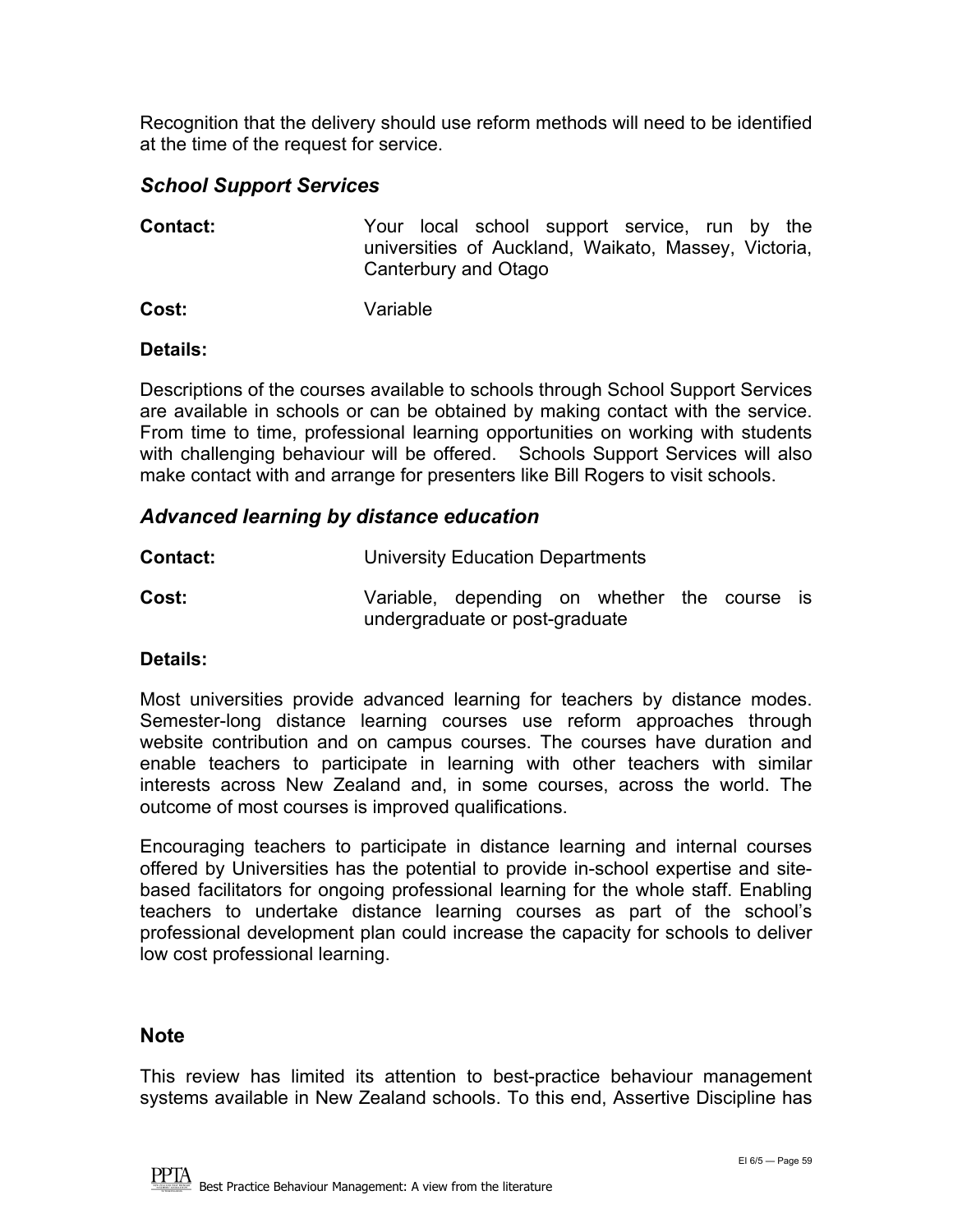<span id="page-59-0"></span>been excluded. Although this programme is in common use across New Zealand, one of the themes of this review has been promoting good behaviour. Assertive Discipline works on the basis of recording students' bad behaviour, rather than establishing environments that encourage good behaviour. There are also a number of other programmes across the world which could also have been included. The effectiveness of programmes already available in New Zealand should be considered first before looking overseas.

#### **Recommended reading**

This review looked at a selection of books and resources that are available to assist schools and teachers in managing challenging classroom behaviour. Here is a selection of the most useful ones. The cost supplied is the best price found.

#### **Chaplain, R. (2003)** *Teaching Without Disruption in the Secondary School: A model for Managing Student Behaviour,* **Routledge, London.**

Cost: \$US 44.95 plus p &p (Amazon Books)

This is a good book for secondary school managers and teachers. This book describes school behaviour plans and how school culture is an essential aspect of behaviour management. It describes the BOSS/EMPLOYEE model for decision making.

#### **Rogers, B. (1998)** *You Know the Fair Rule and Much More***, ACER.**

Cost: \$NZ 48.95 University Bookshop, Dunedin

This is one of the least expensive of Bill Roger's books. It is not as detailed as "Classroom Behaviour" (2006), but has most of the relevant information for classroom teachers and is set out in an entertaining and straightforward fashion.

#### **Cowley, S. (2001)** *Getting the Buggers to Behave,* **Continuum, London.**

Cost: \$US 29.52 plus p & p (Amazon Books)

This is a very helpful book for classroom teachers. Written in an entertaining and practical way, it is a description of how a young teacher managed those first five years. It is pragmatic and is set out in a way that makes it a manual for classroom behaviour. It is very useful in showing how to deal with everyday behavioural problems in a classroom setting at high school level.

#### **Fifty Hints for the Classroom**

This handout was given to many teachers as they began teaching in the 1970s. The original source may have been a PPTA magazine. It is still very relevant,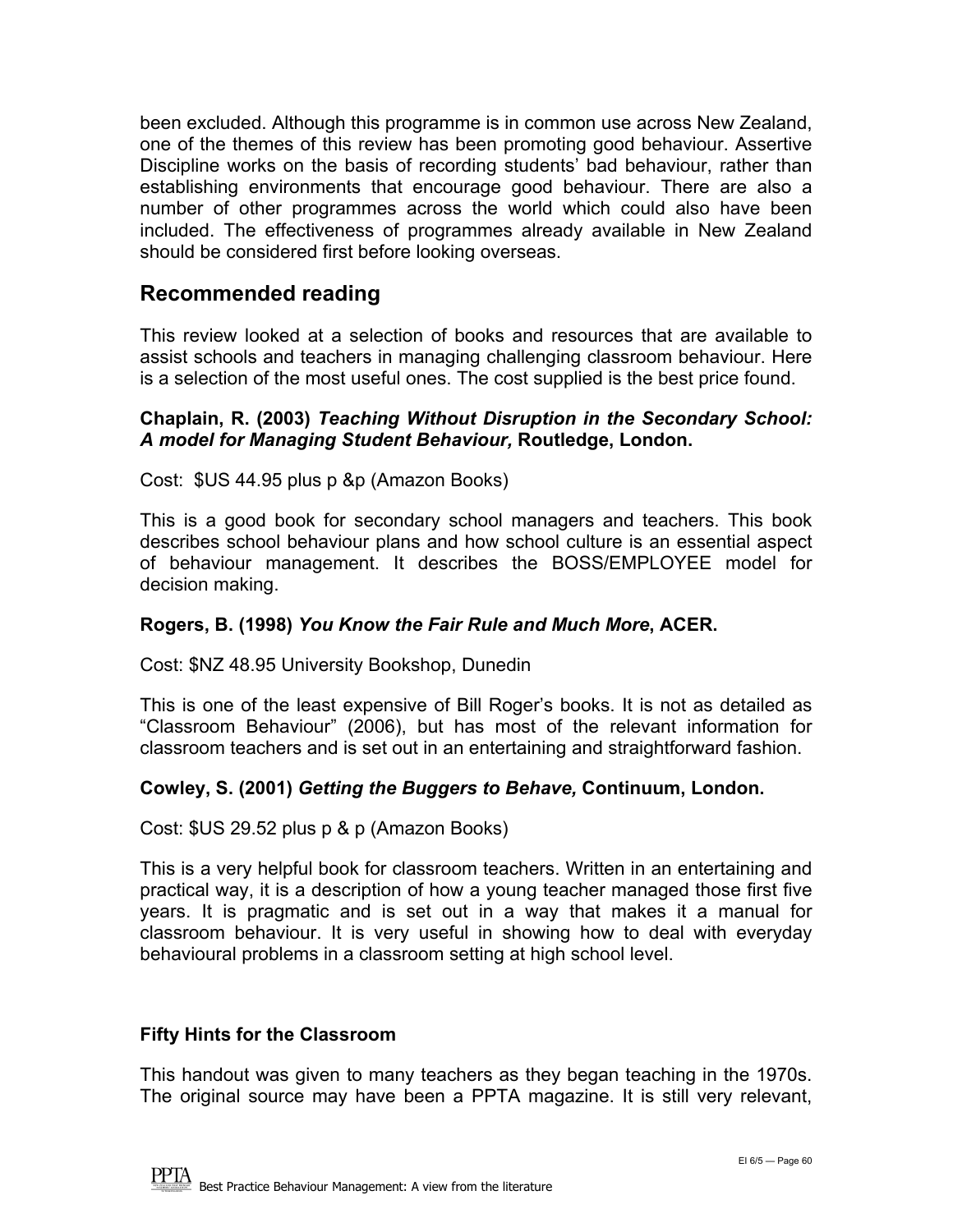though it contains some old-fashioned terms. A copy is available from Jane Benefield at PPTA. Cost: Free

#### **Wellington Community Law Centre (2002)** *Schools and the Right to Discipline: a guide for parents***,**

This and a range of other useful resources can be accessed from <http://www.lawaccess.lsa.govt.nz/>**.** Although prepared for parents, *Schools and the Right to Discipline* could provide a straightforward guide for teachers to the legal situation in all matters of school discipline. Cost: Free

#### **Buckley, S. and Maxwell, G. (2007)** *Respectful Schools: Restorative Practices in Education,* **The Office of the Children's Commissioner and Victoria University of Wellington, Wellington**

This is a very useful guide to how Restorative Practices have been introduced and are currently in use in New Zealand schools. The resource describes a study of a number of case studies of restorative practices in New Zealand schools.

#### **PPTA**

The PPTA website [www.ppta.org.nz](http://www.ppta.org.nz/) provides many resources for teachers concerned about managing challenging student behaviour. Search the Issues section, especially under the categories 'Safe schools' and 'Violence in schools'.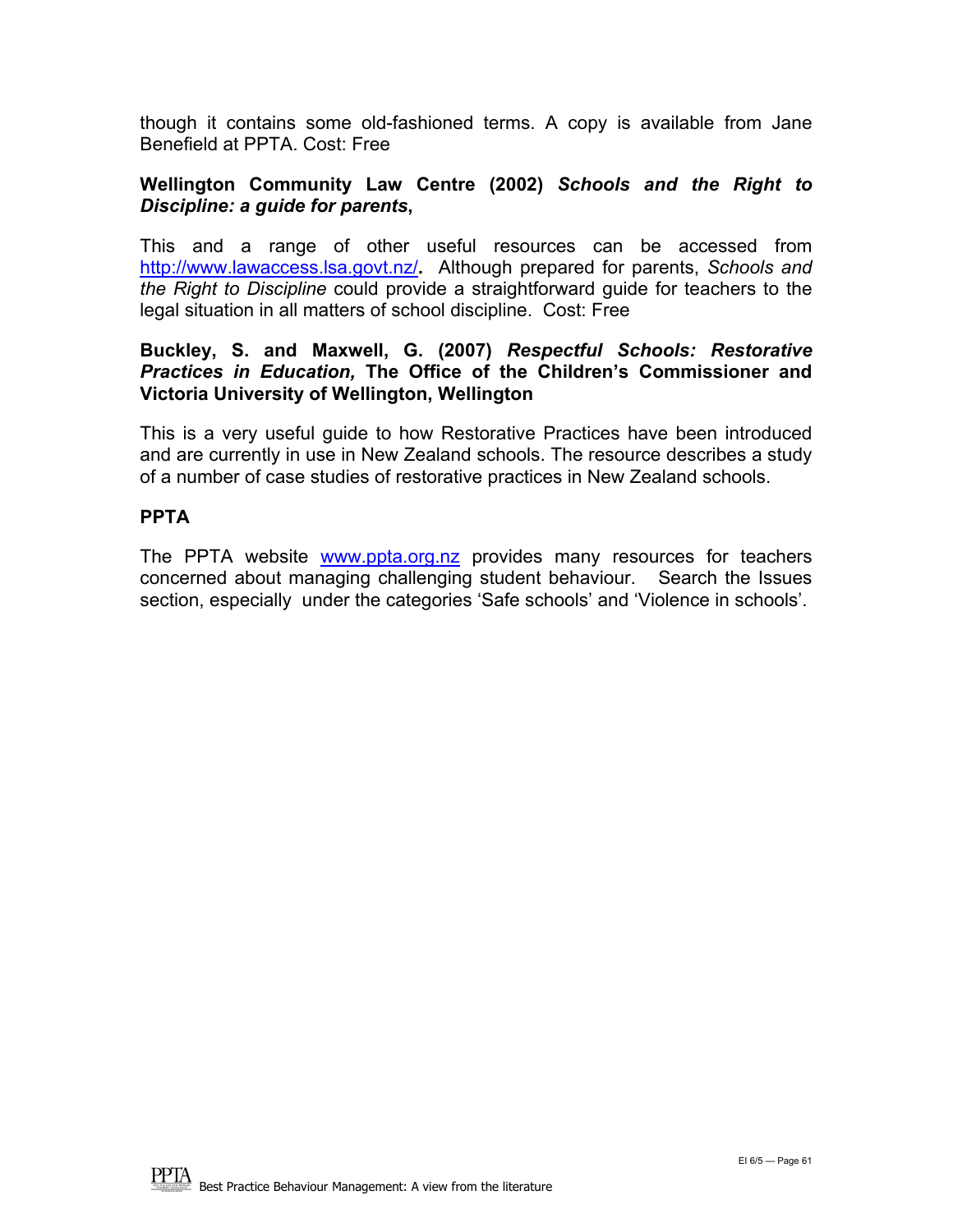### <span id="page-61-0"></span>**Finally**

This review has identified a number of key issues around best-practice behaviour management. These issues include:

- 1. Concern over the behaviour of disruptive students has been a New Zealand and world wide issue for at least 20 years. In that time not much has happened to address the needs of teachers required to manage these students. The intensity and severity of the behaviours appear to have increased and teachers and school managers are given little useful training and very limited resources to meet this demanding but essential part of their job. Challenging student behaviour is seen as a major contributor to stress that reduces performance and affects the ongoing capacity of teachers to manage behaviour. Effective support enables teachers to manage behaviour more efficiently.
- 2. New Zealand is not well set up to provide support and assistance to teachers struggling to manage challenging student behaviour. A number of initiatives to improve student behaviour have been set up by the Ministry of Education, though their effect on improving outcomes for students is unproven.. Adequate and ongoing resourcing appears to be the key factor in the success of any initiative. When a programme is well planned and resourced New Zealand teachers have shown a willingness to participate and make significant improvements to the educational outcomes of their students.
- 3. Service provision to students with emotional and behavioural difficulties needs to be viewed as an issue on its own. That way, where funding is required to work with students with behavioural needs, that money does not have to be directed from elsewhere. Provision needs to be made for specific funding for students with a history of violence who move between schools. Most important, however, is the degree to which programmes are funded in addition to basic school funding
- 4. Best practice behaviour management involves a school wide approach and good planning. All parts of the school community, including the board of trustees and school leadership, have to be involved in planning for and maintaining good behaviour. Teachers expected to work in situations where students are disruptive or violent should be adequately trained and appropriately supported. Identifying gaps in teacher knowledge, especially as they relate to student management, and then providing quality professional development will improve teacher confidence to manage challenging student behaviour. Constant evaluation and review of teacher support is essential to ensure that student behaviour management strategies remain focused on current teacher and student needs.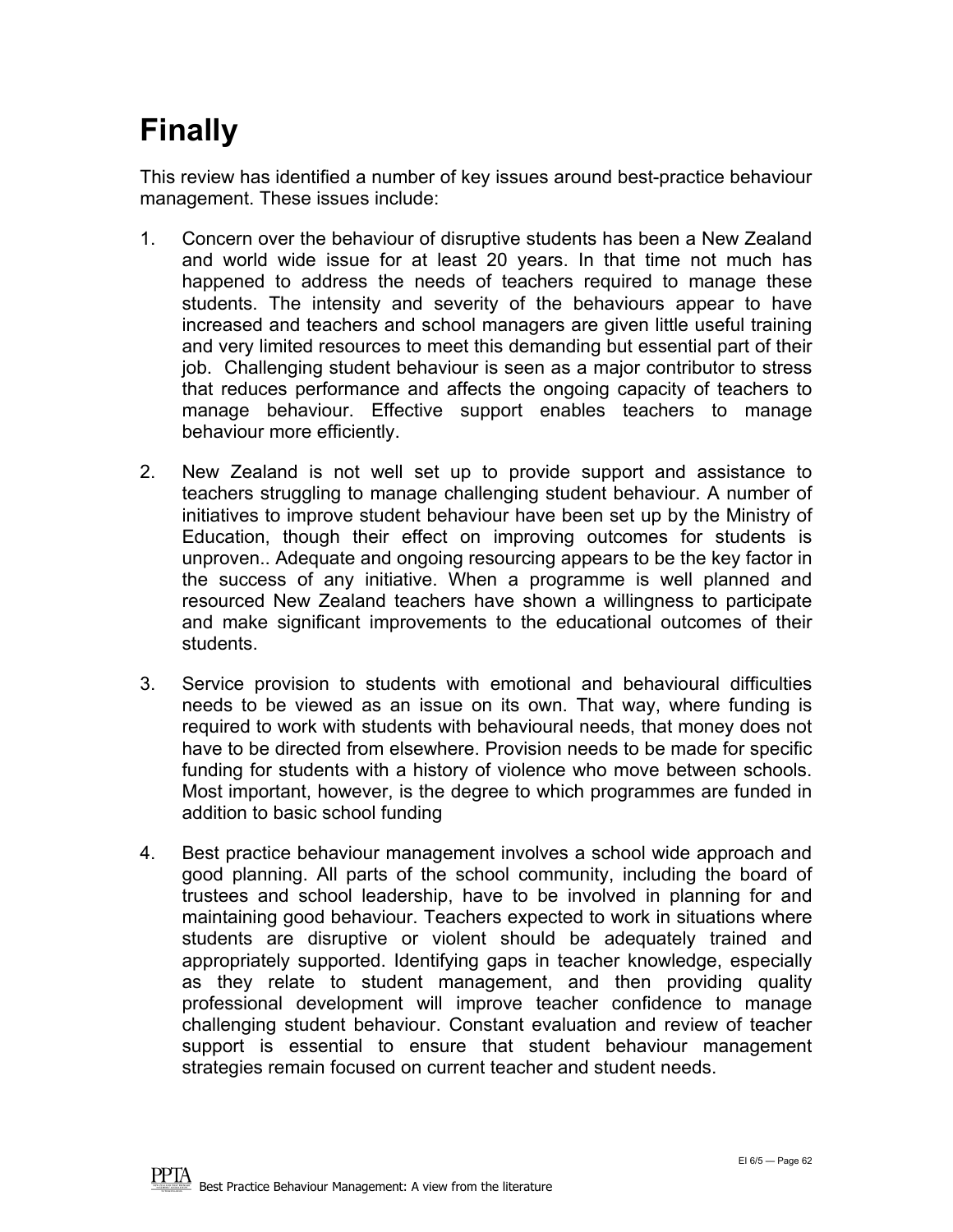5. Effective professional learning can increase the knowledge and skills around managing classrooms. Improving knowledge and skills through highquality, well delivered professional learning programmes could give classroom teachers more power to cope through their own resources. Schools already have the potential to plan and resource professional development through the Operations Grant, the RTLB service and the Specialist Classroom Teacher. Schools should also be discerning in how they resource professional development. Reform approaches have been shown to be more effective than traditional methods. More planning and precision in delivery could also save time and money.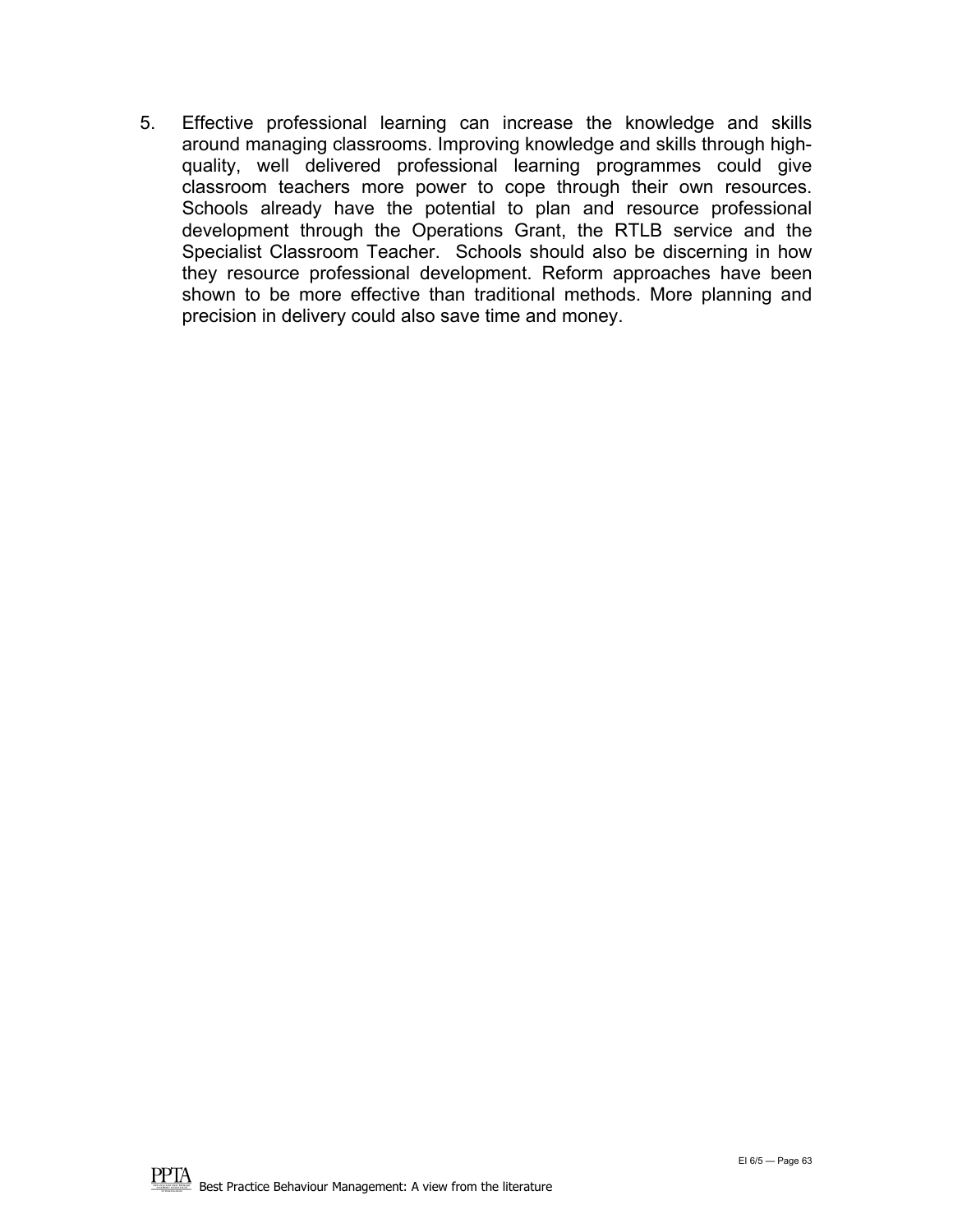### **List of references**

Alton-Lee, A. (2003) *Best Evidence Synthesis: Quality Teaching for Diverse Students in Schooling,* available online, http://educationcounts.edcentre.govt.nz/publications/homepages/bes/

American Federation of Teachers (2003, November) *Benefits of small class size*. *Issue Brief.* Retrieved from: <http://www.aft.org/topics/classsize/downloads/ClassSizeBrief.pdf>

Anderson, K.L. (2001) Voicing Concern About Noisy Classrooms, *Educational Leadership,* vol. 58, no. 7, pp. 77-79, ASCD, Virginia.

Balson, M. (1992) *Understanding Classroom Behaviour,* ACER, Australia.

Benefield, J. (2004) *Teachers, The new Targets of Schoolyard Bullies?* Paper to NZARE Conference, 24-26 November, Wellington, available online <http://www.ppta.org.nz/cms/imagelibrary/100894.pdf>

Birman, B.F., Desimone, L., Porter, A.C. and Garet, M.S. (2000) Designing professional development that works, *Educational Leadership,* vol. 57, no. 8, ASCD, Virginia.

Bishop, R., Berryman, M., Cavanagh, T. and Teddy, L. (2007) *Te Kotahitanga Phase 3 Whanaungatanga: Establishing a Culturally Responsive Pedagogy of Relations in Mainstream Secondary School Classrooms,* Ministry of Education, Wellington.

Boreen, J. and Niday, D. (2000) Breaking through the isolation: mentoring beginning teachers, *Journal of Adolescent and Adult Literacy,* vol. 44, no. 2, pp. 152-163.

Buckley, S. and Maxwell, G. (2007) *Respectful Schools: Restorative Practices in Education: A Summary Report,* University of Victoria, Wellington.

Chaplain, R. (2003) *Teaching Without Disruption in the Secondary School,* Routledge, London.

Church, J. (2003) *The Definition, Diagnosis and Treatment of Children and Youth with Severe Behaviour Difficulties*, available online, [http://www.minedu.govt.nz/index.cfm?layout=document&documentid=8878&indexid=796](http://www.minedu.govt.nz/index.cfm?layout=document&documentid=8878&indexid=7961&indexparentid=6871)

[1&indexparentid=6871](http://www.minedu.govt.nz/index.cfm?layout=document&documentid=8878&indexid=7961&indexparentid=6871)

Committee of Inquiry into Violence (1987) *Report of Ministerial Committee of Inquiry into Violence*, Government Printer, Wellington.

Cowley, S. (2001) *Getting the Buggers to Behave,* Continuum, London.

Crook, C. (1994) *Computers and the Collaborative Experience of Learning,* Routledge, London.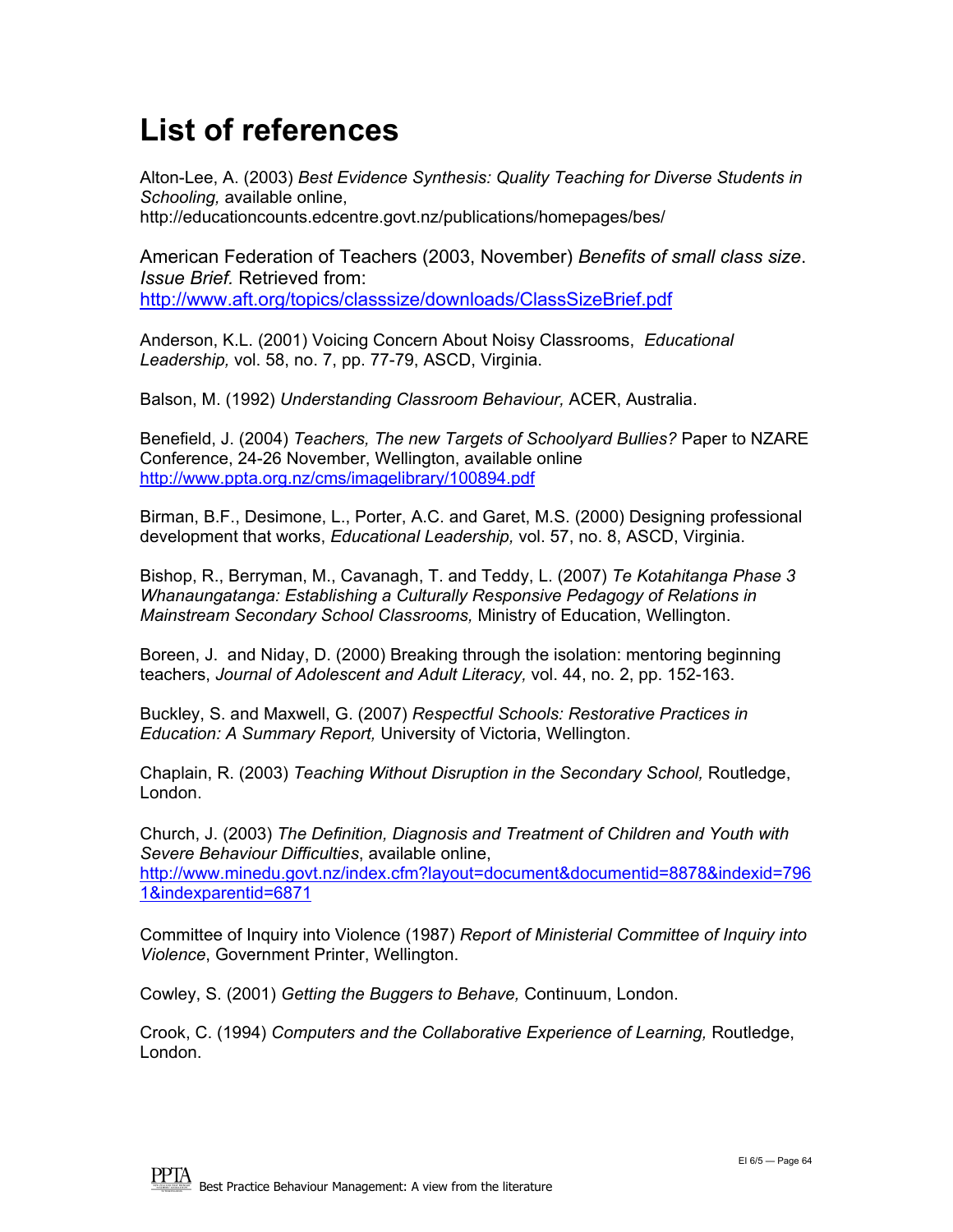Davison, S. (2004) Restorative justice in schools: an idea whose time has come, paper to NZPPTA *Charting the future Conference,* 18-20 April,, Wellington, http://www.ppta.org.nz/cms/imagelibrary/100706.doc

Dewar, S., Kennedy, S. Staig, C. & Cox L. (2003) *Recruitment and retention in New Zealand Secondary Schools*. Ministry of Education, Wellington.

Drake, M. (2004) Nonsense and incompetence, *NZ Education Review,* Oct 27th p.10. Wellington.

Drewery, W. (2004) Conferencing in schools: punishment, restorative justice and the productive importance of the process of conversation, *Journal of Community and Applied Psychology,* vol. 14, pp. 1-13.

*Drewery, W. & Winslad, J. (2003) Developing restorative practices in schools: flavour of the month or saviour of the system? School of Education, University of Waikato. Retrieved from http://www.aare.edu.au/03pap/dre03675.pdf.* 

Durlak, J. (1998) Common risk and protective factors in successful prevention programmes, *American Journal of Orthopsychiatry,* vol. 68 no. 4.

Elton, L. (1989) *The Elton Report (1989) Enquiry into Discipline in Schools,* available online, *<http://www.dg.dial.pipex.com/documents/docs1/elton.shtml>* 

Education Review Office (2004) *Evaluation of the Resource Teacher, Learning and Behaviour Service: June 2004,* available online, [http://www.ero.govt.nz/ero/publishing.nsf/e11ffa331b366c54ca2569210006982f/a4351e](http://www.ero.govt.nz/ero/publishing.nsf/e11ffa331b366c54ca2569210006982f/a4351e89cc047966cc25704a007fbd6a?OpenDocument) [89cc047966cc25704a007fbd6a?OpenDocument](http://www.ero.govt.nz/ero/publishing.nsf/e11ffa331b366c54ca2569210006982f/a4351e89cc047966cc25704a007fbd6a?OpenDocument)

Finn, J. D. (1998) *Class size and students at risk. What is known? What is next? A commissioned paper,* National Institute on the Education of At-Risk Students, Office of Educational Research and Improvement, U.S. Department of Education.

Galvin, A. (2006, June) *Teacher Supply Key Statistics Report : May Teacher Loss Rates*. Ministry of Education, Demographic and Statistical Analysis Unit. retrieved from: <http://educationcounts.edcentre.govt.nz/themes/downloads/teacher-supply-stats06.pdf>.

Hall, D and Langton, B. (2006) *Perceptions of the Status of Teachers,* Ministry of Education, Wellington.

Hood, D, (2004) The suspension reduction initiative in the central north island: two years on, paper to NZPPTA *Charting the Future Conference,* 18-20 April, Wellington, http://www.ppta.org.nz/cms/imagelibrary/100593.doc

Ingersoll, R.M. (2004) Four myths about America's teacher quality problem, in Smylie, M.A. and Miretsky, D. (eds), *Developing the Teacher WorkForce ,* pp. 1-33, University of Chicago Press, Chicago.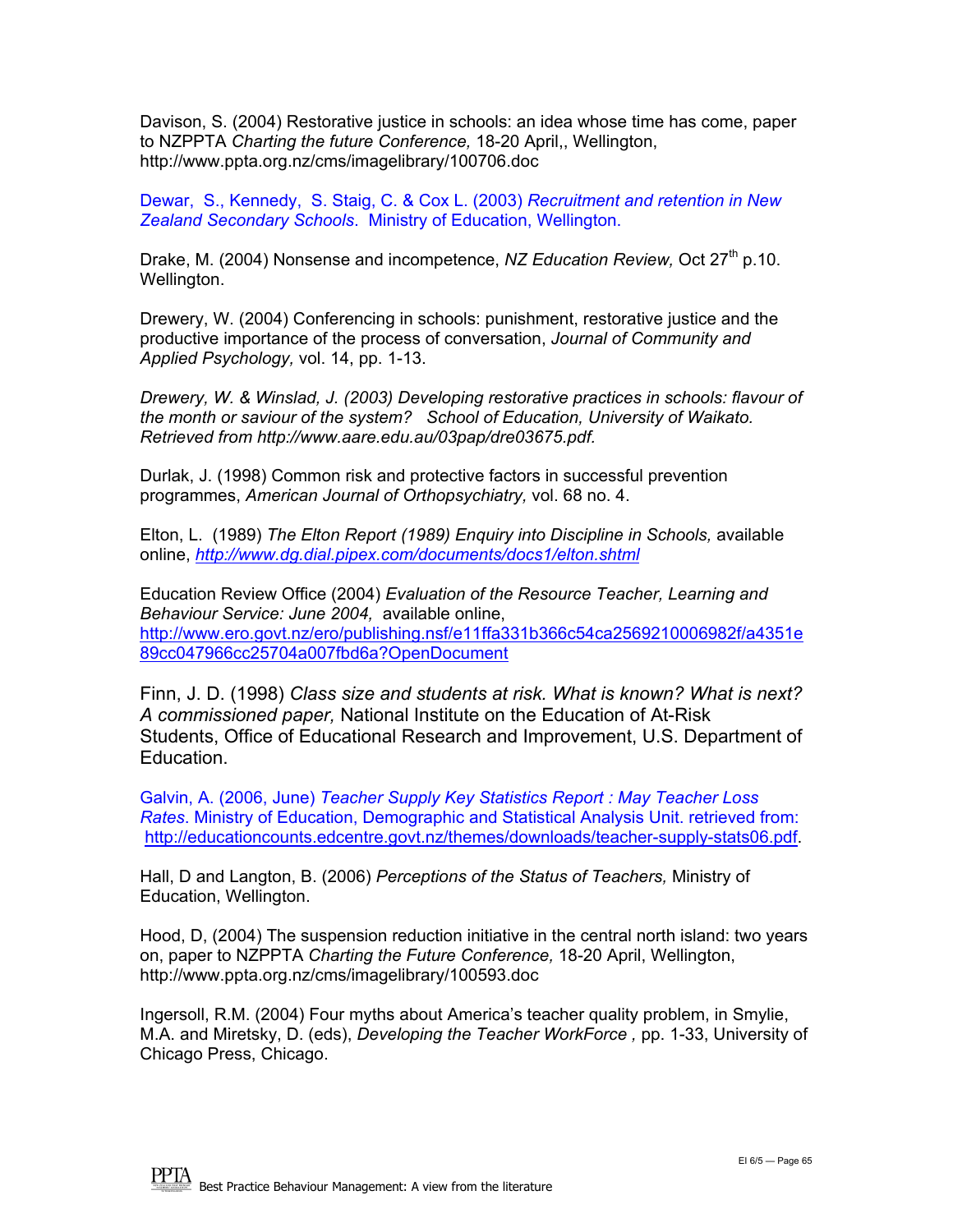Ingvarson, L., Kleinhenz, E., Beavis, A., Barwick, H., Carthy, I., and Wilkinson, J. (2005) *Secondary teacher workload study report*. ACER, Australia. Retrieved from:

[http://www.educationcounts.edcentre.govt.nz/publications/downloads/sectchrwor](http://www.educationcounts.edcentre.govt.nz/publications/downloads/sectchrworkloadstudy.pdf) [kloadstudy.pdf](http://www.educationcounts.edcentre.govt.nz/publications/downloads/sectchrworkloadstudy.pdf)

Jacques, K. and Ellis, V. (2002) Managing challenging behaviour, in Ellis, V. (ed), *Learning and Teaching in Secondary Schools,* Learning Matters, Exeter.

Jepson, E. and Forrest, S. (2006) Individual contributory factors in teacher stress: the role of achievement striving and occupational commitment, *British Journal of Educational Psychology,* vol. 76, no. 1, pp. 183-197.

Kane, R. and Maw, N. (2005) Making sense of learning at secondary school: involving students to improve teaching practice, *Cambridge Journal of Education,* vol. 35 no. 3, pp. 311-322, Routledge, London.

Kiro, C. (2007) Preface, *Respectful Schools: Restorative Practices in Education: A Summary Report,* Office of the Children's Commissioner, Wellington.

Kokkinos, C.M. (2007) Job stressors, personality and burnout in primary school teachers, *British Journal of Educational Psychology,* vol. 77, pp. 229-243.

Lam, E. and Meaney, T. (2006) *Teachers' Perspectives of Teaching Mathematics to Indigenous Students in New Zealand and Saskatchewan, Canada* (in print)

Marable, M. A. and Raimondi, S. L. (2007) Teachers' perceptions of what was the most (and least) supportive during their first year of teaching, *Mentoring and Tutoring,* vol. 15, no. 1, pp. 25-37, Routledge, London.

Margolis, J. and Nagel, L. (2006) Education reform and the role of administrators in mediating teacher stress, *Teacher Education Quarterly,* vol. 33, no. 4, pp. 143-159.

McGee, C., Miller, T. and Patel, S. (2006) *Evaluation of Building Capacity in New Zealand Subject Associations,* Wilf Malcom Institute of Educational Research, The University of Waikato, Hamilton.

Mills, H., Moore, D. and Keane, W.G. (2001) Addressing the teacher shortage: A study of successful mentoring programmes in Oakland County, Michigan, *The Clearing House, v*ol. 74, no. 3, pp. 124-126.

Ministry of Education (2007a) *Stand-down and Suspensions from School,* available online,<http://educationcounts.edcentre.govt.nz/indicators/engagement/simu5.html>.

Ministry of Education (2007b) *RTLB Policy and Toolkit,* available online [www.TKI.org.nz/r/governance/rtlb](http://www.tki.org.nz/r/governance/rtlb).

Ministry of Education (2007c*) Guidelines for the appointment of Specialist Classroom Teachers (SCT) in Secondary Schools for 2007,* available online: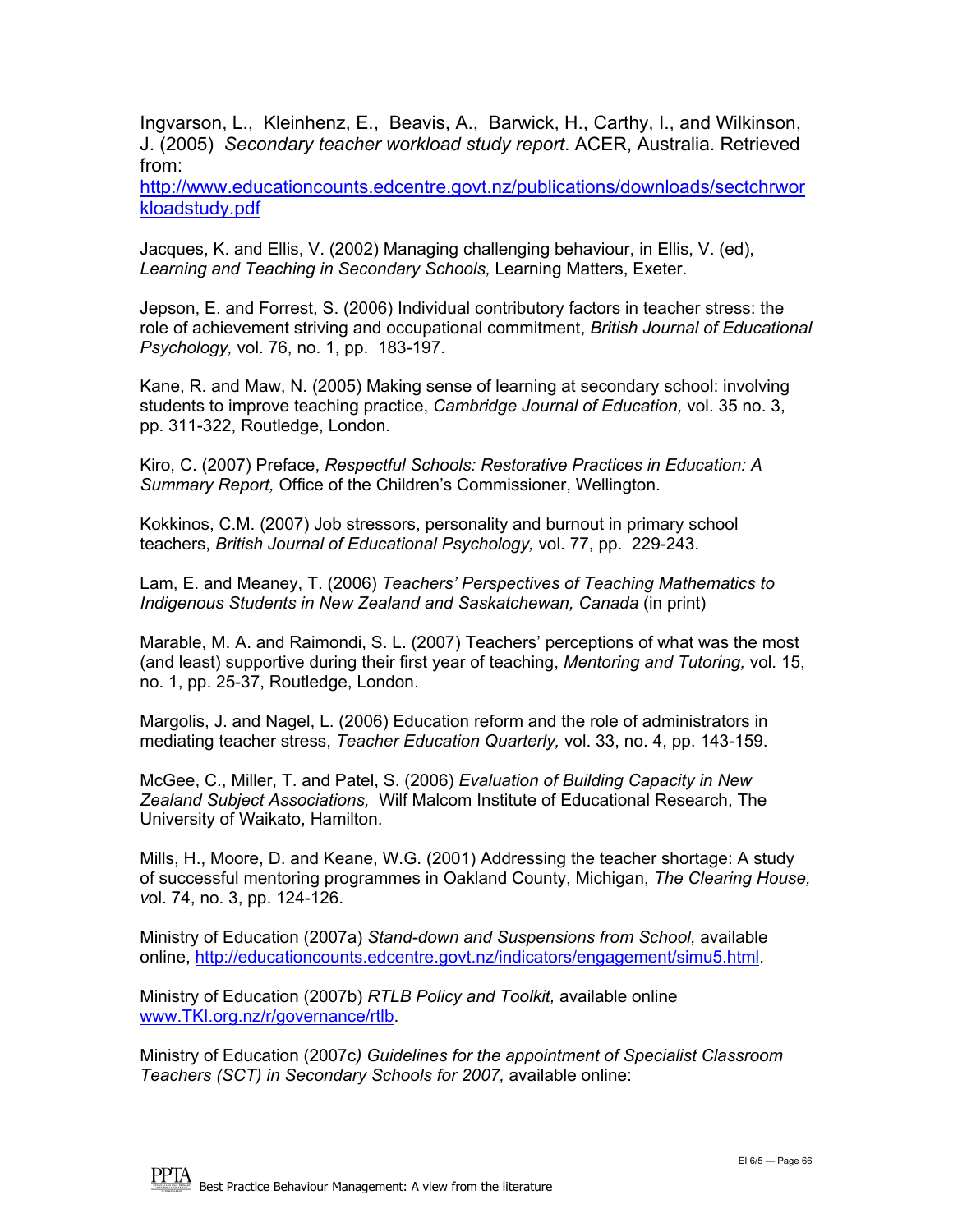[http://www.minedu.govt.nz/index.cfm?layout=document&documentid=10706&indexid=10](http://www.minedu.govt.nz/index.cfm?layout=document&documentid=10706&indexid=1013&indexparentid=1010) [13&indexparentid=1010](http://www.minedu.govt.nz/index.cfm?layout=document&documentid=10706&indexid=1013&indexparentid=1010) .

Ministry of Education (2007d) *Interim Response Fund.* available online at [www.minedu.govt.nz](http://www.minedu.govt.nz/)

Ministry of Education (2007e) Review of Specialist Classroom Teachers Pilot, available online: http://educationcounts.edcentre.govt.nz/publications/schooling/review-specialist-2006.html

Ministry of Education (2006) *Teacher Supply Key Statistics Report May Teacher Loss*, Demographic and Statistical Analysis Unit, Wellington.

Ministry of Education (2005) Stand-downs, Suspensions, Exclusions, Expulsions, and Early Leaving Exemptions: 2005, available online, [http://educationcounts.edcentre.govt.nz/themes/schooling/sus-stand-exc-exp-ele-](http://educationcounts.edcentre.govt.nz/themes/schooling/sus-stand-exc-exp-ele-2005.html)[2005.html](http://educationcounts.edcentre.govt.nz/themes/schooling/sus-stand-exc-exp-ele-2005.html).

Ministry of Education (2005b) National Administration Guidelines, available online, <http://www.minedu.govt.nz/index.cfm?layout=document&documentid=8187&data=l> .

Moffett, C.A. (2000) Sustaining change: the answers are blowing in the wind, *Educational Leadership,* vol. 57, no. 7, pp. 35-38, ASCD, Virginia.

Murray, S. (2006) *Beginning teachers 2000 - 2004: characteristics, employment trends, qualifications and subjects*. Ministry of Education, Demographic and Statistical Analysis Unit, Wellington.

Nash, R. (2005) Professional development and student achievement gains: a look at the Te Kotahitanga report, *New Zealand Journal of Teachers' Work,* vol. 2, no. 1, pp. 20-27, Massey University, Palmerston North.

New Zealand Career Service (2004) *Secondary School teacher.* Retrieved from: <http://www.careers.govt.nz/default.aspx?id0=60103&id1=J25440>

Nir, A.E. and Kranot, N. (2006) School principals' leadership style and teacher selfefficacy, *Planning and Changing,* vol. 37. no. 3&4, pp. 205-219.

NZPPTA (2006) Managing challenging student behaviour, paper to 2006 annual conference, available online,<http://www.ppta.org.nz/cms/imagelibrary/101592.doc>

NZPPTA (2005) *Class size, educational performance and teacher workload: a report to the NZPPTA Annual Conference 2005*. NZPPTA, Wellington.

OSH (2002) *Stress: Fact Sheet,* available online, [www.osh.govt.nz/order/catalogue/pdfs/stress.pdf](http://www.osh.govt.nz/order/catalogue/pdfs/stress.pdf) .

Pate, P.E. and Thompson, K.F. (2003) Effective professional development: what is it? in Andrews, P.G. and Anfara, V.A. (eds), *Leaders For a Movement,* pp. 123-144, Information Age Publishing, Greenwich Conn.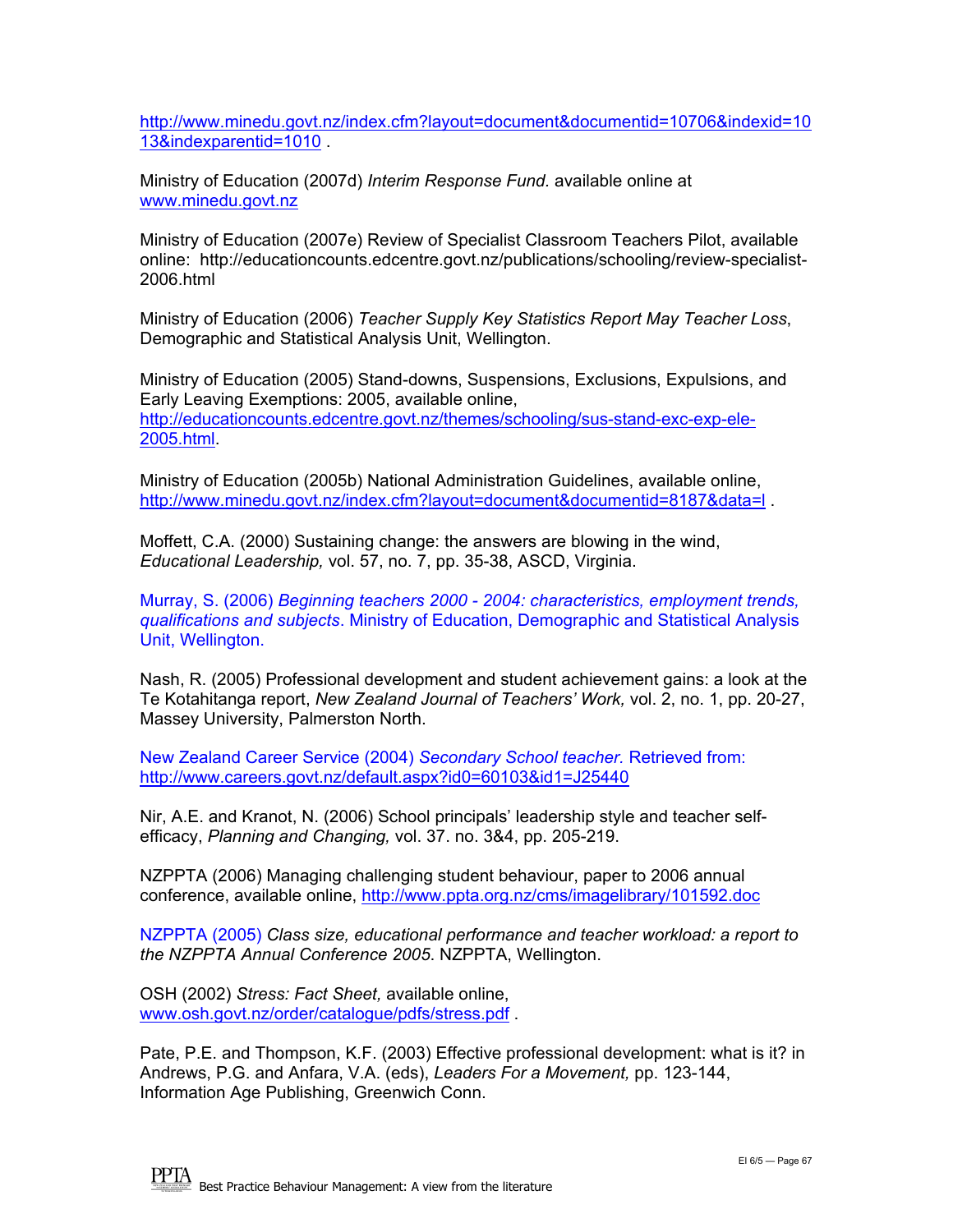Pickardt, C.E. (1978) Fear in schools: how students make teachers afraid, E*ducational Leadership,* ASCD, Virginia.

Randi, J. and Zeichner, K.M. (2004) New visions of teacher professional development, in Smylie, M.A. and Miretsky, D. (eds), *Developing the Teacher WorkForce,* pp. 180-227, University of Chicago Press, Chicago.

Reid, K. (1999), *Truancy and Schools,* Routledge, London.

Renwick, M. (2001) *Support for beginning teachers.* Ministry of Education, Wellington.

Restorative Practices Development Team (2003) *Restorative Practices for Schools: a Resource,* University of Waikato, Hamilton.

Richardson, V. and Roosevelt, D. (2004) Teacher preparation and the improvement of teacher education, in Smylie, M.A. and Miretsky, D. (eds), *Developing the Teacher WorkForce,* pp. 105-144, University of Chicago Press, Chicago.

Rogers, B. (1998) *You Know the Fair Rule and Much More,* ACER, Melbourne.

Rogers, B. (2004) *Cracking the Challenging Class: Support Materials for the Video/DVD Series,* available online, [www.bookseducation.com](http://www.bookseducation.com/) .

Rogers, B. (2006) *Classroom Behaviour: A Practical Guide to Effective Teaching, Behaviour Management and Colleague Support,* Sage Publications, London.

Santavirta, N., Solovieva, S. and Theorell, T. (2007) The association between job strain and emotional exhaustion in a cohort of 1028 Finnish teachers, *British Journal of Educational Psychology,* vol. 77, pp. 213-228.

Smith, P. (2004, July) In the grip of moral panic. *PPTA News, 25(6),* p.4.

Smylie, M.A., Miretsky, D. and Konkol, P. (2004) Rethinking teacher workforce development: a strategic human resource management perspective, in Smylie, M.A. and Miretsky, D. (eds), *Developing the Teacher WorkForce,* pp. 34-69 University of Chicago Press, Chicago.

Smyth, J. (2005) Undamaging Damaged Teachers: An Antidote to the "Self Managing School"*, DELTA,* vol. 55, no. 1, pp. 15-42.

Stapp, J. (2006, Sept/Oct). Can you hear me, teacher? *Safeguard 99*, 32-33.

Steer (2005) Learning Behaviour: The Report of the Practitioners' Group on School Behaviour and Discipline, DFES, United Kingdom, available online, http://www.dfes.gov.uk/behaviourandattendance/uploads/Learning%20Behaviour%20(pu blished).pdf

Sutton C. (2000) *Child and Adolescent Behaviour Problems,* BPS Books, Leicester.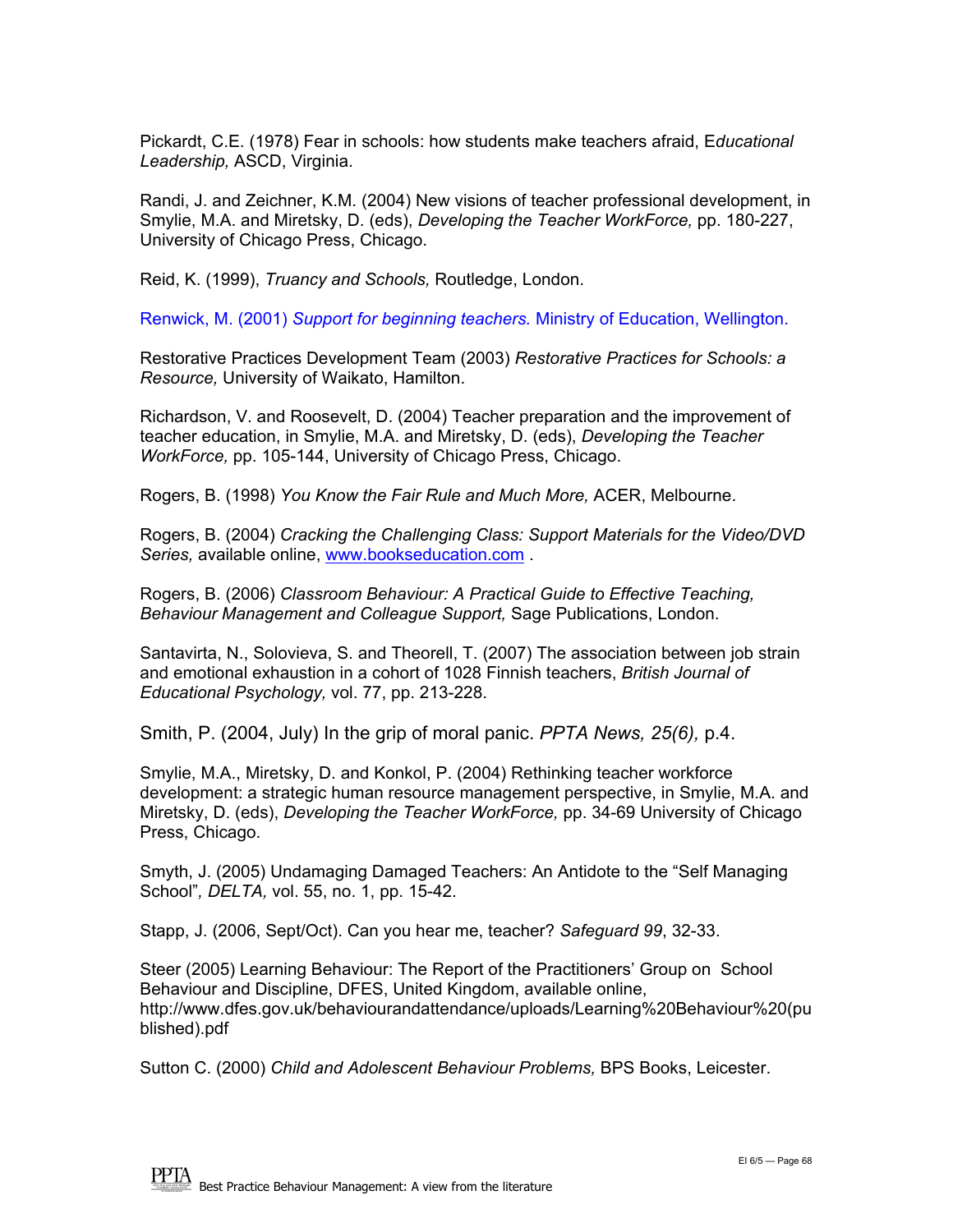<span id="page-68-0"></span>Taylor-Smith, J. (1998) Discipline: have we lost the plot? *New Zealand Principal*, vol. 13, no. 3, p. 22.

Wilson, S.M., Bell, C., Galosy, J.A. and Shouse, A.W. (2004) "Them that's got shall get": understanding teacher recruitment, induction and retention, in Smylie, M.A. and Miretsky, D., (eds) *Developing the Teacher WorkForce,* pp. 145-179, University of Chicago Press, Chicago.

Zurawsky, C. (2003, Fall) Class size: counting students can count. *Research Points,* American Educational Research Association. Retrieved from: [http://www.aera.net/uploadedFiles/Journals\\_and\\_Publications/Research\\_P](http://www.aera.net/uploadedFiles/Journals_and_Publications/Research_Points/RP_Fall03.pdf)\_ [oints/RP\\_Fall03.pdf](http://www.aera.net/uploadedFiles/Journals_and_Publications/Research_Points/RP_Fall03.pdf) 

#### *Useful websites*

[www.behavioradvisor.com](http://www.behavioradvisor.com/) Dr Mac's Amazing Behaviour

[www.educationcounts.edcentre.govt.nz](http://www.educationcounts.edcentre.govt.nz/) Source for New Zealand education

#### *Resources*

Health-Promoting Schools Manual Source: [www.hps.org.nz](http://www.hps.org.nz/)

Teacher Effectiveness Training: Topic Source: [transform@xtra.co.nz](mailto:transform@xtra.co.nz) Outline for 2 day seminar.

Crisis Prevention Institute information Source [www.crisisprevention.com](http://www.crisisprevention.com/)

Management Site [www.eeotrust.govt.nz](http://www.eeotrust.govt.nz/) entertainment Construction Equal Employment Opportunities **Trust** [www.ero.govt.nz](http://www.ero.govt.nz/) **Education Review Office** [www.dfes.gov.uk](http://www.dfes.gov.uk/) **Department for Education and Skills** (Great Britain) data [www.hps.org.nz](http://www.hps.org.nz/) Source for Health-Promoting Schools project [www.minedu.govt.nz](http://www.minedu.govt.nz/) example and ministry of Education (New Zealand) [www.nswet.gov.au](http://www.nswet.gov.au/) **Department** for Education and Technology (Australia) [www.nswtf.org.au](http://www.nswtf.org.au/) New South Wales Teachers Federation (Australia) [www.pat.org.uk](http://www.pat.org.uk/) example and a professional Association of Teachers (Great Britain) [www.ppta.org.nz](http://www.ppta.org.nz/) extending the post Primary Teachers' Association (New Zealand) [www.tki.org.nz](http://www.tki.org.nz/) example and the Contract of Te Kite Ipurangi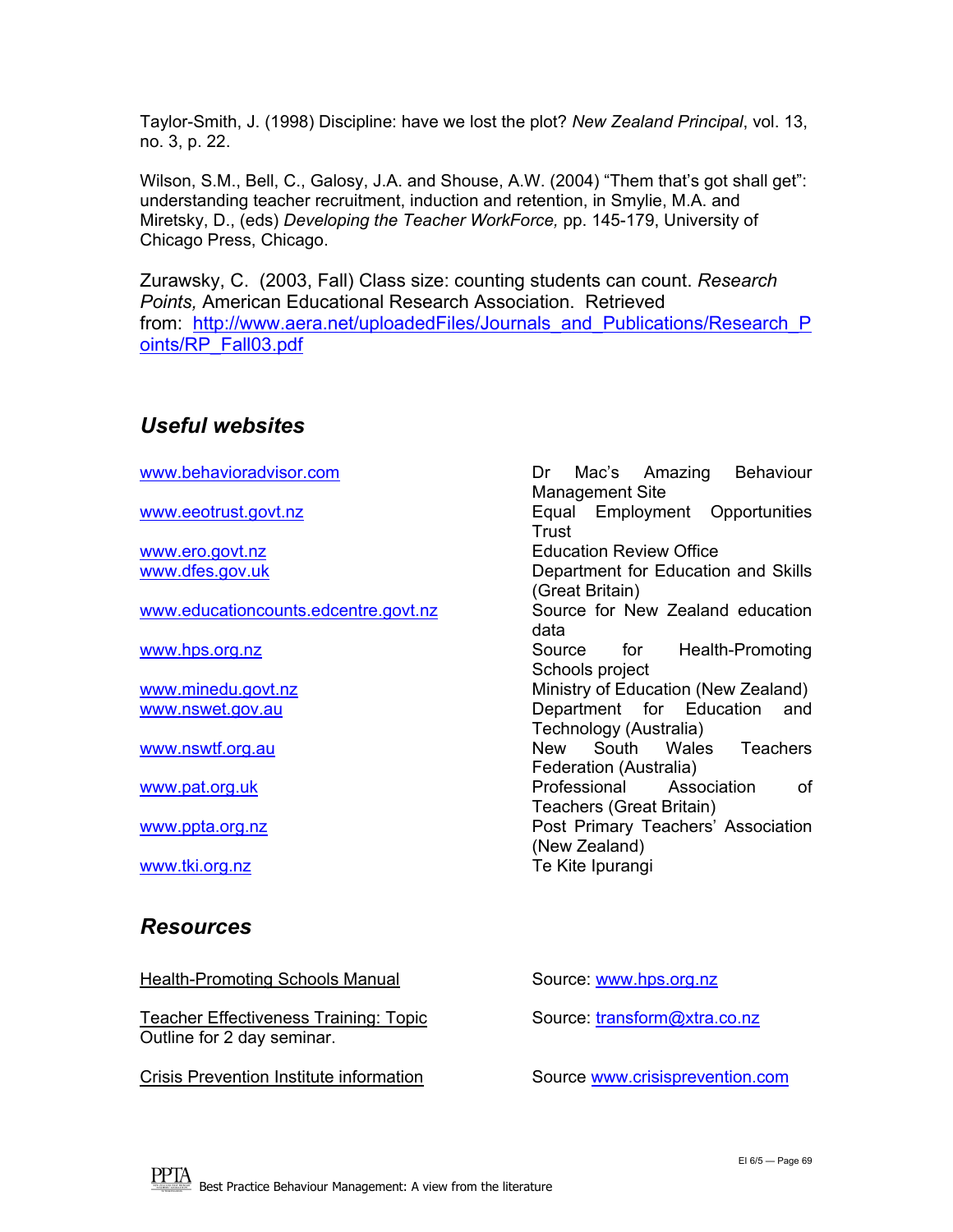**Bill Rogers resources:** 

*Books* 

| Managing the Hard Class            | Amazon: \$US33.87                                                                    |
|------------------------------------|--------------------------------------------------------------------------------------|
| <b>Managing Teacher Stress</b>     | Book Education: £ GB 17.99                                                           |
| You Know the Fair Rule             | <b>UBS \$NZ48.95</b>                                                                 |
| <b>DVD</b>                         |                                                                                      |
| Behaviour Management, 4 DVD set    | Silvereye \$A398.80                                                                  |
| Cracking the Hard Class, 2 DVD set | Rogers Education Consultancy<br>Pty Ltd ph/fax 0061 393140779<br>Price not supplied. |

#### *Conversations*

Kevin Knight (2007) Associate Principal, NZ Graduate School of Education.

Debs Hay (2007) Restorative Practices Facilitator, Ashburton College.